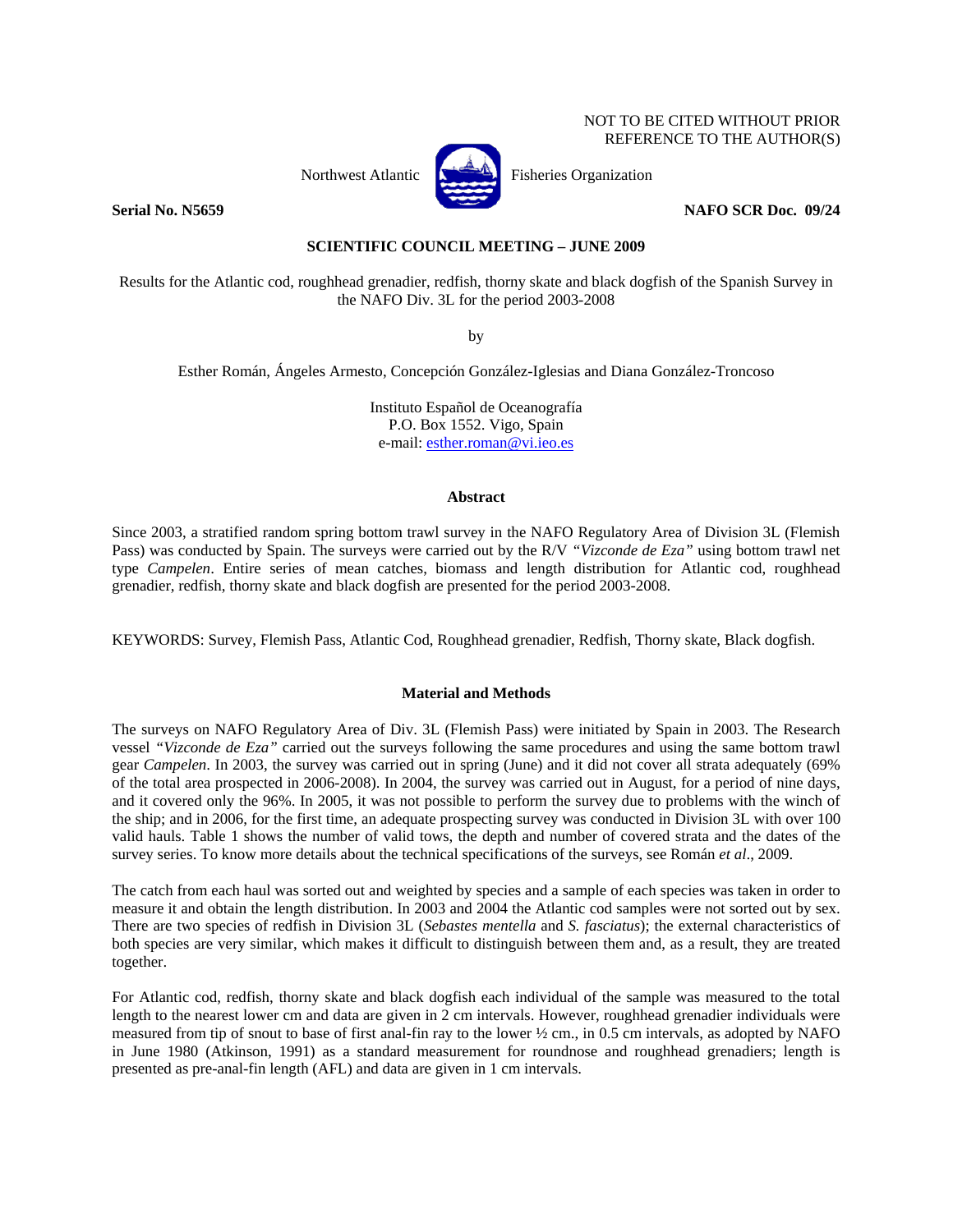2

We present the mean catch per haul, the stratified mean catch per haul and the biomass with their variance per year in the period 2003-2008. Length distribution in number per haul stratified mean catches per length, sex and year for these species are presented too. To obtain the biomass from length distribution, the following formula was used: Weight=a(Length+ $0.5$ )<sup>b</sup>.

### **Results**

# **Atlantic Cod (***Gadus morhua* **Linnaeus, 1758)**

NAFO manages 3 cod stocks in 3L, 3M and 3NO and a moratorium is in place for all 3 stocks. Cod had a dramatic decline during the eighties and nineties and fishing bans were imposed in the 1990s. All stocks remain at a very low level (NAFO, 2008).

## Mean catches and biomass

Table 2 shows the swept area, the tow number, the mean catches and their variance per haul and year for Atlantic cod. Table 3 and Figure 1 present the stratified mean catches per stratum with the total variance per year. Table 4 and Figure 2 present the biomass per swept area per stratum and their total variance per year. Table 5 presents the length-weight relationships.

Atlantic cod indices show no clear trend along the whole period. Stratified mean catch and biomass decreased from 2003 to 2004; then, the values of these indices increased in 2006 and declined briefly again in 2007; and in 2008 a new high increase is shown. We can see a great variation in the cod indices, but this is due to a few hauls in which the presence of cod was very high. The highest values in the estimated biomass have been observed in the shallow strata, in a range of depth from 185 to 366 meters.

## Length distribution

Table 6 presents the stratified mean catches per haul length distribution for this species, by sex and year, with the number of samples in which there were length measures, the total number of individuals measured in these samples, the sampled catch and the range of lengths met, as well as the total catch of this species and the total hauls made in the survey. In Figures 3 and 4 the evolution along the years can be followed.

In this period, individuals between 12 and 25 cm can be seen in 2003, 2006 and 2007. In 2004 there is no presence of individuals below 24 cm. In 2008 we have a good presence of individuals between 26 and 33 cm, probably due to the haul with great catch of this year. In 2008, 29 cm is the mode in the length distribution.

# **Roughhead grenadier (***Macrourus berglax* **Lacépède, 1802)**

Roughhead grenadier is not a regulated species. There is no directed fishery for this species and most catches are taken as by-catch in Greenland halibut fishery in Subareas 2 and 3. Roughhead grenadier is taken mainly in Div. 3LMN Regulatory Area. The highest level of observed catches was reached in 1998. The catches decreased in 2004, and further in 2005 and 2006 (NAFO, 2008).

# Mean catches and biomass

Roughhead grenadier haul mean catches by stratum are presented in Table 7; swept area, number of hauls and SD are shown in this table too. Stratified mean catches per tow by stratum and year and their variance are presented in Table 8. The entire time series (2003-2008) of biomass and their SD estimates of roughhead grenadier are shown in Table 9 and length-weight relationships are shown in Table 5.

Roughhead grenadier indices remain stable with a slight increase in the last year. Biomass presents the same trend as mean catches since the year 2004 (Fig. 5 and 6).

# Length distribution

Table 10 presents the stratified mean catches per haul length distribution, for roughhead grenadier, by sex and year, with the number of samples in which there was length measures, the total number of individuals measured in these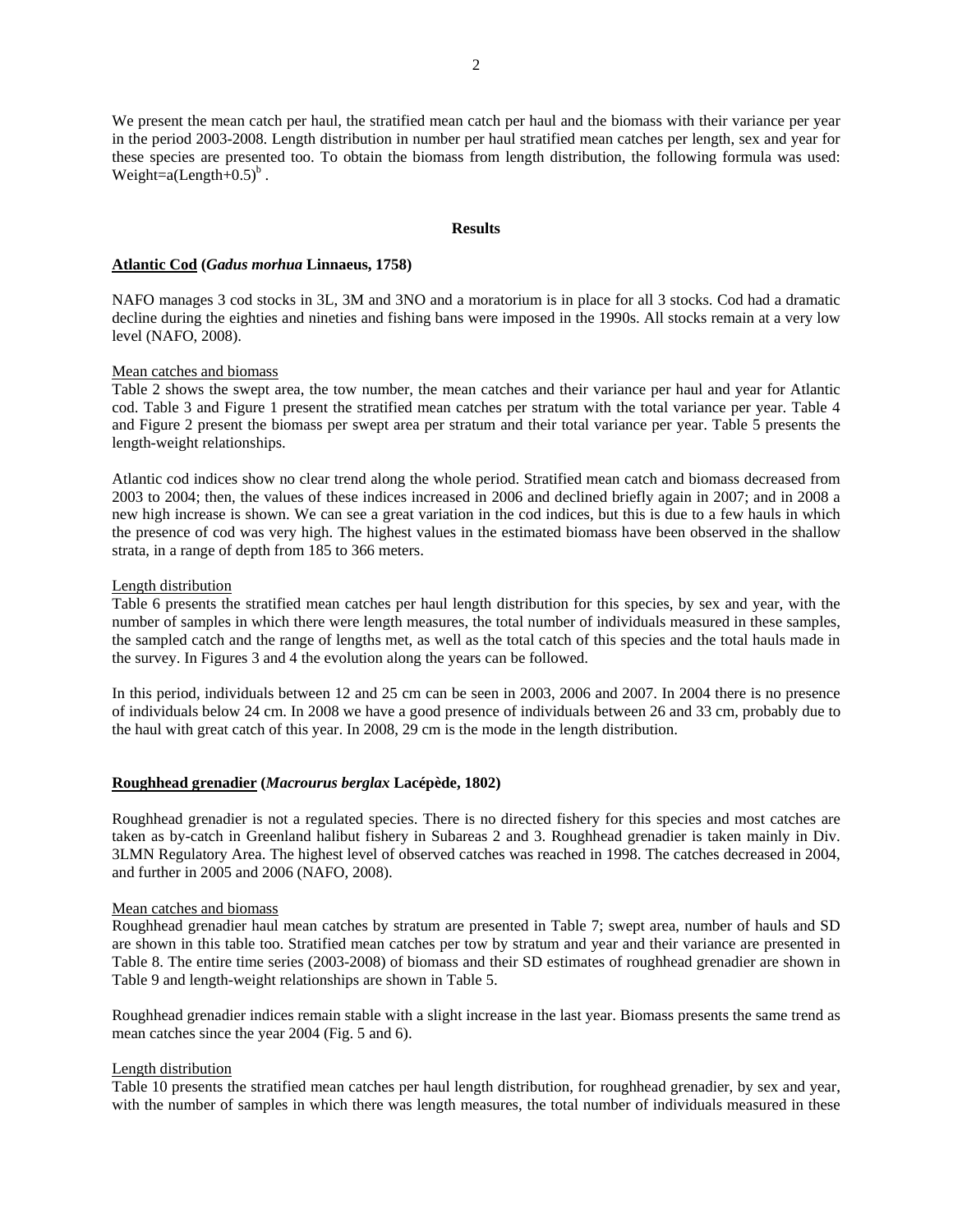samples, the sampled catch and the range of lengths met. The total catch of this species and the total hauls made in the survey are shown too. In Figures 4 and 7 the evolution along the years can be followed.

In the period 2003-2007 it can be seen a slight recruitment. Females attain larger lengths than males in all years.

# **Redfish (***Sebastes spp***. Cuvier, 1829)**

There are three redfish species in the Northwest Atlantic, *Sebastes fasciatus* (Acadian redfish), *S.mentella* (deepwater redfish), and *S.marinus* (golden redfish). Catches are usually reported by genus only (Sebastes spp.). In its regulations, NAFO also does not differentiate between species; it manages redfish stocks in 3LN, 3M, 3O, as well as Subarea 2 and Div. 1F+3K. The redfish species are very similar in appearance and are reported collectively. Catches are reported by genus only (*Sebastes spp*.). There is a moratorium on 3LN stocks (no directed fishery) since 1998.

The stock biomass, female spawning biomass and abundance is higher in 2006 than in the early 1990s (NAFO, 2008).

#### Mean catches and biomass

Table 11 shows the swept area, the tow number, the mean catches and their variance per haul and year for redfish. Table 12 and Figure 8 present the stratified mean catches per stratum with the total variance per year.

Table 13 and Figure 9 show the biomass estimate per swept area per stratum and their total variance by year. Redfish shows a great annual variability probably due to its pelagic habitat. The redfish show no clear trend along the time; biomass indices decreased in 2004 and 2007 and increased in 2006 and 2008. The length-weight relationships are presented in Table 5.

#### Length distribution

Table 14 presents the stratified mean catches per haul length distribution, for redfish, by sex and year, with the number of samples in which there was length measures, the total number of individuals measured in these samples, the sampled catch and the range of lengths met. The total catch of this species and the total hauls made in the survey are shown too. In Figures 4 and 10 the evolution along the years can be followed.

The highest proportions of small redfish in the catches (less than 20 cm) were in 2007 and 2008.

## **Thorny skate (***Amblyraja radiata* **Donovan, 1808)**

NAFO started to regulate skates, under a 3-year plan, in 2004. The biomass has remained relatively constant since the mid-1990s to 2005. Since then the catches have declined (NAFO, 2008).

### Mean catches and biomass

Table 15 shows the swept area, the tow number, the mean catches and their variance per haul and year for thorny skate. Table 16 presents the length-weight relationships. Table 17 and Figure 11 present the stratified mean catches per stratum with the total variance per year. Table 18 and Figure 12 present the biomass per swept area per stratum and their total variance per year. Thorny skate indices decreased since 2003 until 2004, increased for 2006-2007 and decreased again in 2008.

#### Length distribution

Table 19 presents the stratified mean catches per haul length distribution for this specie, by sex and year, with the number of samples in which there was length measures, the total number of individuals measured in these samples, the sampled catch and the range of lengths met, as the total catch of this species and the total hauls made in the survey. In Figures 13 and 14 we can follow the evolution along the years.

The highest proportion of small thorny skate in the catches was in 2007.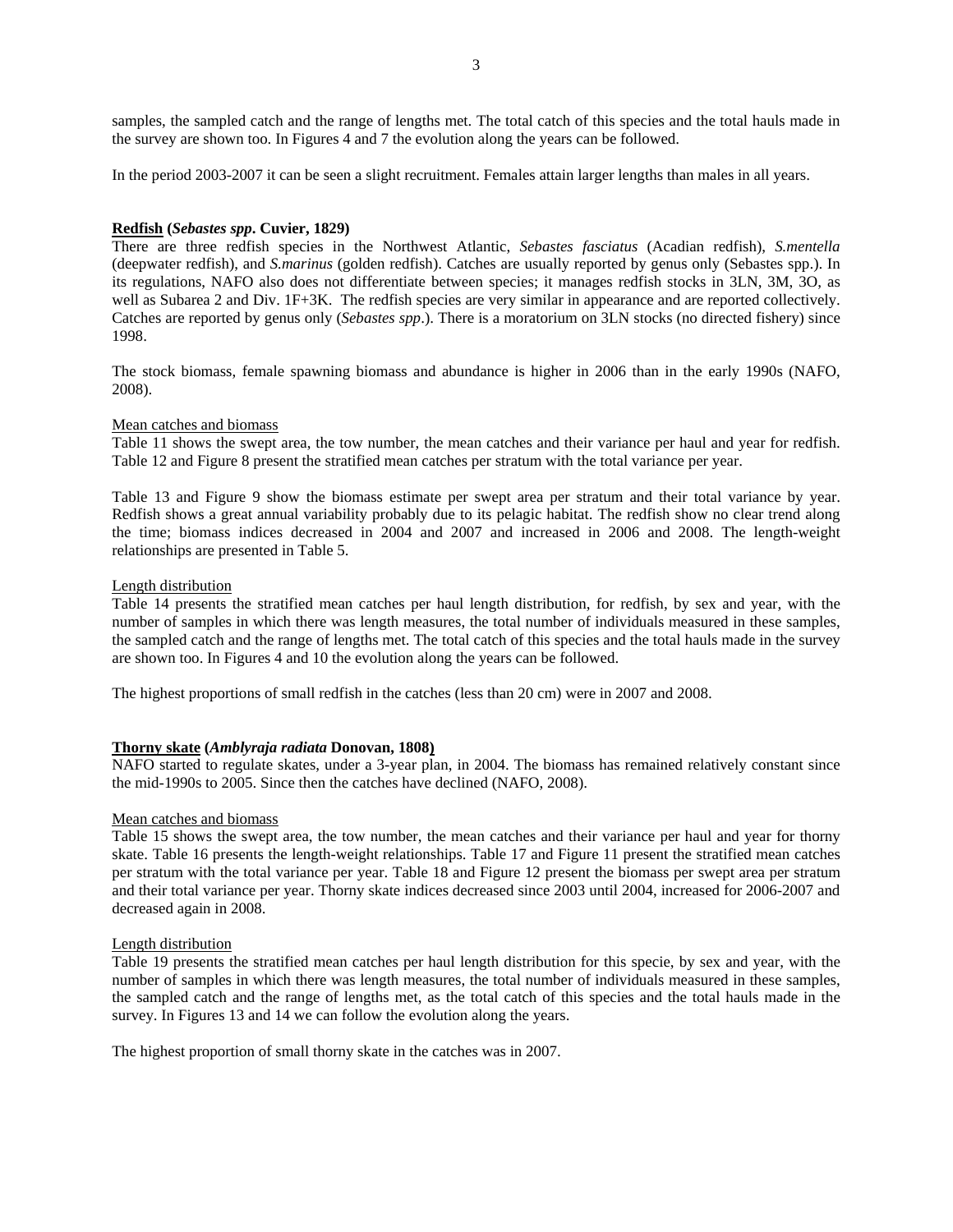### **Black dogfish (***Centroscyllium fabricii* **Reinhardt, 1825)**

Black dogfish is present in all Divisions, but is more abundant in Div. 3NO and in depths of more than 900 m. Black dogfish is not a regulated species and commercial catches of this species are mainly a by-catch of the Greenland halibut fishery in Div. 3LMNO (González-Costas *et al*., 2006).

### Mean catches and biomass

Black dogfish haul mean catches by stratum are presented in Table 20, including swept area, number of hauls and SD. Stratified mean catches per tow by stratum and year and their variance are presented in Table 21. The entire time series (2003-2008) of biomass and their SD estimates of black dogfish are shown in Table 22. Length-weight relationships are presented in Table 16.

The abundance and biomass present the same trend as mean catches. Biomass estimated from the 3L survey displays an increasing trend since 2004 until 2007 and decreased in this year (Fig. 15 and 16). In 2003, the catches occurred only in two strata (745 and 749), in which the catches were much different, that is why the variance in this year is so large.

# Length distribution

Table 23 presents the stratified mean catches per haul length distribution, for black dogfish, by sex and year, with the number of samples in which there was length measures, the total number of individuals measured in these samples, the sampled catch and the range of lengths met. The total catch of this species and the total hauls made in the survey are shown too. In Figures 19 and 20 the evolution along the years can be followed.

There is no presence of small individual (less than 40 cm). Size compositions are mainly between 50 and 80 cm of length.

## **References**

ATKINSON, D. B. 1991. Relationships Between Pre-anal Fin Length and Total Length of Roughhead Grenadier (*Macrourus berglax* Lacépède) in the Northwest Atlantic. J. Northw. Atlan. Fish. Sci., **11**: 7-9

NAFO. 2008. Report of Scientific Council Meeting, , 5-19 June 2008.

ROMÁN, E., C. GONZÁLEZ, A. ARMESTO, and D. GONZÁLEZ-TRONCOSO. 2009. Results for the Spanish Survey in the NAFO Regulatory Area of Division 3L for the period 2003-2008. *NAFO SCR Doc*., No. 23, Serial No N5658, 26 p.

GONZÁLEZ-COSTAS, F., D. GONZÁLEZ-TRONCOSO, M. CASAS, and G. RAMILO. 2006. Spiny Dogfish (*Squalus acanthias*) and Black Dogfish (*Centroscyllium fabricii*) Spanish Data (Surveys and Fishery) in NAFO Divisions 3LMNO. *NAFO SCR Doc*., No. 30, Serial No. N5250, 10 p.

Year Vessel Valid tows Depth strata covered (m) Surveyed strata (no.) Dates 2003 R/V *"Vizconde de Eza"* 39 118-1100 17 June 2 - June 6, June 29 2004 R/V *"Vizconde de Eza"* 50 141-1452 23 August 7 - August 15 2005 - - - - - 2006 R/V *"Vizconde de Eza"* 100 116-1449 24 July 31 - August 18 2007 R/V *"Vizconde de Eza"* 94 119-1449 24 July 23 - August 11 2008 R/V *"Vizconde de Eza"* 100 105-1455 24 July 24 - August 11

**TABLE 1.-** Spanish bottom trawl surveys in NAFO Division 3L for the period 2003-2008.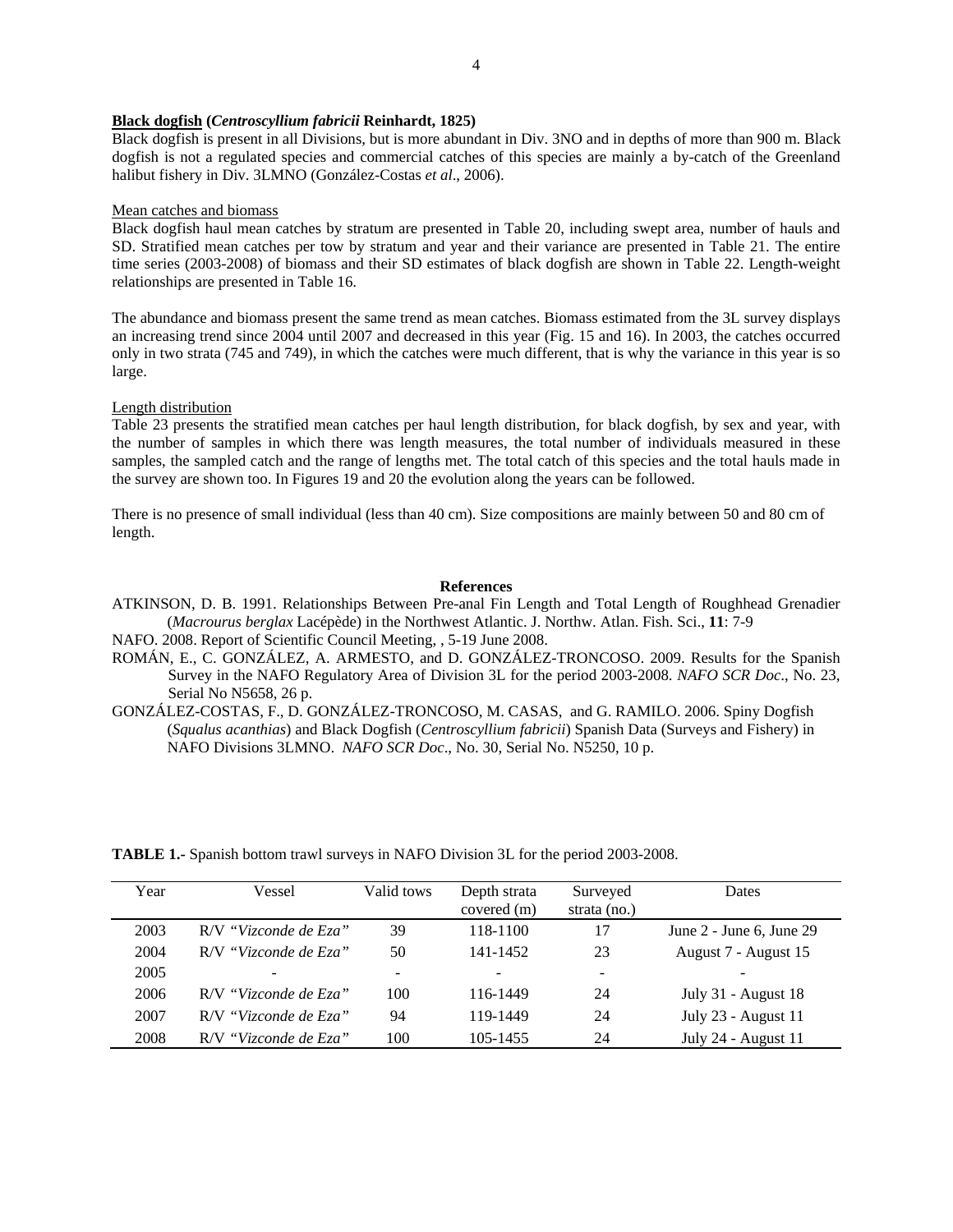|         | $2003$ (*)    |                     |        |                          |               | 2004                |        |                          |               | 2006           |               |           |               | 2007           |               |           |               |                | 2008     |           |
|---------|---------------|---------------------|--------|--------------------------|---------------|---------------------|--------|--------------------------|---------------|----------------|---------------|-----------|---------------|----------------|---------------|-----------|---------------|----------------|----------|-----------|
| Stratum | Swept<br>area | Tow<br>number catch | Mean   | <b>SD</b>                | Swept<br>area | Tow<br>number catch | Mean   | <b>SD</b>                | Swept<br>area | Tow<br>number  | Mean<br>catch | <b>SD</b> | Swept<br>area | Tow<br>number  | Mean<br>catch | <b>SD</b> | Swept<br>area | numbercatch    | Tow Mean | <b>SD</b> |
| 385     | 0.0225        | 2                   | 0.062  | 0.040                    | 0.0229        | $\overline{2}$      | 0.450  | 0.636                    | 0.0229        | $\overline{2}$ | 1.783         | 2.521     | 0.0225        | $\overline{2}$ | 0.835         | 1.181     | 0.0229        | $\overline{2}$ | 6.051    | 6.537     |
| 387     | 0.0229        | 2                   | 4.390  | 1.004                    | 0.0214        | 2                   | 1.885  | 1.888                    | 0.0225        | 2              | 0.395         | 0.559     | 0.0225        | 2              | 1.992         | 1.105     | 0.0435        | 4              | 5.386    | 5.633     |
| 388     | 0.0334        | 3                   | 7.870  | 6.987                    | 0.0105        |                     | 1.313  | $\overline{\phantom{a}}$ | 0.0566        | 5              | 7.028         | 5.142     | 0.0563        | 5              | 7.434         | 7.400     | 0.0559        |                | 18.665   | 19.454    |
| 389     | 0.0454        | $\overline{4}$      | 0.844  | 1.573                    | 0.0225        | 2                   | 0.510  | 0.721                    | 0.0795        | 7              | 10.582        | 14.986    | 0.0900        | 8              | 4.162         | 4.621     | 0.0780        |                | 30.523   | 18.566    |
| 390     | 0.0563        | 5                   | 0.000  | 0.000                    | 0.0345        | 3                   | 0.000  | 0.000                    | 0.1249        | 11             | 0.081         | 0.249     | 0.1350        | 12             | 1.369         | 1.251     | 0.1395        | 12             | 8.682    | 15.848    |
| 391     | 0.0338        | 3                   | 0.167  | 0.289                    | 0.0218        | 2                   | 0.000  | 0.000                    | 0.0450        | 4              | 14.338        | 13.278    | 0.0450        | 4              | 11.183        | 15.378    | 0.0454        | 4              | 342.268  | 637.574   |
| 392     | 0.0116        |                     | 0.400  | $\overline{\phantom{a}}$ | 0.0214        | 2                   | 13.219 | 17.991                   | 0.0229        | 2              | 2.045         | 1.506     | 0.0225        | 2              | 13.985        | 7.779     | 0.0221        |                | 0.000    | 0.000     |
| 729     | 0.0210        | 2                   | 1.260  | 1.782                    | 0.0221        | 2                   | 0.000  | 0.000                    | 0.0338        | 3              | 0.000         | 0.000     | 0.0338        | 3              | 0.000         | 0.000     | 0.0338        |                | 0.000    | 0.000     |
| 730     | 0.0221        | 2                   | 0.000  | 0.000                    | 0.0221        | 2                   | 0.000  | 0.000                    | 0.0326        | 3              | 0.000         | 0.000     | 0.0225        | 2              | 0.000         | 0.000     | 0.0323        | 3              | 0.000    | 0.000     |
| 731     | 0.0229        | 2                   | 22.405 | 13.329                   | 0.0233        | 2                   | 0.496  | 0.530                    | 0.0341        | 3              | 0.000         | 0.000     | 0.0338        | 3              | 0.510         | 0.883     | 0.0330        | 3              | 0.130    | 0.225     |
| 732     | 0.0113        |                     | 0.000  | $\sim$                   | 0.0210        | 2                   | 0.000  | 0.000                    | 0.0334        | 3              | 0.000         | 0.000     | 0.0338        | 3              | 0.000         | 0.000     | 0.0446        | 4              | 0.000    | 0.000     |
| 733     | n.s.          | n.s.                | n.s.   | n.s.                     | 0.0330        | 3                   | 0.000  | 0.000                    | 0.0454        | $\overline{4}$ | 0.000         | 0.000     | 0.0338        | 3              | 0.427         | 0.739     | 0.0431        | $\overline{4}$ | 0.000    | 0.000     |
| 734     | n.s.          | n.s.                | n.s.   | n.s.                     | 0.0304        | 3                   | 0.000  | 0.000                    | 0.0225        | 2              | 0.000         | 0.000     | 0.0225        | 2              | 0.000         | 0.000     | 0.0221        | 2              | 0.000    | 0.000     |
| 741     | 0.0113        |                     | 0.000  | $\sim$                   | 0.0323        | 3                   | 0.000  | 0.000                    | 0.0218        | 2              | 0.000         | 0.000     | 0.0225        | 2              | 0.000         | 0.000     | 0.0210        | 2              | 0.000    | 0.000     |
| 742     | 0.0116        |                     | 0.000  | $\sim$                   | 0.0120        |                     | 0.000  | $\overline{\phantom{a}}$ | 0.0229        | 2              | 0.000         | 0.000     | 0.0225        | 2              | 0.000         | 0.000     | 0.0210        | 2              | 0.000    | 0.000     |
| 743     | n.s.          | n.s.                | n.s.   | n.s.                     | 0.0188        | 2                   | 0.000  | 0.000                    | 0.0225        | $\overline{2}$ | 0.000         | 0.000     | 0.0225        | 2              | 0.000         | 0.000     | 0.0203        |                | 0.000    | 0.000     |
| 744     | n.s.          | n.s.                | n.s.   | n.s.                     | 0.0101        |                     | 0.000  | $\sim$                   | 0.0229        | 2              | 0.000         | 0.000     | 0.0218        | 2              | 0.000         | 0.000     | 0.0221        | 2              | 0.000    | 0.000     |
| 745     | 0.0341        | 3                   | 0.000  | 0.000                    | 0.0319        | 3                   | 0.000  | 0.000                    | 0.0686        | 6              | 0.000         | 0.000     | 0.0675        | 6              | 0.000         | 0.000     | 0.0555        | 5              | 0.000    | 0.000     |
| 746     | 0.0446        | $\overline{4}$      | 0.000  | 0.000                    | 0.0338        | 3                   | 0.000  | 0.000                    | 0.0675        | 6              | 0.000         | 0.000     | 0.0664        | 6              | 0.000         | 0.000     | 0.0638        | 6              | 0.000    | 0.000     |
| 747     | n.s.          | n.s.                | n.s.   | n.s.                     | 0.0308        | 3                   | 0.000  | 0.000                    | 0.1230        | -11            | 0.000         | 0.000     | 0.1238        | -11            | 0.000         | 0.000     | 0.1069        | 10             | 0.000    | 0.000     |
| 748     | 0.0109        |                     | 0.000  | $\sim$                   | 0.0199        | 2                   | 0.000  | 0.000                    | 0.0326        | 3              | 0.000         | 0.000     | 0.0338        | 3              | 0.000         | 0.000     | 0.0218        |                | 0.000    | 0.000     |
| 749     | 0.0221        | 2                   | 0.000  | 0.000                    | 0.0221        | 2                   | 0.000  | 0.000                    | 0.0229        | 2              | 0.000         | 0.000     | 0.0113        |                | 0.000         | $\sim$    | 0.0214        | 2              | 0.000    | 0.000     |
| 750     | n.s.          | n.s.                | n.s.   | n.s.                     | 0.0180        | 2                   | 0.000  | 0.000                    | 0.1005        | 9              | 0.000         | 0.000     | 0.0679        | 6              | 0.000         | 0.000     | 0.0844        |                | 0.000    | 0.000     |
| 751     | n.s.          | n.s.                | n.s.   | n.s.                     | n.s.          | n.s.                | n.s    | n.s                      | 0.0454        |                | 0.000         | 0.000     | 0.0225        |                | 0.000         | 0.000     | 0.0413        |                | 0.000    | 0.000     |

**TABLE 2.-** Swept area, number of hauls and **Atlantic cod** mean catch (Kg) and SD (\*\*) by stratum. Spanish Survey on NAFO Div. 3L in the period 2003-2008, on board R/V "*Vizconde de Eza"*. (\*) In 2003, the data correspond to 69% of the total area prospected in 2006-2008.

$$
(**) SD = \frac{\sum (x_i - \overline{x})}{n - 1}
$$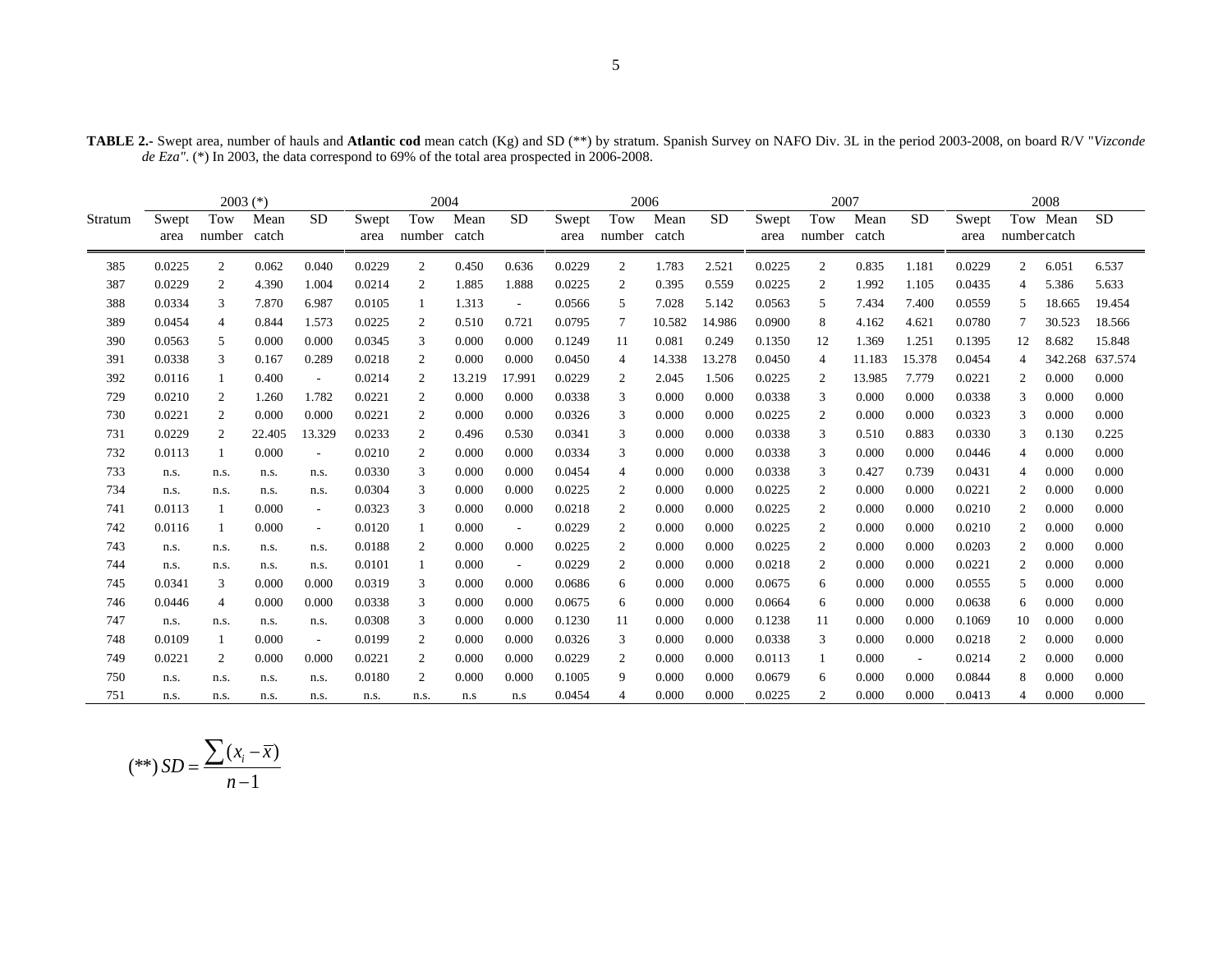**TABLE 3.-** Stratified mean catches (Kg) and SD of **Atlantic cod** by stratum and year (2003-2008). n.s. means stratum not surveyed. In 2003, the data correspond to 69% of the total area prospected in 2006-2008.

|              | Survey   |         |                          |          |          |           |  |  |  |  |  |  |
|--------------|----------|---------|--------------------------|----------|----------|-----------|--|--|--|--|--|--|
| Stratum      | 2003     | 2004    | 2005                     | 2006     | 2007     | 2008      |  |  |  |  |  |  |
| 385          | 7.26     | 53.10   | $\blacksquare$           | 210.34   | 98.53    | 713.96    |  |  |  |  |  |  |
| 387          | 1123.84  | 482.56  |                          | 101.12   | 509.82   | 1378.75   |  |  |  |  |  |  |
| 388          | 2809.59  | 468.74  | $\overline{a}$           | 2509.00  | 2653.87  | 6663.55   |  |  |  |  |  |  |
| 389          | 429.34   | 259.59  | $\overline{a}$           | 5386.31  | 2118.59  | 15536.35  |  |  |  |  |  |  |
| 390          | 0.00     | 0.00    | $\overline{\phantom{a}}$ | 65.94    | 1115.80  | 7076.10   |  |  |  |  |  |  |
| 391          | 47.00    | 0.00    | $\overline{a}$           | 4043.18  | 3153.47  | 96519.44  |  |  |  |  |  |  |
| 392          | 58.00    | 1916.68 | $\overline{\phantom{a}}$ | 296.53   | 2027.75  | 0.00      |  |  |  |  |  |  |
| 729          | 234.36   | 0.00    | $\overline{\phantom{a}}$ | 0.00     | 0.00     | 0.00      |  |  |  |  |  |  |
| 730          | 0.00     | 0.00    | $\overline{\phantom{a}}$ | 0.00     | 0.00     | 0.00      |  |  |  |  |  |  |
| 731          | 4839.48  | 107.03  |                          | 0.00     | 110.16   | 28.08     |  |  |  |  |  |  |
| 732          | 0.00     | 0.00    |                          | 0.00     | 0.00     | 0.00      |  |  |  |  |  |  |
| 733          | n.s      | 0.00    |                          | 0.00     | 99.84    | 0.00      |  |  |  |  |  |  |
| 734          | n.s      | 0.00    |                          | 0.00     | 0.00     | 0.00      |  |  |  |  |  |  |
| 741          | 0.00     | 0.00    |                          | 0.00     | 0.00     | 0.00      |  |  |  |  |  |  |
| 742          | 0.00     | 0.00    |                          | 0.00     | 0.00     | 0.00      |  |  |  |  |  |  |
| 743          | n.s      | 0.00    |                          | 0.00     | 0.00     | 0.00      |  |  |  |  |  |  |
| 744          | n.s      | 0.00    |                          | 0.00     | 0.00     | 0.00      |  |  |  |  |  |  |
| 745          | 0.00     | 0.00    |                          | 0.00     | 0.00     | 0.00      |  |  |  |  |  |  |
| 746          | $0.00\,$ | 0.00    |                          | 0.00     | 0.00     | 0.00      |  |  |  |  |  |  |
| 747          | n.s      | 0.00    |                          | 0.00     | 0.00     | 0.00      |  |  |  |  |  |  |
| 748          | 0.00     | 0.00    |                          | 0.00     | 0.00     | 0.00      |  |  |  |  |  |  |
| 749          | 0.00     | 0.00    |                          | 0.00     | 0.00     | 0.00      |  |  |  |  |  |  |
| 750          | n.s      | 0.00    |                          | 0.00     | 0.00     | 0.00      |  |  |  |  |  |  |
| 751          | n.s      | n.s     |                          | 0.00     | 0.00     | 0.00      |  |  |  |  |  |  |
| <b>TOTAL</b> | 9548.87  | 3287.70 |                          | 12612.40 | 11887.83 | 127916.23 |  |  |  |  |  |  |
|              | 2.13     | 0.53    |                          | 1.94     | 1.83     | 19.72     |  |  |  |  |  |  |
|              |          |         |                          |          |          |           |  |  |  |  |  |  |
| <b>SD</b>    | 0.57     | 0.30    |                          | 0.55     | 0.42     | 13.89     |  |  |  |  |  |  |

 $\left( \overline{\mathcal{Y}}\right)$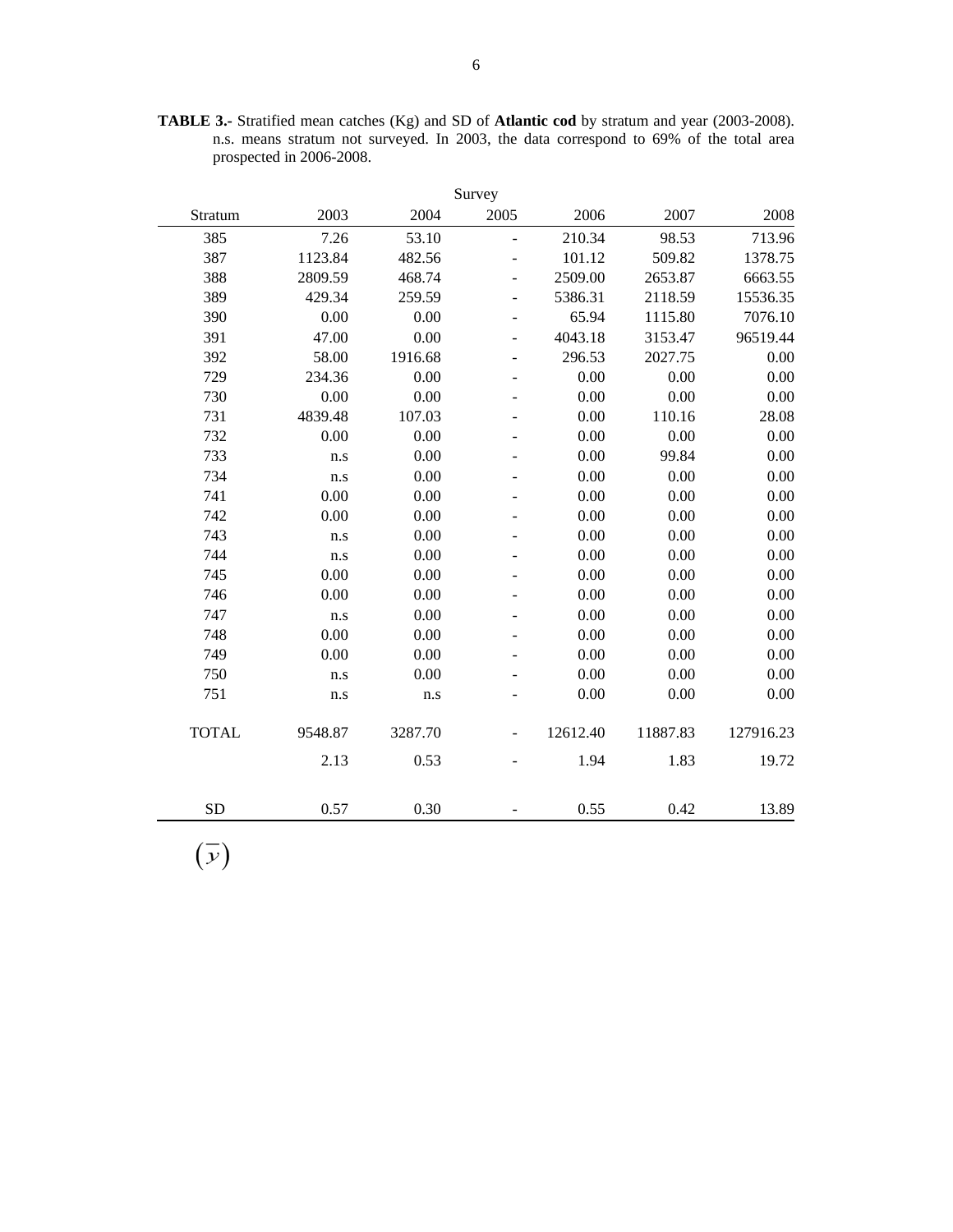|              |                  |                  | Survey         |                  |                  |                  |
|--------------|------------------|------------------|----------------|------------------|------------------|------------------|
| Stratum      | 2003             | 2004             | 2005           | 2006             | 2007             | 2008             |
| 385          | $\mathbf{1}$     | 5                | $\blacksquare$ | 18               | 9                | 62               |
| 387          | 98               | 45               |                | 9                | 45               | 127              |
| 388          | 253              | 45               |                | 222              | 236              | 596              |
| 389          | 38               | 23               |                | 474              | 188              | 1394             |
| 390          | $\boldsymbol{0}$ | $\boldsymbol{0}$ |                | $\sqrt{6}$       | 99               | 609              |
| 391          | $\overline{4}$   | $\boldsymbol{0}$ |                | 359              | 280              | 8509             |
| 392          | 5                | 179              |                | 26               | 180              | $\boldsymbol{0}$ |
| 729          | 22               | $\boldsymbol{0}$ |                | $\boldsymbol{0}$ | $\boldsymbol{0}$ | $\boldsymbol{0}$ |
| 730          | $\boldsymbol{0}$ | $\boldsymbol{0}$ |                | $\boldsymbol{0}$ | $\boldsymbol{0}$ | $\boldsymbol{0}$ |
| 731          | 423              | $\mathbf{9}$     |                | $\boldsymbol{0}$ | $10\,$           | $\mathfrak{Z}$   |
| 732          | $\overline{0}$   | $\boldsymbol{0}$ |                | $\boldsymbol{0}$ | $\boldsymbol{0}$ | $\boldsymbol{0}$ |
| 733          | n.s              | $\boldsymbol{0}$ |                | $\boldsymbol{0}$ | 9                | $\boldsymbol{0}$ |
| 734          | n.s              | $\boldsymbol{0}$ |                | $\boldsymbol{0}$ | $\boldsymbol{0}$ | $\boldsymbol{0}$ |
| 741          | $\boldsymbol{0}$ | $\boldsymbol{0}$ |                | $\boldsymbol{0}$ | $\boldsymbol{0}$ | $\boldsymbol{0}$ |
| 742          | $\boldsymbol{0}$ | $\boldsymbol{0}$ |                | $\boldsymbol{0}$ | $\boldsymbol{0}$ | $\boldsymbol{0}$ |
| 743          | n.s              | $\boldsymbol{0}$ |                | $\boldsymbol{0}$ | $\boldsymbol{0}$ | $\boldsymbol{0}$ |
| 744          | n.s              | $\boldsymbol{0}$ |                | $\boldsymbol{0}$ | $\boldsymbol{0}$ | $\boldsymbol{0}$ |
| 745          | $\boldsymbol{0}$ | $\boldsymbol{0}$ |                | $\boldsymbol{0}$ | $\boldsymbol{0}$ | $\boldsymbol{0}$ |
| 746          | $\boldsymbol{0}$ | $\boldsymbol{0}$ |                | $\boldsymbol{0}$ | $\boldsymbol{0}$ | $\boldsymbol{0}$ |
| 747          | n.s              | $\boldsymbol{0}$ |                | $\boldsymbol{0}$ | $\boldsymbol{0}$ | $\boldsymbol{0}$ |
| 748          | $\boldsymbol{0}$ | $\boldsymbol{0}$ |                | $\boldsymbol{0}$ | $\boldsymbol{0}$ | $\boldsymbol{0}$ |
| 749          | $\boldsymbol{0}$ | $\boldsymbol{0}$ |                | $\boldsymbol{0}$ | $\boldsymbol{0}$ | $\boldsymbol{0}$ |
| 750          | n.s              | $\boldsymbol{0}$ |                | $\boldsymbol{0}$ | $\boldsymbol{0}$ | $\boldsymbol{0}$ |
| 751          | n.s              | n.s              |                | $\boldsymbol{0}$ | $\boldsymbol{0}$ | $\boldsymbol{0}$ |
| <b>TOTAL</b> | 844              | 306              |                | 1114             | 1057             | 11300            |
| SD           | 222              | 180              |                | 315              | 245              | 7745             |

**TABLE 4.-** Survey estimates (by the swept area method) of **Atlantic cod** biomass (t.) and SD by stratum and year in NAFO Div. 3L (R/V *"Vizconde de Eza"*). n.s. means stratum not surveyed. In 2003: the data correspond to 69% of the total area prospected in 2006-2008.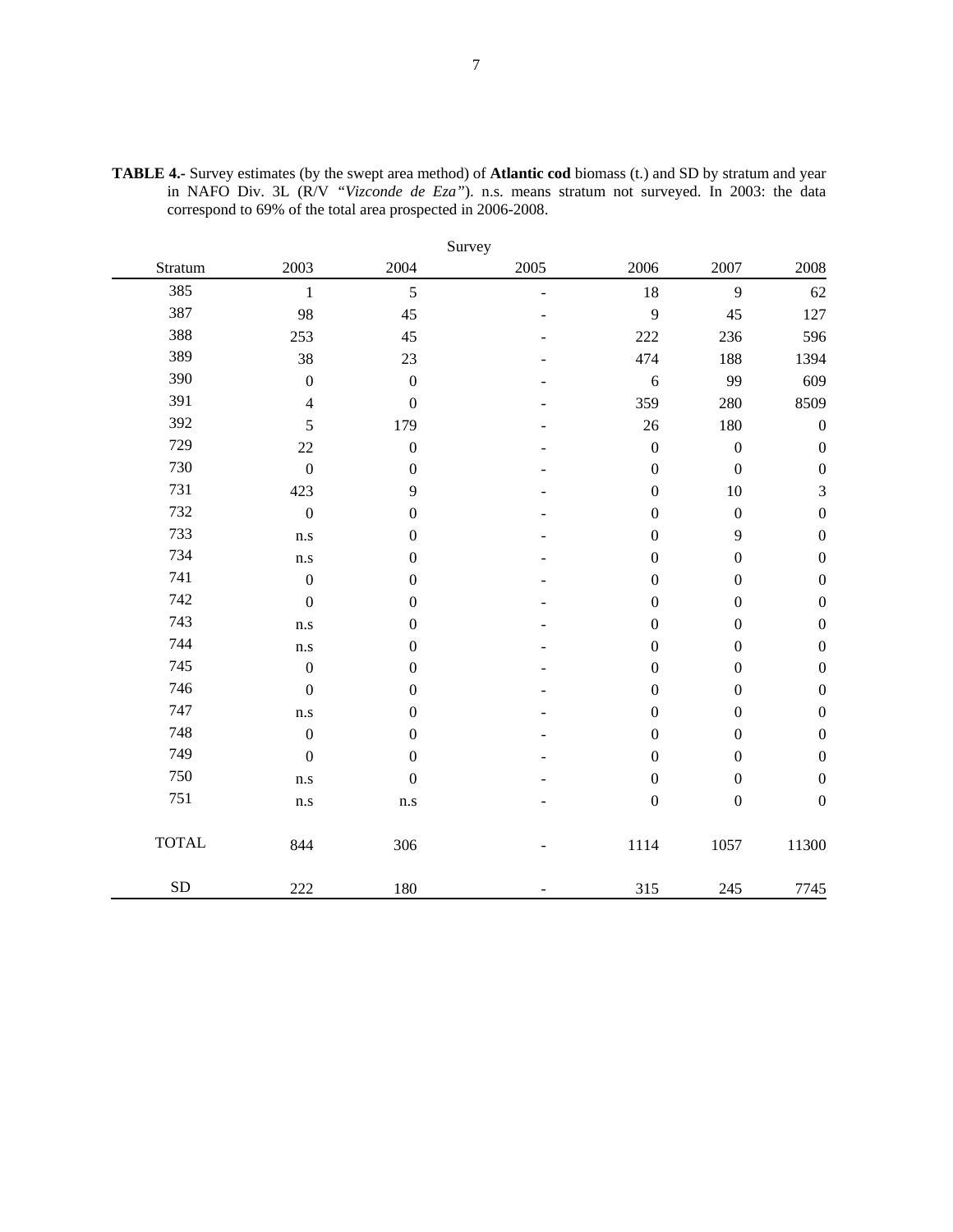|          |         | <b>Atlantic Cod</b>     |        |        |          |         | Roughhead grenadier                 |      |        |          |         | <b>Redfish</b>              |           |        |
|----------|---------|-------------------------|--------|--------|----------|---------|-------------------------------------|------|--------|----------|---------|-----------------------------|-----------|--------|
| Year Sex |         | L-W Equations           | N      | $r^2$  | Year Sex |         | L-W Equations                       | N    | $r^2$  | Year Sex |         | L-W Equations               | ${\bf N}$ | $r^2$  |
| 2003     | All     | $W = 0.0059 L^{3.0965}$ | 161    | 0.9875 | 2003     | All     | $W = 0.0766 L^{3.0029}$             | 478  | 0.9872 | 2003     | All     | $W = 0.0037 L^{3.3842}$     | 238       | 0.9902 |
|          | Males   | $\blacksquare$          | $\sim$ | $\sim$ |          | Males   | $W = 0.0482 L^{3.1908}$             | 172  | 0.9772 |          | Males   | $W = 0.0103 L^{3.0686}$     | 95        | 0.9787 |
|          | Females | $\sim$                  |        |        |          | Females | $W = 0.0824 L^{2.9761}$             | 290  | 0.9913 |          | Females | $W = 0.0060 L^{3.2380}$     | 90        | 0.9930 |
| 2004     | All     | $W = 0.0045 L^{3.2037}$ | 58     | 0.9805 | 2004     | All     | $W = 0.0791 L^{3.0113}$             | 1066 | 0.9896 | 2004     | All     | $W = 0.0083 L^{3.1377}$     | 237       | 0.9808 |
|          | Males   | $\blacksquare$          |        |        |          | Males   | $W = 0.0085 L^{2.9868}$             | 458  | 0.9866 |          | Males   | $W = 0.0161 L^{2.9333}$     | 97        | 0.9877 |
|          | Females | $\sim$                  |        |        |          | Females | $W = 0.0788 L^{3.0119}$             | 597  | 0.9906 |          | Females | $W = 0.0190 L^{2.8927}$     | 117       | 0.9881 |
| 2006     | All     | $W = 0.0057 L^{3.3142}$ | 308    | 0.9854 | 2006     | All     | $W = 0.0773 L^{3.0264}$             | 1645 | 0.9817 | 2006 All |         | $W = 0.0096 L^{3.1034}$     | 920       | 0.9835 |
|          | Males   | $W = 0.0043 L^{3.2188}$ | 142    | 0.9808 |          | Males   | $W = 0.0664 L^{3.0810}$             | 655  | 0.9748 |          | Males   | $W = 0.0100 L^{3.0871}$     | 444       | 0.9843 |
|          | Females | $W = 0.0069 L^{3.0874}$ | 166    | 0.9896 |          | Females | $W = 0.0893 L^{2.9794}$             | 975  | 0.9860 |          | Females | $W = 0.0091 L^{3.1221}$     | 471       | 0.9811 |
| 2007     | All     | $W = 0.0055 L^{3.1370}$ | 225    | 0.9830 | 2007     | All     | $W = 0.0885 L^{2.9691}$             | 1950 | 0.9895 | 2007     | All     | $W = 0.0080 L^{3.1588}$     | 881       | 0.9842 |
|          | Males   | $W = 0.0061 L^{3.1114}$ | 107    | 0.9910 |          | Males   | $W = 0.0946 L^{2.9435}$             | 754  | 0.9859 |          | Males   | $W = 0.0140 L^{2.9836}$     | 432       | 0.9858 |
|          | Females | $W = 0.0047 L^{3.1750}$ | 118    | 0.9735 |          | Females | $W = 0.0877 L^{2.9727}$             | 1165 | 0.9897 |          | Females | $W = 0.0133 L^{3.0115}$     | 392       | 0.9868 |
| 2008     | All     | $W = 0.0083 L^{3.0479}$ | 819    | 0.9856 | 2008     | All     | $W = 0.1237 L^{2.8681}$ 1773        |      | 0.9871 | 2008     | All     | $W = 0.0142 L^{2.9849}$ 699 |           | 0.9701 |
|          | Males   | $W = 0.0083 L^{3.0493}$ | 403    | 0.9855 |          | Males   | $W = 0.1174 L^{2.8868}$ 754         |      | 0.9832 |          | Males   | $W = 0.0337 L^{2.7219}$ 338 |           | 0.9343 |
|          | Females | $W = 0.0084 L^{3.0467}$ | 416    | 0.9856 |          | Females | $W = 0.1144 L^{2.8938}$ 1024 0.9880 |      |        |          | Females | $W = 0.0314 L^{2.7511}$ 340 |           | 0.9412 |

**Table 5.-** Length-weight relationships in the calculation of biomass, for Division 3L (out ZEE Canada), 2003-2008 for **Atlantic Cod, roughhead grenadier and redfish**. The equation is *Weight=a(Length+0.5)<sup>b</sup>*. To calculate the parameters for the indeterminate individuals, we used the total data (males+females+indeterminate individuals).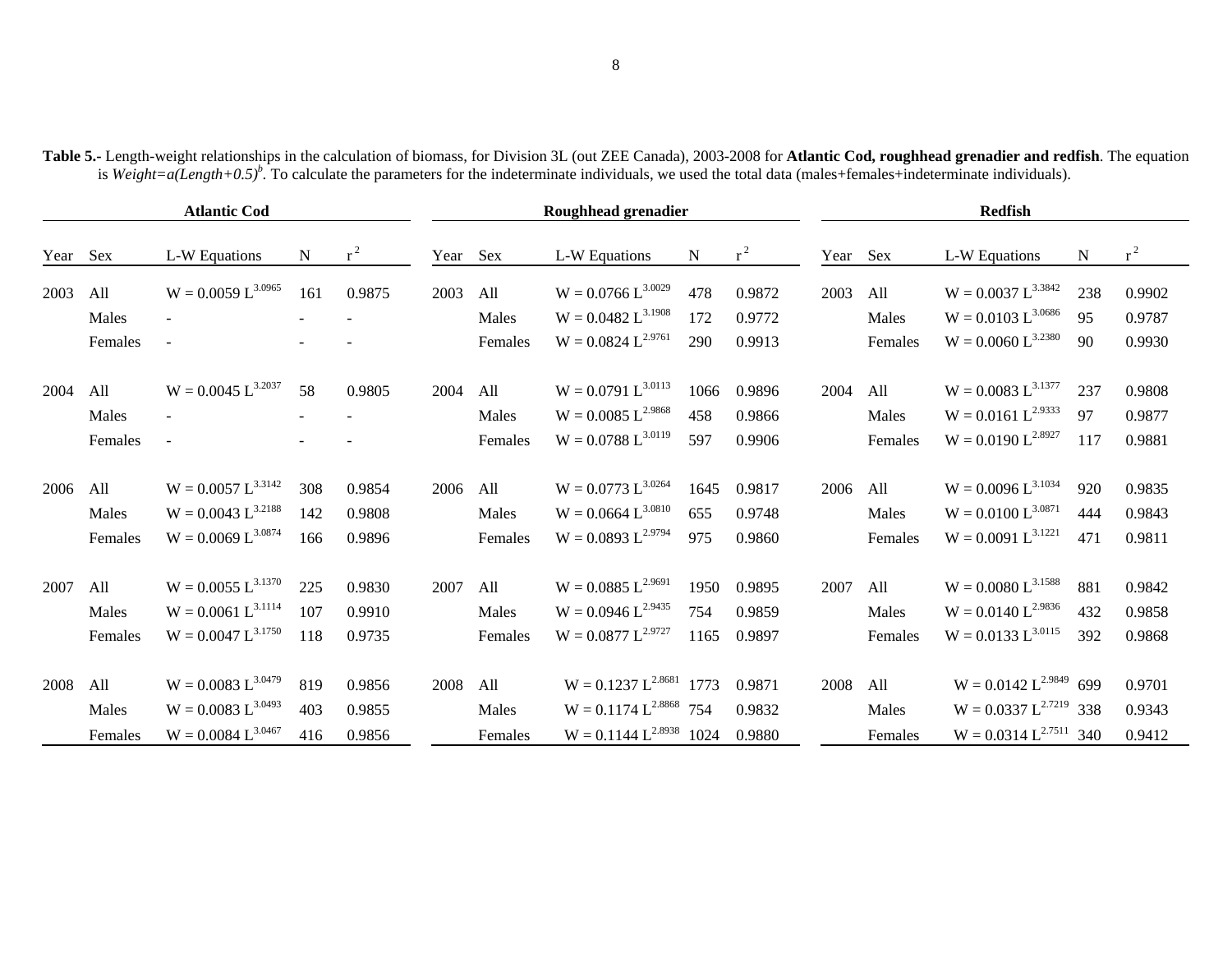**TABLE 6.- Atlantic cod** length distribution per haul mean catches by sex and year. Number per stratified mean catches. Spanish Summer Survey on NAFO 3L: 2003-2008 (R/*V "Vizconde de Eza"*). Indet. means indeterminate. (\*) In 2003, the data correspond to 69% of the total area prospected in 2006-2008. (M – Males; F-Females; I-Indet.;T-Total).

|                   |      | $2003$ $(*)$ |     |                                           |                             | 2004        |                             |                                                                                                                                          |                       | 2006        |                             |                                                         |                  | 2007    |                             |           |                        | 2008                       |                            |                  |
|-------------------|------|--------------|-----|-------------------------------------------|-----------------------------|-------------|-----------------------------|------------------------------------------------------------------------------------------------------------------------------------------|-----------------------|-------------|-----------------------------|---------------------------------------------------------|------------------|---------|-----------------------------|-----------|------------------------|----------------------------|----------------------------|------------------|
| Lenght (cm.)      | М    | ${\bf F}$    | I   | T                                         | M                           | $\mathbf F$ | I                           | T                                                                                                                                        | M                     | $\mathbf F$ | $\bf I$                     | T                                                       | M                | F       | I                           | T         | M                      | $\mathbf F$                | I                          | T                |
| 12                | 0.00 | 0.00         |     | $0.03$ 0.03                               |                             |             |                             | $0.00\ 0.00\ 0.00\ 0.00\ 0.01\ 0.00\ 0.00\ 0.01$                                                                                         |                       |             |                             |                                                         |                  |         | $0.00$ $0.01$ $0.00$ $0.01$ |           | 0.01                   |                            | $0.02$ $0.00$ $0.04$       |                  |
| 14                | 0.00 | 0.00         |     | $0.00 \quad 0.00$                         |                             |             | $0.00\ 0.00\ 0.00\ 0.00$    |                                                                                                                                          |                       |             |                             | $0.00\ 0.00\ 0.00\ 0.00$                                |                  |         | $0.01$ $0.00$ $0.00$ $0.01$ |           | 0.01                   |                            | $0.00\ 0.00\ 0.01$         |                  |
| 16                | 0.00 | 0.00         |     | $0.10 \quad 0.10$                         |                             |             | $0.00\ 0.00\ 0.00\ 0.00$    |                                                                                                                                          |                       |             |                             | $0.00\ 0.01\ 0.00\ 0.01$                                |                  |         | $0.02$ $0.00$ $0.00$ $0.02$ |           | 0.08                   | $0.03$ 0.00 0.11           |                            |                  |
| 18                | 0.00 | 0.00         |     | $0.06$ 0.06                               |                             |             |                             | 0.00 0.00 0.00 0.00 0.00 0.03 0.00 0.03 0.04 0.03 0.00 0.07                                                                              |                       |             |                             |                                                         |                  |         |                             |           | 0.19                   | $0.15$ 0.00 0.34           |                            |                  |
| 20                | 0.00 | 0.00         |     | $0.10 \quad 0.10$                         |                             |             | $0.00$ $0.00$ $0.00$ $0.00$ |                                                                                                                                          |                       |             |                             | $0.03$ 0.00 0.00 0.03 0.04 0.00 0.00                    |                  |         |                             | 0.04      | 0.14                   | $0.13$ $0.00$ $0.27$       |                            |                  |
| 22                | 0.00 | 0.00         |     | 0.18 0.18                                 |                             |             | $0.00\ 0.00\ 0.00\ 0.00$    |                                                                                                                                          |                       |             |                             | 0.05 0.02 0.00 0.08 0.02 0.01 0.00 0.03                 |                  |         |                             |           | 0.12                   | $0.19$ $0.00$ $0.31$       |                            |                  |
| 24                | 0.00 | 0.00         |     | 0.34 0.34                                 |                             |             | $0.00\ 0.00\ 0.02\ 0.02$    |                                                                                                                                          |                       |             |                             | 0.08 0.10 0.00 0.18 0.01 0.01 0.00 0.02                 |                  |         |                             |           | 1.21                   |                            | 1.36 0.00 2.56             |                  |
| 26                | 0.00 | 0.00         |     | 0.38 0.38                                 |                             |             | $0.00\ 0.00\ 0.03\ 0.03$    |                                                                                                                                          | $0.09$ 0.16 0.00 0.25 |             |                             |                                                         | $0.01$ 0.00 0.00 |         |                             | 0.01      | 5.14                   |                            |                            | 6.23 0.00 11.37  |
| 28                | 0.00 | 0.00         |     | 0.24 0.24                                 |                             |             |                             | $0.00\ 0.00\ 0.06\ 0.06\ 0.09\ 0.19\ 0.00\ 0.27\ 0.02\ 0.04\ 0.00$                                                                       |                       |             |                             |                                                         |                  |         |                             | 0.06      | 8.51                   |                            |                            | 10.05 0.00 18.56 |
| 30                | 0.00 | 0.00         |     | 0.30 0.30                                 |                             |             |                             | 0.00 0.00 0.15 0.15 0.13 0.19 0.00 0.32 0.05 0.02 0.00 0.07                                                                              |                       |             |                             |                                                         |                  |         |                             |           | 6.60                   |                            |                            | 7.42 0.00 14.02  |
| 32                | 0.00 | 0.00         |     | 0.27 0.27                                 |                             |             |                             | 0.00 0.00 0.03 0.03 0.20 0.11 0.00 0.30 0.05 0.06 0.00 0.12                                                                              |                       |             |                             |                                                         |                  |         |                             |           | 2.99                   |                            | 3.61 0.00 6.60             |                  |
| 34                | 0.00 | 0.00         |     | 0.28 0.28                                 |                             |             |                             | $0.00\ 0.00\ 0.05\ 0.05\ 0.15\ 0.10\ 0.00\ 0.25\ 0.07\ 0.06\ 0.00$                                                                       |                       |             |                             |                                                         |                  |         |                             | 0.14      | 1.94                   | 0.81 0.00 2.74             |                            |                  |
| 36                | 0.00 | 0.00         |     | 0.37 0.37                                 |                             |             |                             | 0.00 0.00 0.09 0.09 0.12 0.11 0.00 0.23 0.07 0.13 0.00 0.21                                                                              |                       |             |                             |                                                         |                  |         |                             |           | 0.83                   | $0.78$ 0.00 1.61           |                            |                  |
| 38                | 0.00 | 0.00         |     | 0.35 0.35                                 |                             |             |                             | 0.00 0.00 0.15 0.15 0.11 0.12 0.00 0.23 0.14 0.17 0.00 0.31                                                                              |                       |             |                             |                                                         |                  |         |                             |           | 0.32                   | 0.35 0.00 0.67             |                            |                  |
| 40                | 0.00 | 0.00         |     | $0.20 \quad 0.20$                         |                             |             |                             | 0.00 0.00 0.10 0.10 0.05 0.12 0.00 0.17 0.11 0.14 0.00 0.25                                                                              |                       |             |                             |                                                         |                  |         |                             |           | 0.14                   | $0.29$ $0.00$ $0.43$       |                            |                  |
| 42                | 0.00 | 0.00         |     | 0.38 0.38                                 |                             |             |                             | 0.00 0.00 0.10 0.10 0.12 0.07 0.00 0.18 0.10 0.14 0.00 0.24                                                                              |                       |             |                             |                                                         |                  |         |                             |           | 0.06                   | $0.37$ $0.00$ $0.43$       |                            |                  |
| 44                | 0.00 | 0.00         |     | $0.10 \quad 0.10$                         |                             |             |                             | 0.00 0.00 0.06 0.06 0.13 0.10 0.00 0.23 0.11 0.07 0.00 0.18                                                                              |                       |             |                             |                                                         |                  |         |                             |           | 0.13                   | $0.05$ 0.00 0.19           |                            |                  |
| 46                | 0.00 | 0.00         |     |                                           |                             |             |                             | 0.12 0.12 0.00 0.00 0.03 0.03 0.11 0.13 0.00 0.24 0.02 0.13 0.00 0.15                                                                    |                       |             |                             |                                                         |                  |         |                             |           | 0.09                   | 0.29 0.00 0.37             |                            |                  |
| 48                | 0.00 | 0.00         |     | 0.13 0.13                                 |                             |             |                             | $0.00\ 0.00\ 0.01\ 0.01\ 0.03\ 0.09\ 0.00\ 0.12\ 0.07\ 0.04\ 0.00\ 0.12$                                                                 |                       |             |                             |                                                         |                  |         |                             |           | 0.07                   | $0.24$ 0.00 0.31           |                            |                  |
| 50                | 0.00 | 0.00         |     |                                           |                             |             |                             | $0.08\  \  0.08\  \  0.00\  \  0.00\  \  0.03\  \  0.03\  \  0.03\  \  0.05\  \  0.00\  \  0.08\  \  0.02\  \  0.03\  \  0.00\  \  0.05$ |                       |             |                             |                                                         |                  |         |                             |           | 0.06                   | $0.09$ $0.00$ $0.16$       |                            |                  |
| 52                | 0.00 | 0.00         |     |                                           |                             |             |                             | $0.12$ $0.12$ $0.00$ $0.00$ $0.00$ $0.00$ $0.02$ $0.05$ $0.00$ $0.08$ $0.02$ $0.05$ $0.00$ $0.07$                                        |                       |             |                             |                                                         |                  |         |                             |           | 0.22                   | $0.07$ $0.00$ $0.29$       |                            |                  |
| 54                | 0.00 | 0.00         |     | $0.00\ 0.00$                              |                             |             | $0.00$ $0.00$ $0.01$ $0.01$ |                                                                                                                                          |                       |             |                             | $0.00$ $0.04$ $0.00$ $0.04$ $0.05$ $0.02$ $0.00$        |                  |         |                             | 0.07      | 0.04                   | $0.06$ $0.00$ $0.10$       |                            |                  |
| 56                | 0.00 | 0.00         |     | $0.03$ 0.03                               |                             |             | $0.00\ 0.00\ 0.00\ 0.00$    |                                                                                                                                          |                       |             |                             | $0.00$ $0.00$ $0.00$ $0.00$ $0.02$ $0.04$ $0.00$ $0.06$ |                  |         |                             |           | 0.04                   |                            | $0.02$ $0.00$ $0.06$       |                  |
| 58                | 0.00 | 0.00         |     | $0.02$ $0.02$ $0.00$ $0.00$ $0.00$ $0.00$ |                             |             |                             |                                                                                                                                          |                       |             |                             | 0.01 0.00 0.00 0.01 0.03 0.03 0.00 0.06                 |                  |         |                             |           | 0.19                   | $0.03$ $0.00$ $0.22$       |                            |                  |
| 60                | 0.00 | 0.00         |     | $0.02$ $0.02$ $0.00$ $0.00$ $0.00$ $0.00$ |                             |             |                             |                                                                                                                                          |                       |             |                             | $0.00\ 0.00\ 0.00\ 0.00\ 0.01\ 0.01\ 0.00\ 0.02$        |                  |         |                             |           | 0.02                   | $0.02$ $0.00$ $0.04$       |                            |                  |
| 62                | 0.00 | 0.00         |     | $0.03$ 0.03                               |                             |             | $0.00$ $0.00$ $0.00$ $0.00$ |                                                                                                                                          |                       |             |                             | $0.00\ 0.00\ 0.00\ 0.00\ 0.01\ 0.01\ 0.00$              |                  |         |                             | 0.02      | 0.05                   |                            | $0.03$ $0.00$ $0.09$       |                  |
| 64                | 0.00 | 0.00         |     | $0.00 \quad 0.00$                         |                             |             | $0.00$ $0.00$ $0.00$ $0.00$ |                                                                                                                                          |                       |             |                             | $0.00$ $0.01$ $0.00$ $0.01$ $0.00$ $0.00$ $0.00$ $0.00$ |                  |         |                             |           | 0.01                   |                            | $0.05$ 0.00 0.06           |                  |
| 66                | 0.00 | 0.00         |     | $0.02$ $0.02$ $0.00$ $0.00$ $0.00$ $0.00$ |                             |             |                             |                                                                                                                                          |                       |             |                             | $0.00\ 0.00\ 0.00\ 0.00\ 0.00\ 0.00\ 0.00\ 0.00\ 0.00$  |                  |         |                             |           | 0.04                   | $0.00\quad 0.00\quad 0.04$ |                            |                  |
| 68                | 0.00 | 0.00         |     | $0.02 \quad 0.02$                         |                             |             | $0.00\ 0.00\ 0.00\ 0.00$    |                                                                                                                                          |                       |             | $0.00$ $0.01$ $0.00$ $0.01$ |                                                         |                  |         | $0.00\ 0.01\ 0.00$          | 0.01      | 0.00                   |                            | $0.01$ $0.00$ $0.01$       |                  |
| 70                | 0.00 | 0.00         |     | $0.00 \quad 0.00$                         | $0.00$ $0.00$ $0.00$ $0.00$ |             |                             |                                                                                                                                          |                       |             |                             | $0.00\ 0.00\ 0.00\ 0.00\ 0.00\ 0.00\ 0.00\ 0.00\ 0.00$  |                  |         |                             |           | 0.01                   |                            | $0.00$ $0.00$ $0.01$       |                  |
| 72                | 0.00 | 0.00         |     | $0.00\ 0.00$                              |                             |             | $0.00$ $0.00$ $0.00$ $0.00$ |                                                                                                                                          |                       |             |                             | $0.00\ 0.00\ 0.00\ 0.00\ 0.00\ 0.00\ 0.00$              |                  |         |                             | 0.00      | 0.00                   | $0.00\ 0.00\ 0.00$         |                            |                  |
| 74                | 0.00 | 0.00         |     | $0.00\ 0.00$                              |                             |             | $0.00\ 0.00\ 0.00\ 0.00$    |                                                                                                                                          |                       |             |                             | $0.00\ 0.00\ 0.00\ 0.00\ 0.00\ 0.00\ 0.00\ 0.00$        |                  |         |                             | 0.00      | 0.00                   | $0.01$ $0.00$ $0.01$       |                            |                  |
| 76                | 0.00 | 0.00         |     | $0.00 \quad 0.00$                         |                             |             | $0.00$ $0.00$ $0.00$ $0.00$ |                                                                                                                                          |                       |             |                             | $0.00\ 0.00\ 0.00\ 0.00\ 0.00\ 0.01\ 0.00\ 0.01$        |                  |         |                             |           | 0.00                   |                            | $0.00\quad 0.00\quad 0.00$ |                  |
| 78                | 0.00 | 0.00         |     | $0.00\ 0.00$                              |                             |             |                             | $0.00\ 0.00\ 0.00\ 0.00\ 0.00\ 0.00\ 0.01\ 0.00\ 0.01\ 0.00\ 0.00\ 0.00$                                                                 |                       |             |                             |                                                         |                  |         |                             | 0.00      | 0.00                   | $0.00\ 0.00\ 0.00$         |                            |                  |
| 80                | 0.00 | 0.00         |     | $0.03$ 0.03                               |                             |             |                             | $0.00\ 0.00\ 0.00\ 0.00\ 0.00\ 0.00\ 0.00\ 0.00\ 0.00\ 0.00\ 0.00\ 0.00\ 0.00$                                                           |                       |             |                             |                                                         |                  |         |                             |           | 0.00                   | $0.00\quad 0.00\quad 0.00$ |                            |                  |
| Total             | 0.00 | 0.00         |     | 4.30 4.30                                 |                             |             |                             | 0.00 0.00 0.92 0.92 1.57 1.82 0.00 3.38 1.13 1.30 0.00 2.43                                                                              |                       |             |                             |                                                         |                  |         |                             |           | 29.27 32.78 0.00 62.05 |                            |                            |                  |
|                   |      |              |     |                                           |                             |             |                             |                                                                                                                                          |                       |             |                             |                                                         |                  |         |                             |           |                        |                            |                            |                  |
| $No$ samples:     |      |              |     | 14                                        |                             |             |                             | 9                                                                                                                                        |                       |             |                             | 22                                                      |                  |         |                             | 32        |                        |                            |                            | 34               |
| $N^{\circ}$ Ind.: |      |              | 160 | 160                                       |                             |             | 55                          | 55                                                                                                                                       |                       | 143 167     | $\mathbf{0}$                | 310                                                     |                  | 107 119 | $\mathbf{0}$                | 226       | 739                    | 827                        | $\boldsymbol{0}$           | 1566             |
| Sampled catch:    |      |              |     | 84                                        |                             |             |                             | 34                                                                                                                                       |                       |             |                             | 176                                                     |                  |         |                             | 168       |                        |                            |                            | 1814             |
| Range:            |      |              |     | 13-81                                     |                             |             |                             | 24-55                                                                                                                                    |                       |             |                             | 13-79                                                   |                  |         |                             | 12-76     |                        |                            |                            | 12-74            |
| Total catch:      |      |              |     | 84<br>40                                  |                             |             |                             | 34<br>58                                                                                                                                 |                       |             |                             | 176<br>101                                              |                  |         |                             | 168<br>99 |                        |                            |                            | 1814             |
| Total hauls:      |      |              |     |                                           |                             |             |                             |                                                                                                                                          |                       |             |                             |                                                         |                  |         |                             |           |                        |                            |                            | 103              |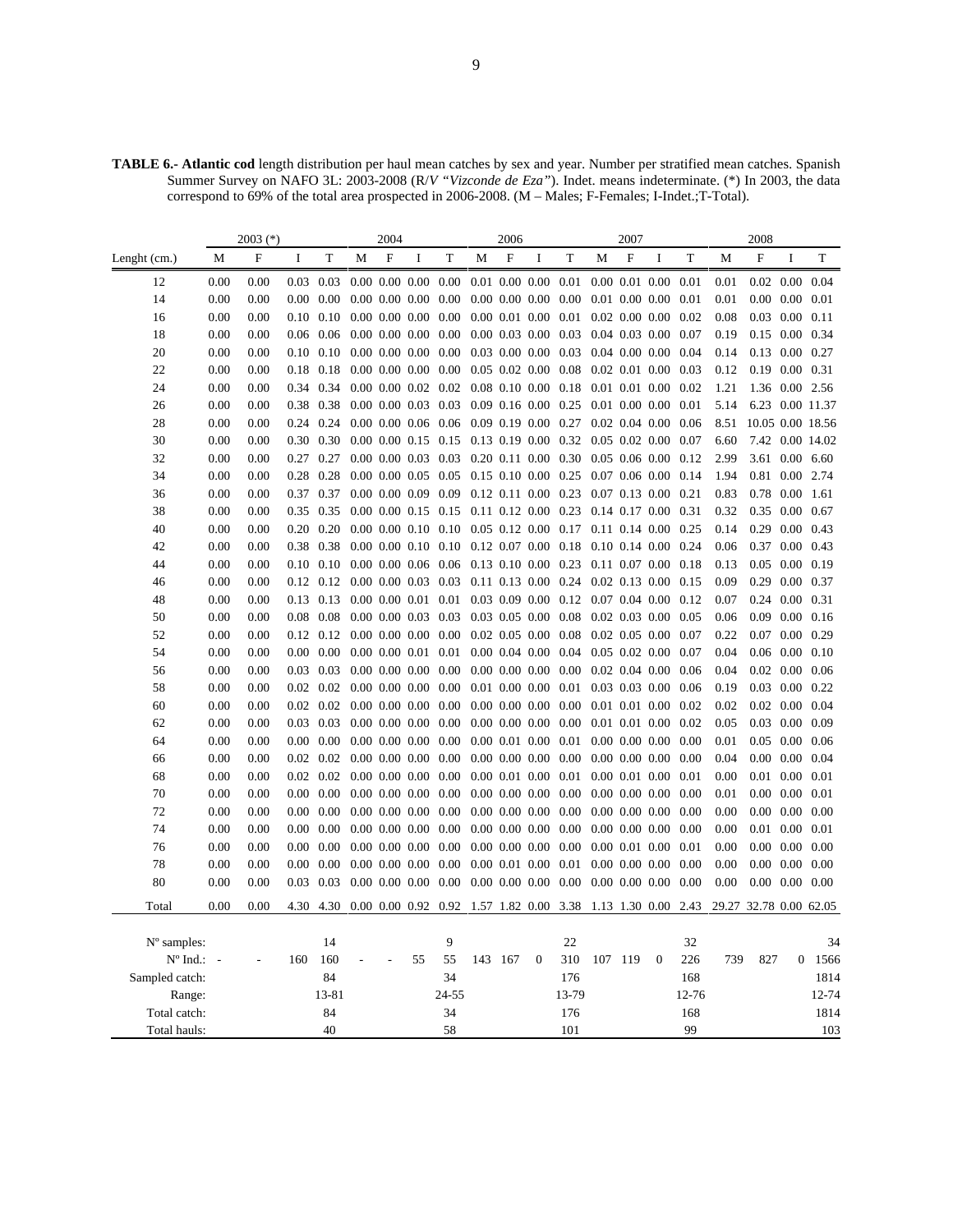|         | $2003$ $(*)$ |                |         |                          |        | 2004        |         |                          |        | 2006           |         |           |        | 2007           |         |           |        |                | 2008             |           |
|---------|--------------|----------------|---------|--------------------------|--------|-------------|---------|--------------------------|--------|----------------|---------|-----------|--------|----------------|---------|-----------|--------|----------------|------------------|-----------|
| Stratum | Swept        | Tow            | Mean    | <b>SD</b>                | Swept  | Tow         | Mean    | <b>SD</b>                | Swept  | Tow            | Mean    | <b>SD</b> | Swept  | Tow            | Mean    | <b>SD</b> | Swept  |                | TowMean          | <b>SD</b> |
|         |              | area number    | catch   |                          |        | area number | catch   |                          |        | area number    | catch   |           |        | area number    | catch   |           |        |                | area numbercatch |           |
| 385     | 0.0225       | 2              | 0.000   | 0.000                    | 0.0229 | 2           | 0.000   | 0.000                    | 0.0229 | 2              | 0.000   | 0.000     | 0.0225 | 2              | 0.000   | 0.000     | 0.0229 | $\overline{2}$ | 0.000            | 0.000     |
| 387     | 0.0229       | $\overline{2}$ | 0.000   | 0.000                    | 0.0214 | 2           | 59.987  | 23.598                   | 0.0225 | $\overline{2}$ | 34.790  | 20.520    | 0.0225 | 2              | 45.990  | 51.746    | 0.0435 | $\overline{4}$ | 20.320           | 11.817    |
| 388     | 0.0334       | 3              | 0.000   | 0.000                    | 0.0105 |             | 43.300  |                          | 0.0566 | 5              | 26.406  | 7.803     | 0.0563 | 5              | 37.663  | 22.136    | 0.0559 | -5             | 15.056           | 11.298    |
| 389     | 0.0454       | $\overline{4}$ | 0.000   | 0.000                    | 0.0225 | 2           | 1.875   | 2.652                    | 0.0795 | 7              | 1.426   | 2.642     | 0.0900 | 8              | 3.075   | 8.697     | 0.0780 | -7             | 19.007           | 23.458    |
| 390     | 0.0563       | -5             | 0.560   | 1.252                    | 0.0345 | 3           | 0.007   | 0.012                    | 0.1249 | 11             | 0.000   | 0.000     | 0.1350 | 12             | 0.000   | 0.000     | 0.1395 | 12             | 0.580            | 1.338     |
| 391     | 0.0338       | 3              | 0.017   | 0.029                    | 0.0218 | 2           | 0.018   | 0.025                    | 0.0450 | $\overline{4}$ | 178.123 | 304.579   | 0.0450 | $\overline{4}$ | 86.525  | 171.255   | 0.0454 | 4              | 248.947          | 142.328   |
| 392     | 0.0116       |                | 3.900   |                          | 0.0214 | 2           | 200.650 | 255.195                  | 0.0229 | 2              | 118.025 | 159.347   | 0.0225 | 2              | 129.950 | 138.805   | 0.0221 | 2              | 58.175           | 54.836    |
| 729     | 0.0210       | 2              | 37.750  | 4.596                    | 0.0221 | 2           | 29.475  | 17.501                   | 0.0338 | 3              | 25.164  | 23.944    | 0.0338 | 3              | 26.490  | 13.222    | 0.0338 | 3              | 19.943           | 6.923     |
| 730     | 0.0221       | $\overline{2}$ | 101.050 | 37.972                   | 0.0221 | 2           | 33.715  | 0.544                    | 0.0326 | 3              | 53.270  | 7.021     | 0.0225 | 2              | 81.378  | 33.061    | 0.0323 | 3              | 35.119           | 29.483    |
| 731     | 0.0229       | $\overline{2}$ | 3.510   | 1.824                    | 0.0233 | 2           | 10.450  | 5.162                    | 0.0341 | 3              | 10.512  | 3.252     | 0.0338 | 3              | 14.333  | 7.365     | 0.0330 | 3              | 14.333           | 10.000    |
| 732     | 0.0113       |                | 34.400  | $\overline{\phantom{a}}$ | 0.0210 | 2           | 39.490  | 7.594                    | 0.0334 | 3              | 22.164  | 9.200     | 0.0338 | 3              | 11.151  | 3.253     | 0.0446 | $\overline{4}$ | 21.545           | 3.045     |
| 733     | n.s. n.s.    |                | n.s.    | n.s.                     | 0.0330 | 3           | 15.553  | 5.137                    | 0.0454 | $\overline{4}$ | 23.450  | 16.806    | 0.0338 | 3              | 19.104  | 14.162    | 0.0431 | $\overline{4}$ | 23.939           | 36.979    |
| 734     | n.s.         | n.s.           | n.s.    | n.s.                     | 0.0304 | 3           |         | 65.850 106.305           | 0.0225 | 2              | 39.315  | 9.638     | 0.0225 | 2              | 23.400  | 8.202     | 0.0221 | $\overline{2}$ | 30.580           | 20.182    |
| 741     | 0.0113       |                | 8.7     | $\overline{\phantom{a}}$ | 0.0323 | 3           | 1.055   | 1.342                    | 0.0218 | $\overline{c}$ | 17.557  | 23.112    | 0.0225 | 2              | 4.650   | 6.166     | 0.0210 | $\overline{2}$ | 10.359           | 10.390    |
| 742     | 0.0116       |                | 24.4    | $\sim$                   | 0.0120 |             | 4.700   | $\overline{\phantom{a}}$ | 0.0229 | 2              | 20.933  | 7.015     | 0.0225 | 2              | 14.493  | 2.011     | 0.0210 | 2              | 16.861           | 11.943    |
| 743     | n.s.         | n.s.           | n.s.    | n.s.                     | 0.0188 | 2           | 26.245  | 6.017                    | 0.0225 | 2              | 10.574  | 6.353     | 0.0225 | 2              | 29.666  | 25.928    | 0.0203 | $\overline{2}$ | 25.509           | 13.847    |
| 744     | n.s.         | n.s.           | n.s.    | n.s.                     | 0.0101 |             | 2.550   | $\overline{\phantom{a}}$ | 0.0229 | 2              | 15.365  | 15.111    | 0.0218 | 2              | 33.965  | 0.375     | 0.0221 | $\overline{2}$ | 58.670           | 15.570    |
| 745     | 0.0341       | 3              | 17.546  | 10.764                   | 0.0319 | 3           | 5.800   | 2.722                    | 0.0686 | 6              | 8.238   | 5.438     | 0.0675 | 6              | 3.624   | 1.509     | 0.0555 | -5             | 14.284           | 7.402     |
| 746     | 0.0446       | $\overline{4}$ | 63.8    | 71.784                   | 0.0338 | 3           | 26.205  | 21.151                   | 0.0675 | 6              | 41.767  | 29.972    | 0.0664 | 6              | 34.607  | 22.333    | 0.0638 | 6              | 30.720           | 16.486    |
| 747     | n.s.         | n.s.           | n.s.    | n.s.                     | 0.0308 | 3           | 43.627  | 13.999                   | 0.1230 | 11             | 42.307  | 40.112    | 0.1238 | -11            | 62.510  | 26.732    | 0.1069 | 10             | 28.717           | 25.198    |
| 748     | 0.0109       |                | 55.98   |                          | 0.0199 | 2           | 22.515  | 18.547                   | 0.0326 | 3              | 67.920  | 73.796    | 0.0338 | 3              | 33.533  | 16.455    | 0.0218 | $\overline{2}$ | 217.340          | 286.322   |
| 749     | 0.0221       | 2              | 145.2   | 23.193                   | 0.0221 | 2           | 45.900  | 51.336                   | 0.0229 | 2              | 25.930  | 31.919    | 0.0113 |                | 28.700  |           | 0.0214 | 2              | 47.452           | 11.670    |
| 750     | n.s.         | n.s.           | n.s.    | n.s.                     | 0.0180 | 2           | 56.750  | 36.416                   | 0.1005 | 9              | 16.866  | 18.117    | 0.0679 | 6              | 19.516  | 24.114    | 0.0844 | 8              | 11.937           | 6.673     |
| 751     | n.s.         | n.s.           | n.s.    | n.s.                     | n.s.   | n.s.        | n.s.    | n.s.                     | 0.0454 | Δ              | 4.253   | 3.543     | 0.0225 | 2              | 24.445  | 7.983     | 0.0413 |                | 49.038           | 8.141     |

**TABLE 7.-** Swept area, number of hauls and **roughhead grenadier** mean catch (Kg) and SD (\*\*) by stratum. Spanish Survey on NAFO Div. 3L in the period 2003-2008, on board R/V "*Vizconde de Eza"*. (\*) In 2003, the data correspond to 69% of the total area prospected in 2006-2008.

$$
(**) SD = \frac{\sum (x_i - \overline{x})}{n - 1}
$$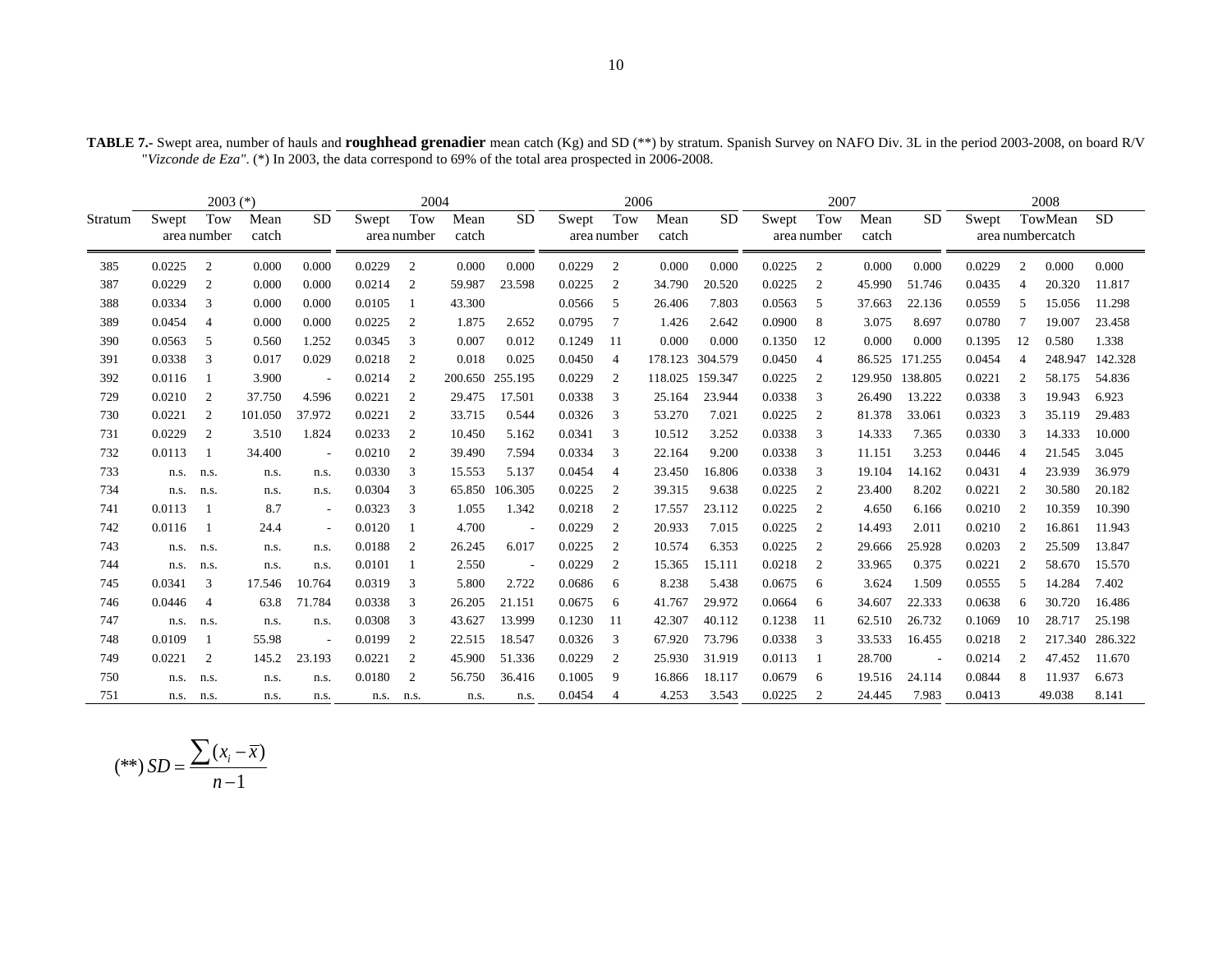|                | Survey   |           |                          |           |           |           |  |  |  |  |  |  |  |  |
|----------------|----------|-----------|--------------------------|-----------|-----------|-----------|--|--|--|--|--|--|--|--|
| Stratum        | 2003     | 2004      | 2005                     | 2006      | 2007      | 2008      |  |  |  |  |  |  |  |  |
| 385            | 0.00     | 0.00      | $\overline{a}$           | 0.00      | 0.00      | 0.00      |  |  |  |  |  |  |  |  |
| 387            | 0.00     | 15356.54  |                          | 8906.24   | 11773.44  | 5201.92   |  |  |  |  |  |  |  |  |
| 388            | 0.00     | 15458.10  |                          | 9426.94   | 13445.76  | 5374.85   |  |  |  |  |  |  |  |  |
| 389            | 0.00     | 954.38    |                          | 725.69    | 1565.18   | 9674.64   |  |  |  |  |  |  |  |  |
| 390            | 456.40   | 5.43      | $\overline{\phantom{0}}$ | 0.00      | 0.00      | 472.70    |  |  |  |  |  |  |  |  |
| 391            | 4.70     | 4.94      | $\overline{\phantom{a}}$ | 50230.55  | 24400.05  | 70203.05  |  |  |  |  |  |  |  |  |
| 392            | 565.50   | 29094.25  | $\overline{\phantom{0}}$ | 17113.63  | 18842.75  | 8435.38   |  |  |  |  |  |  |  |  |
| 729            | 7021.50  | 5482.35   | ÷                        | 4680.44   | 4927.20   | 3709.46   |  |  |  |  |  |  |  |  |
| 730            | 17178.50 | 5731.55   |                          | 9055.90   | 13834.26  | 5970.29   |  |  |  |  |  |  |  |  |
| 731            | 758.16   | 2257.20   |                          | 2270.52   | 3095.93   | 3095.93   |  |  |  |  |  |  |  |  |
| 732            | 7946.40  | 9122.19   |                          | 5119.88   | 2575.96   | 4976.90   |  |  |  |  |  |  |  |  |
| 733            | n.s      | 3639.48   |                          | 5487.30   | 4470.26   | 5601.67   |  |  |  |  |  |  |  |  |
| 734            | n.s      | 10075.05  |                          | 6015.20   | 3580.20   | 4678.66   |  |  |  |  |  |  |  |  |
| 741            | 870.00   | 105.53    |                          | 1755.70   | 465.00    | 1035.90   |  |  |  |  |  |  |  |  |
| 742            | 1561.60  | 300.80    |                          | 1339.68   | 927.55    | 1079.10   |  |  |  |  |  |  |  |  |
| 743            | n.s      | 1338.50   |                          | 539.27    | 1512.97   | 1300.93   |  |  |  |  |  |  |  |  |
| 744            | n.s      | 168.30    | $\overline{\phantom{0}}$ | 1014.09   | 2241.69   | 3872.22   |  |  |  |  |  |  |  |  |
| 745            | 6106.24  | 2018.40   | $\overline{\phantom{0}}$ | 2866.88   | 1261.09   | 4970.83   |  |  |  |  |  |  |  |  |
| 746            | 25009.60 | 10272.36  | $\overline{\phantom{a}}$ | 16372.53  | 13565.94  | 12042.24  |  |  |  |  |  |  |  |  |
| 747            | n.s      | 31585.71  | $\overline{\phantom{0}}$ | 30630.47  | 45257.17  | 20791.04  |  |  |  |  |  |  |  |  |
| 748            | 8900.82  | 3579.89   | $\overline{\phantom{m}}$ | 10799.28  | 5331.80   | 34557.06  |  |  |  |  |  |  |  |  |
| 749            | 18295.20 | 5783.40   | $\overline{\phantom{a}}$ | 3267.18   | 3616.20   | 5978.95   |  |  |  |  |  |  |  |  |
| 750            | n.s      | 31553.00  |                          | 9377.25   | 10850.99  | 6636.90   |  |  |  |  |  |  |  |  |
| 751            | n.s      | n.s       |                          | 973.82    | 5597.91   | 2069.59   |  |  |  |  |  |  |  |  |
| <b>TOTAL</b>   | 94674.62 | 183887.34 |                          | 197968.44 | 193139.30 | 221730.20 |  |  |  |  |  |  |  |  |
| ${\mathcal Y}$ | 21.16    | 29.38     |                          | 30.52     | 29.77     | 34.18     |  |  |  |  |  |  |  |  |
| <b>SD</b>      | 3.38     | 5.27      |                          | 7.41      | 4.86      | 6.12      |  |  |  |  |  |  |  |  |

**TABLE 8.-** Stratified mean catches (Kg) and SD of **roughhead grenadier** by stratum and year (2003-2008). n.s. means stratum not surveyed. In 2003, the data correspond to 69% of the total area prospected in 2006-2008.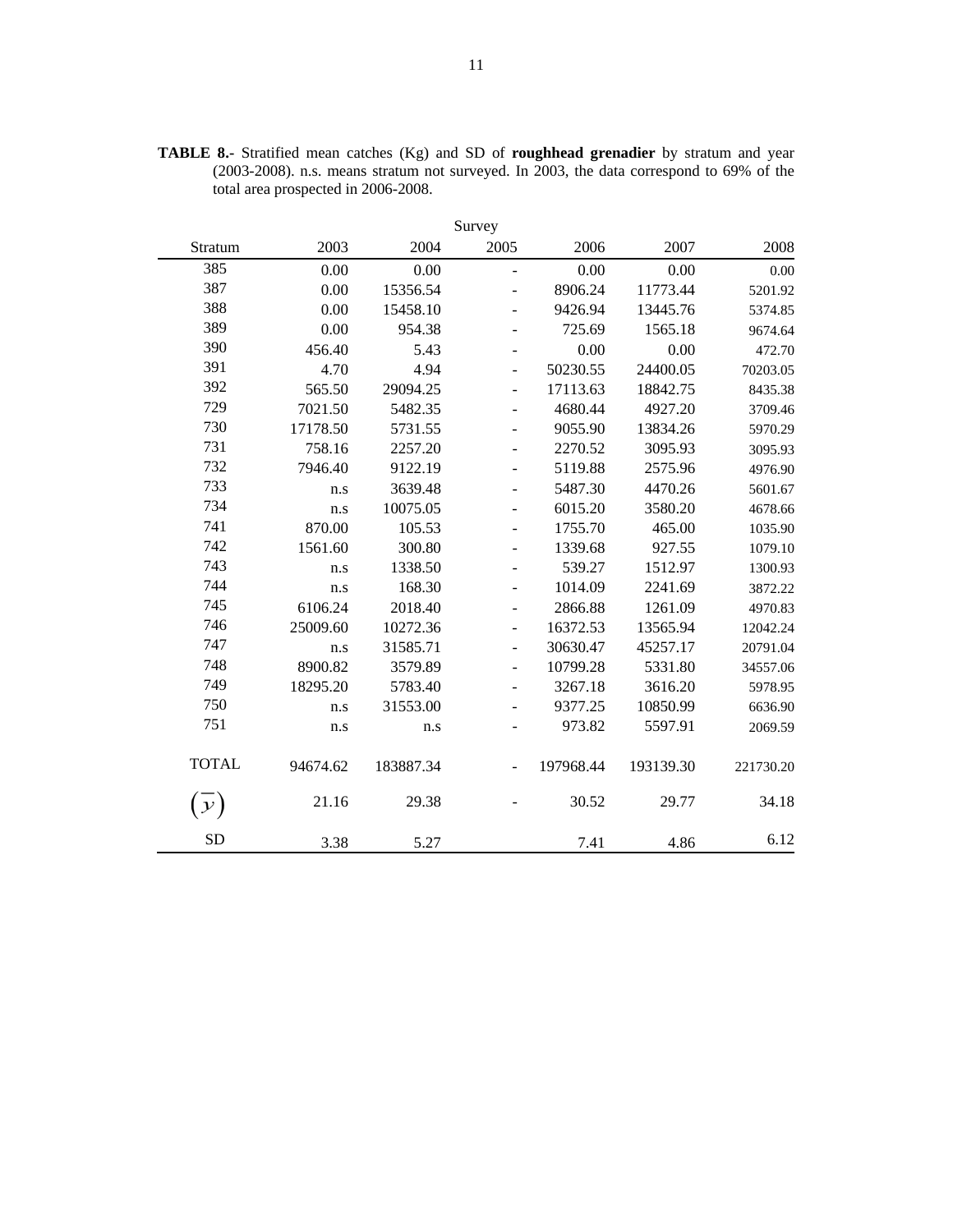|              |                  |                  | Survey         |                  |                  |                  |
|--------------|------------------|------------------|----------------|------------------|------------------|------------------|
| Stratum      | 2003             | 2004             | 2005           | 2006             | 2007             | 2008             |
| 385          | $\overline{0}$   | $\overline{0}$   | $\blacksquare$ | $\mathbf{0}$     | $\mathbf{0}$     | $\boldsymbol{0}$ |
| 387          | $\boldsymbol{0}$ | 1437             |                | 792              | 1047             | 478              |
| 388          | $\boldsymbol{0}$ | 1472             |                | 832              | 1195             | 481              |
| 389          | $\boldsymbol{0}$ | 85               |                | 64               | 139              | 868              |
| 390          | 41               | $\boldsymbol{0}$ |                | $\boldsymbol{0}$ | $\boldsymbol{0}$ | 41               |
| 391          | $\boldsymbol{0}$ | $\boldsymbol{0}$ |                | 4465             | 2169             | 6189             |
| 392          | 49               | 2722             |                | 1496             | 1675             | 763              |
| 729          | 669              | 496              |                | 416              | 438              | 330              |
| 730          | 1553             | 518              |                | 833              | 1230             | 555              |
| 731          | 66               | 194              |                | 200              | 275              | 281              |
| 732          | 706              | 869              |                | 460              | 229              | 446              |
| 733          | n.s              | 331              |                | 484              | 397              | 520              |
| 734          | n.s              | 995              |                | 535              | 318              | 423              |
| 741          | 77               | 10               |                | 161              | 41               | 99               |
| 742          | 134              | 25               |                | 117              | 82               | 103              |
| 743          | n.s              | 143              |                | 48               | 134              | 128              |
| 744          | n.s              | 17               |                | 89               | 206              | 350              |
| 745          | 537              | 190              |                | 251              | 112              | 448              |
| 746          | 2242             | 913              |                | 1455             | 1226             | 1133             |
| 747          | n.s              | 3082             |                | 2739             | 4023             | 1945             |
| 748          | 818              | 360              |                | 993              | 474              | 3178             |
| 749          | 1654             | 523              |                | 286              | 321              | 559              |
| 750          | n.s              | 3506             |                | 840              | 959              | 629              |
| 751          | n.s              | n.s              |                | 86               | 498              | 201              |
| <b>TOTAL</b> | 8546             | 17887            |                | 17641            | 17190            | 20148            |
| <b>SD</b>    | 1340             | 3240             |                | 4271             | 2799             | 3534             |

**TABLE 9.-** Survey estimates (by the swept area method) of **roughhead grenadier** biomass (t.) and SD by stratum and year in NAFO Div. 3L (R/V *"Vizconde de Eza"*). n.s. means stratum not surveyed. In 2003: the data correspond to 69% of the total area prospected in 2006-2008.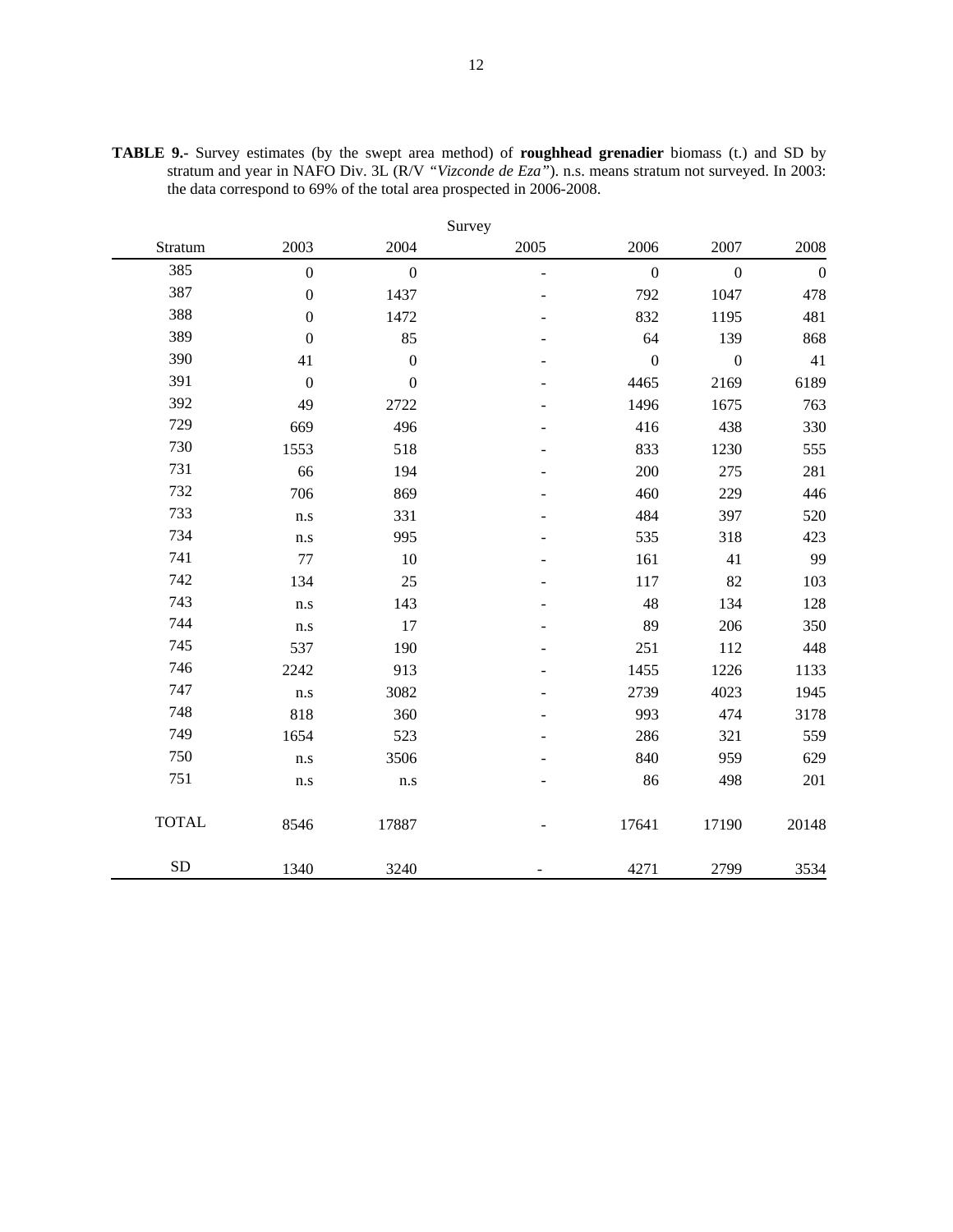**TABLE 10.- Roughhead grenadier** length distribution per haul mean catches by sex and year. Number per stratified mean catches. Spanish Summer Survey on NAFO 3L: 2003-2008 (R/*V "Vizconde de Eza"*). Indet. means indeterminate. (\*) In 2003, the data correspond to 69% of the total area prospected in 2006-2008. (M – Males; F-Females; I-Indet.;T-Total).

|                      |          | $2003$ (*) |                                                          |            |                                         | 2004                 |   |                      |          | 2006                                    |   |                                                                                                  |          | 2007                                    |   |                             |                                                                          | 2008          |   |          |
|----------------------|----------|------------|----------------------------------------------------------|------------|-----------------------------------------|----------------------|---|----------------------|----------|-----------------------------------------|---|--------------------------------------------------------------------------------------------------|----------|-----------------------------------------|---|-----------------------------|--------------------------------------------------------------------------|---------------|---|----------|
| Lenght (cm.)         | М        | F          | I                                                        | T          | М                                       | F                    | Ι | T                    | М        | F                                       | I | T                                                                                                | М        | F                                       | Ι | T                           | М                                                                        | F             | I | T        |
| 1.5                  | 0.00     | 0.00       | $0.03$ 0.03                                              |            | $0.00\,$                                |                      |   | $0.00\ 0.02\ 0.02$   |          | $0.00$ $0.00$ $0.04$ $0.04$             |   |                                                                                                  | $0.00\,$ | $0.02$ 0.01 0.03                        |   |                             | $0.00 \quad 0.00 \quad 0.02$                                             |               |   | 0.02     |
| 2.5                  | 0.37     | 0.16       | $0.67$ 1.20                                              |            | $0.02$ $0.02$ $0.06$ $0.10$             |                      |   |                      |          | $0.07$ 0.04 0.02 0.13                   |   |                                                                                                  |          | $0.00 \quad 0.04 \quad 0.15 \quad 0.19$ |   |                             | $0.00\,$                                                                 | $0.03$ 0.09   |   | 0.13     |
| 3.5                  | 0.17     | 0.11       | $0.20$ 0.48                                              |            | $0.77$ $0.21$ $0.18$ $1.15$             |                      |   |                      |          | $0.61$ 0.16 0.14 0.91                   |   |                                                                                                  |          | 0.40 0.17 0.70 1.26                     |   |                             | 0.28                                                                     | 0.08 1.42     |   | 1.78     |
| 4.5                  | 0.18     | 0.20       | $0.00$ 0.39                                              |            | $0.09$ 0.07 0.00 0.16                   |                      |   |                      |          |                                         |   | $0.14$ 0.00 0.00 0.14                                                                            | 0.08     |                                         |   | $0.06$ $0.02$ $0.16$ $0.11$ |                                                                          | $0.01$ 0.03   |   | 0.15     |
| 5.5                  | 1.68     | 1.70       | 0.00 3.38                                                |            | 0.36                                    | $0.42$ $0.00$ $0.77$ |   |                      |          | 0.12 0.15 0.00 0.27                     |   |                                                                                                  | 0.34     |                                         |   | 0.21 0.02 0.57              | 0.10                                                                     | 0.13 0.01     |   | 0.24     |
| 6.5                  | 0.94     | 0.88       | 0.00 1.82                                                |            | $0.72$ 1.08 0.00 1.80                   |                      |   |                      |          | 0.91 0.71 0.00 1.63                     |   |                                                                                                  | 0.94     | 0.75 0.00 1.69                          |   |                             | 0.69                                                                     | $0.64$ 0.03   |   | 1.36     |
| 7.5                  | 0.55     | 0.34       | $0.00\;0.88$                                             |            | 0.32 0.39 0.00 0.71                     |                      |   |                      |          |                                         |   | 0.62 0.48 0.00 1.10                                                                              | 0.28     |                                         |   | $0.33$ 0.00 0.61            | 0.24                                                                     | 0.38 0.00     |   | 0.62     |
| 8.5                  | 0.60     | 0.86       | 0.00 1.46                                                |            | 0.80 0.92 0.00 1.72                     |                      |   |                      |          | 0.46 0.50 0.00 0.97                     |   |                                                                                                  | 0.54     |                                         |   | $0.68$ 0.01 1.23            | 0.39                                                                     | $0.46$ 0.00   |   | 0.85     |
| 9.5                  | 0.53     | 0.68       | 0.00 1.21                                                |            | 1.05                                    | 1.12 0.00 2.17       |   |                      |          | 0.95 0.87 0.00 1.82                     |   |                                                                                                  |          | 0.60 0.81 0.00 1.42                     |   |                             | 0.74                                                                     | 0.58 0.00     |   | 1.31     |
| 10.5                 | 1.17     | 1.10       | 0.002.27                                                 |            | 0.87                                    |                      |   | $0.55$ $0.00$ $1.42$ | 0.87     |                                         |   | 0.98 0.00 1.84                                                                                   |          | 0.84 0.55 0.00 1.39                     |   |                             | 0.87                                                                     | $0.77$ 0.00   |   | 1.63     |
| 11.5                 | 0.90     | 0.94       | 0.00 1.84                                                |            | 1.03 1.13 0.00 2.16                     |                      |   |                      |          |                                         |   | 1.36 1.26 0.00 2.62                                                                              |          | 1.21 1.12 0.00 2.32                     |   |                             | 1.19                                                                     | 1.32 0.00     |   | 2.51     |
| 12.5                 | 1.48     | 0.84       | 0.002.33                                                 |            | 1.47 1.27 0.00 2.74                     |                      |   |                      |          | 1.83 1.78 0.01 3.61                     |   |                                                                                                  |          | 1.13 1.22 0.00 2.35                     |   |                             | 1.07                                                                     | 1.20 0.00     |   | 2.26     |
| 13.5                 | 1.87     | 1.40       | $0.00$ 3.26                                              |            | 1.64                                    | 1.05 0.00 2.69       |   |                      |          | 1.66 1.75 0.01 3.41                     |   |                                                                                                  |          | 1.46 1.45 0.00 2.91                     |   |                             | 1.58                                                                     | 1.36 0.00     |   | 2.93     |
| 14.5                 | 2.95     | 2.53       | 0.00 5.48                                                |            | 2.35 1.70 0.00 4.05                     |                      |   |                      | 1.91     | 1.77 0.00 3.67                          |   |                                                                                                  | 1.89     | 1.71 0.00 3.60                          |   |                             | 2.16                                                                     | 1.77 0.00     |   | 3.94     |
| 15.5                 | 3.44     | 2.54       | 0.00 5.98                                                |            | 3.43 2.57 0.00 6.00                     |                      |   |                      | 2.21     |                                         |   | 1.64 0.00 3.85                                                                                   | 1.54     | 1.47 0.00 3.01                          |   |                             | 2.61                                                                     | 2.21 0.00     |   | 4.82     |
| 16.5                 | 2.94     | 3.11       | $0.00\,6.04$                                             |            | 4.60                                    | 3.44 0.00 8.03       |   |                      |          | 2.19 1.86 0.00 4.04                     |   |                                                                                                  |          | 1.74 1.56 0.00 3.29                     |   |                             | 2.60 2.67 0.00                                                           |               |   | 5.26     |
| 17.5                 | 1.76     | 2.94       | 0.00 4.70                                                |            | 3.98                                    | 3.20 0.00 7.18       |   |                      | 3.45     |                                         |   | 1.88 0.01 5.34                                                                                   |          |                                         |   |                             | 1.97 1.45 0.00 3.41 1.92 1.97 0.00                                       |               |   | 3.89     |
| 18.5                 | 0.82     | 1.67       | 0.00 2.49                                                |            | 3.59 2.73 0.00 6.32                     |                      |   |                      |          | 2.99 2.03 0.00 5.02                     |   |                                                                                                  |          | 1.85 1.38 0.00 3.23                     |   |                             | 1.60 1.74 0.00                                                           |               |   | 3.34     |
| 19.5                 | 0.63     | 1.36       | 0.00 1.99                                                |            | 1.98 2.90 0.00 4.88                     |                      |   |                      | 1.73     |                                         |   | 2.94 0.00 4.66                                                                                   |          | 1.57 1.57 0.00 3.14                     |   |                             | 1.36 1.77 0.00                                                           |               |   | 3.13     |
| 20.5                 | 0.18     | 1.10       | $0.00$ 1.28                                              |            | 1.09                                    | 1.73 0.00 2.82       |   |                      |          | 0.91 2.50 0.00 3.41                     |   |                                                                                                  | 0.98     | 1.70 0.00 2.67                          |   |                             | 0.82 1.89 0.00                                                           |               |   | 2.71     |
| 21.5                 | 0.07     | 1.07       | 0.00 1.14 0.13 1.13 0.00 1.26                            |            |                                         |                      |   |                      |          | 0.51 2.60 0.00 3.11                     |   |                                                                                                  |          | 0.40 2.38 0.00 2.78                     |   |                             | 0.37 1.71 0.00                                                           |               |   | 2.09     |
| 22.5                 | 0.03     | 0.76       | 0.00 0.79                                                |            | $0.22$ 0.75 0.00 0.97                   |                      |   |                      |          | 0.10 1.73 0.00 1.83                     |   |                                                                                                  |          | 0.15 2.18 0.00 2.32                     |   |                             | $0.10 \quad 1.82 \quad 0.00$                                             |               |   | 1.91     |
| 23.5                 | 0.01     | 0.61       | $0.00\;0.62$                                             |            | $0.00 \quad 0.57 \quad 0.00 \quad 0.57$ |                      |   |                      | 0.03     |                                         |   | 1.44 0.00 1.47                                                                                   | 0.05     | 1.90 0.00 1.95                          |   |                             | 0.03                                                                     | 1.83 0.00     |   | 1.86     |
| 24.5                 | 0.00     | 0.41       | 0.00 0.41                                                |            | $0.00\,$                                |                      |   | $0.69$ $0.00$ $0.69$ | 0.01     |                                         |   | 0.94 0.00 0.95                                                                                   | 0.00     | 1.49 0.00 1.49                          |   |                             | $0.00\,$                                                                 | 2.28 0.00     |   | 2.29     |
| 25.5                 | 0.00     | 0.58       | $0.00\;0.58$                                             |            | $0.01$ 0.43 0.00 0.45                   |                      |   |                      |          | $0.00 \quad 0.84 \quad 0.00 \quad 0.84$ |   |                                                                                                  |          | 0.01 1.18 0.00 1.20                     |   |                             | $0.00\,$                                                                 | 1.87 0.00     |   | 1.87     |
| 26.5                 | 0.00     | 0.47       | 0.00 0.47                                                |            | $0.00\,$                                |                      |   | $0.60$ $0.00$ $0.60$ | $0.00\,$ |                                         |   | $0.63$ $0.00$ $0.63$                                                                             | 0.00     | 1.05 0.00 1.05                          |   |                             | 0.00                                                                     | 1.53 0.00     |   | 1.53     |
| 27.5                 | 0.00     | 0.47       | 0.00 0.47                                                |            | $0.00 \quad 0.15 \quad 0.00 \quad 0.15$ |                      |   |                      | $0.00\,$ |                                         |   | $0.25$ $0.00$ $0.25$                                                                             |          | $0.00 \quad 0.69 \quad 0.00 \quad 0.69$ |   |                             | $0.00\,$                                                                 | 0.88 0.00     |   | 0.88     |
| 28.5                 | 0.00     | 0.35       | $0.00\;0.35$                                             |            | $0.00 \quad 0.30 \quad 0.00 \quad 0.30$ |                      |   |                      |          | $0.00 \quad 0.31 \quad 0.00 \quad 0.31$ |   |                                                                                                  | 0.01     | 0.37 0.00 0.38                          |   |                             | 0.00                                                                     | $0.62$ 0.00   |   | 0.62     |
| 29.5                 | 0.00     | 0.26       | $0.00\;0.26$                                             |            | $0.00 \quad 0.24 \quad 0.00 \quad 0.24$ |                      |   |                      |          | $0.00 \quad 0.20 \quad 0.00 \quad 0.20$ |   |                                                                                                  | 0.01     | 0.35 0.00 0.37                          |   |                             | $0.00 \quad 0.58 \quad 0.00$                                             |               |   | 0.58     |
| 30.5                 | 0.00     | 0.23       | $0.00\;0.23$                                             |            | $0.00\,$                                | $0.21$ $0.00$ $0.21$ |   |                      |          | $0.00 \quad 0.10 \quad 0.00 \quad 0.10$ |   |                                                                                                  |          | $0.00$ $0.28$ $0.00$ $0.28$             |   |                             | $0.00 \quad 0.15 \quad 0.00$                                             |               |   | 0.15     |
| 31.5                 | 0.00     | 0.09       | $0.00\ 0.09$                                             |            | $0.00 \quad 0.24 \quad 0.00 \quad 0.24$ |                      |   |                      | $0.00\,$ |                                         |   | $0.13$ $0.00$ $0.13$                                                                             | $0.00\,$ | $0.21$ $0.00$ $0.21$                    |   |                             | $0.00\,$                                                                 | $0.11$ $0.00$ |   | 0.11     |
| 32.5                 | 0.00     | 0.07       | $0.00\ 0.07$                                             |            | $0.00\,$                                |                      |   | $0.04$ 0.00 0.04     | $0.00\,$ |                                         |   | $0.09$ $0.00$ $0.09$                                                                             | $0.00\,$ | $0.07$ $0.00$ $0.07$                    |   |                             | 0.00                                                                     | $0.07$ 0.00   |   | 0.07     |
| 33.5                 | 0.00     | 0.06       | $0.00\ 0.06$                                             |            | 0.00                                    | $0.01$ $0.00$ $0.01$ |   |                      | $0.00\,$ |                                         |   | $0.04$ $0.00$ $0.04$                                                                             | 0.00     |                                         |   | $0.03$ 0.00 0.03            | 0.00                                                                     | $0.03$ 0.00   |   | 0.03     |
| 34.5                 | 0.00     | 0.03       | $0.00\ 0.03$                                             |            | 0.00                                    |                      |   | $0.09$ $0.00$ $0.09$ | $0.00\,$ |                                         |   | $0.03$ $0.00$ $0.03$                                                                             | 0.00     | $0.08$ 0.00 0.08                        |   |                             | 0.00                                                                     | $0.00\ 0.00$  |   | 0.00     |
| 35.5                 | 0.00     | 0.03       | $0.00\ 0.03$                                             |            | 0.00                                    | $0.08$ 0.00 0.08     |   |                      | $0.00\,$ |                                         |   | $0.01$ $0.00$ $0.01$                                                                             | 0.00     | $0.05$ 0.00 0.05                        |   |                             | 0.00                                                                     | 0.01 0.00     |   | 0.01     |
| 36.5                 | 0.00     | 0.00       | $0.00\ 0.00$                                             |            | $0.00 \quad 0.01 \quad 0.00 \quad 0.01$ |                      |   |                      |          | $0.00 \quad 0.05 \quad 0.00 \quad 0.05$ |   |                                                                                                  |          | $0.00 \quad 0.04 \quad 0.00 \quad 0.04$ |   |                             | $0.00\,$                                                                 | $0.02$ 0.00   |   | 0.02     |
| 37.5                 | 0.00     | 0.04       | $0.00\ 0.04\ 0.00\ 0.06\ 0.00\ 0.06$                     |            |                                         |                      |   |                      |          | $0.00 \quad 0.01 \quad 0.00 \quad 0.01$ |   |                                                                                                  |          |                                         |   |                             | $0.00 \quad 0.02 \quad 0.00 \quad 0.02 \quad 0.00 \quad 0.00 \quad 0.00$ |               |   | 0.00     |
| 38.5                 | $0.00\,$ | $0.00\,$   | $0.00\ 0.00\ 0.00\ 0.00\ 0.00\ 0.00$                     |            |                                         |                      |   |                      |          |                                         |   | $0.00 \quad 0.01 \quad 0.00 \quad 0.01$                                                          |          |                                         |   |                             | $0.00 \quad 0.01 \quad 0.00 \quad 0.01 \quad 0.00 \quad 0.02 \quad 0.00$ |               |   | 0.02     |
| 39.5                 | 0.00     | 0.00       | $0.00\ 0.00\ 0.00\ 0.00\ 0.00\ 0.00$                     |            |                                         |                      |   |                      |          |                                         |   | $0.00 \quad 0.00 \quad 0.00 \quad 0.00$                                                          |          |                                         |   |                             | $0.00 \quad 0.00 \quad 0.00 \quad 0.00 \quad 0.00 \quad 0.00 \quad 0.00$ |               |   | 0.00     |
| 40.5                 | 0.00     | 0.00       | $0.00\ 0.00\ 0.00\ 0.00\ 0.00\ 0.00$                     |            |                                         |                      |   |                      |          |                                         |   | $0.00$ $0.00$ $0.00$ $0.00$                                                                      |          |                                         |   |                             | $0.00 \quad 0.02 \quad 0.00 \quad 0.02 \quad 0.00$                       | $0.00\ 0.00$  |   | 0.00     |
| 41.5                 | 0.00     | 0.00       | $0.00\  \, 0.00\quad 0.00\quad 0.00\  \, 0.00\  \, 0.00$ |            |                                         |                      |   |                      |          |                                         |   | $0.00 \quad 0.00 \quad 0.00 \quad 0.00$                                                          |          |                                         |   |                             | $0.00 \quad 0.00 \quad 0.00 \quad 0.00 \quad 0.00 \quad 0.01 \quad 0.00$ |               |   | 0.01     |
| Total                | 23.27    | 29.98      |                                                          |            |                                         |                      |   |                      |          |                                         |   | 0.89 54.14 30.53 32.08 0.26 62.86 25.64 32.68 0.23 58.54 19.99 30.65 0.90 51.54 20.84 34.48 1.59 |          |                                         |   |                             |                                                                          |               |   | 56.91    |
| $N^{\circ}$ samples: |          |            |                                                          | 22         |                                         |                      |   | 43                   |          |                                         |   | 83                                                                                               |          |                                         |   | 71                          |                                                                          |               |   | 87       |
| Nº Ind.: 943         |          | 1268       |                                                          |            | 37 2248 1188 1359 17                    |                      |   |                      |          |                                         |   | 2564 2107 2423 25 4555 1589 2246 69 3904                                                         |          |                                         |   |                             | 2022 3019 176                                                            |               |   | 5217     |
| Sampled catch:       |          |            |                                                          | 1013       |                                         |                      |   | 1579                 |          |                                         |   | 2985                                                                                             |          |                                         |   | 2712                        |                                                                          |               |   | 3286.9   |
| Range:               |          |            |                                                          | $2 - 38$   |                                         |                      |   | 2-37.5               |          |                                         |   | 1.5-39                                                                                           |          |                                         |   | $2 - 41$                    |                                                                          |               |   | 1.5-42.5 |
| Total catch:         |          |            |                                                          | 1013<br>40 |                                         |                      |   | 1579<br>58           |          |                                         |   | 2985                                                                                             |          |                                         |   | 2712                        |                                                                          |               |   | 3286.9   |
| Total hauls:         |          |            |                                                          |            |                                         |                      |   |                      |          |                                         |   | 101                                                                                              |          |                                         |   | 99                          |                                                                          |               |   | 103      |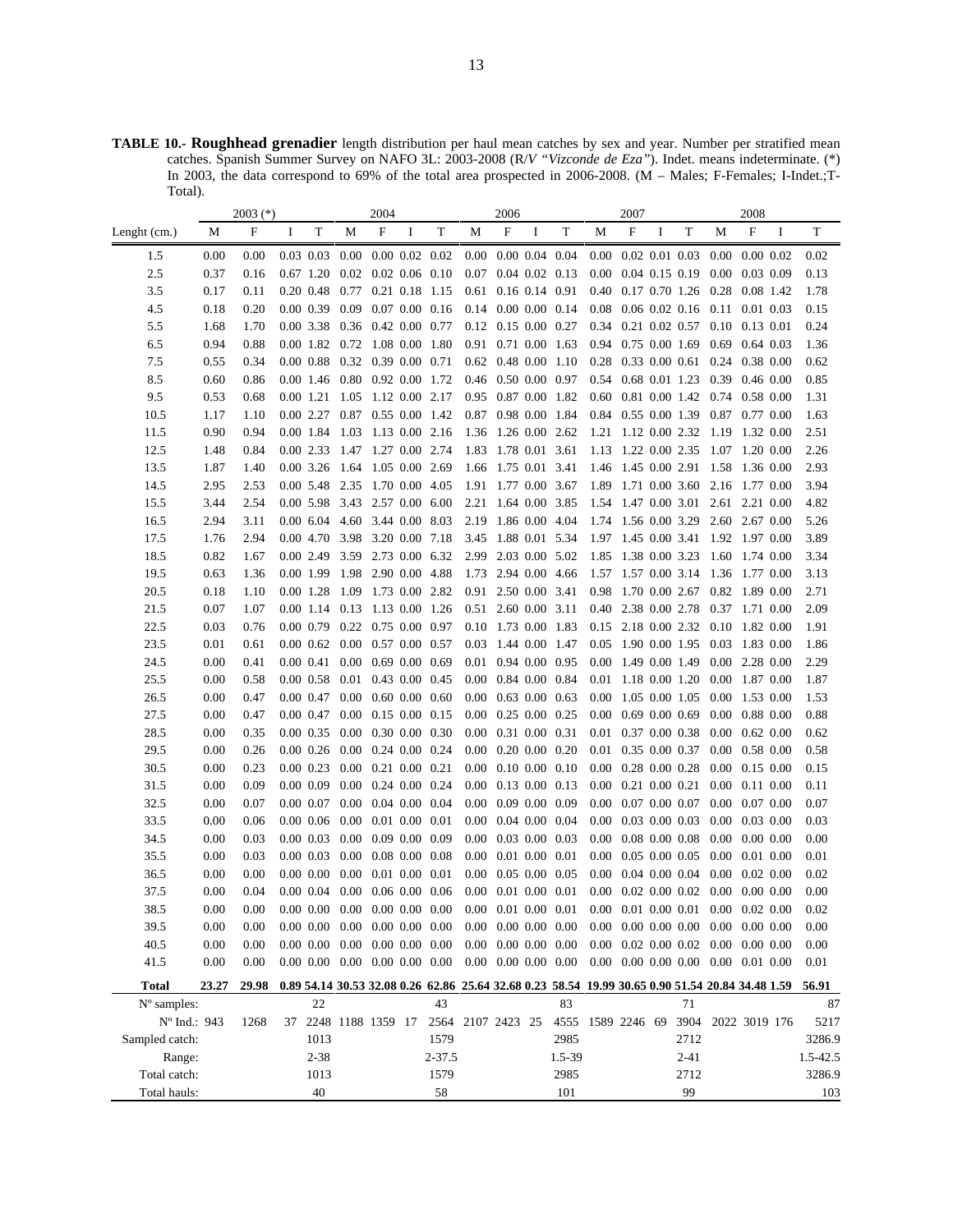| TABLE 11.- Swept area, number of hauls and redfish mean catch (Kg) and SD (**) by stratum. Spanish Survey on NAFO Div. 3L in the period 2003-2008, on board R/V "Vizconde de |  |
|------------------------------------------------------------------------------------------------------------------------------------------------------------------------------|--|
| $Eza''$ . (*) In 2003, the data correspond to 69% of the total area prospected in 2006-2008.                                                                                 |  |

|         |        | $2003$ $(*)$       |                |                          |        | 2004               |                   |           |        |                    | 2006              |           |        | 2007               |               |                          |        |    | 2008                        |                   |
|---------|--------|--------------------|----------------|--------------------------|--------|--------------------|-------------------|-----------|--------|--------------------|-------------------|-----------|--------|--------------------|---------------|--------------------------|--------|----|-----------------------------|-------------------|
| Stratum | Swept  | Tow<br>area number | Mean<br>catch  | <b>SD</b>                | Swept  | Tow<br>area number | Mean<br>catch     | <b>SD</b> | Swept  | Tow<br>area number | Mean<br>catch     | <b>SD</b> | Swept  | Tow<br>area number | Mean<br>catch | <b>SD</b>                | Swept  |    | TowMean<br>area numbercatch | <b>SD</b>         |
| 385     | 0.0225 | 2                  | 0.001          | 0.001                    | 0.0229 | 2                  | 0.005             | 0.007     | 0.0229 | 2                  | 0.000             | 0.000     | 0.0225 | 2                  | 0.041         | 0.027                    | 0.0229 | 2  | 0.495                       | 0.644             |
| 387     | 0.0229 | 2                  | 1.715          | 1.110                    | 0.0214 | 2                  | 56.000            | 51.619    | 0.0225 | 2                  | 113.685           | 116.171   | 0.0225 | 2                  | 80.400        | 34.083                   | 0.0435 | 4  | 185.125                     | 58.384            |
| 388     | 0.0334 | 3                  | 6.453          | 6.142                    | 0.0105 |                    | 11.800            |           | 0.0566 | -5                 | 66.040            | 32.355    | 0.0563 | 5                  | 162.078       | 100.787                  | 0.0559 | 5  |                             | 212.750 142.882   |
| 389     | 0.0454 | $\overline{4}$     | 0.801          | 0.912                    | 0.0225 | 2                  | 33.050            | 44.901    | 0.0795 | 7                  | 46.008            | 84.876    | 0.0900 | 8                  | 10.723        | 18.542                   | 0.0780 |    |                             | 385.331 509.833   |
| 390     | 0.0563 | 5                  | 0.580          | 1.242                    | 0.0345 | 3                  | 0.000             | 0.000     | 0.1249 | -11                | 0.188             | 0.318     | 0.1350 | 12                 | 0.173         | 0.473                    | 0.1395 | 12 | 0.922                       | 2.280             |
| 391     | 0.0338 | 3                  | 0.087          | 0.085                    | 0.0218 | 2                  | 1.435             | 1.718     | 0.0450 | $\overline{4}$     | 7.135             | 5.793     | 0.0450 | $\overline{4}$     | 6.013         | 6.351                    | 0.0454 | 4  |                             | 1093.130 1444.102 |
| 392     | 0.0116 |                    | 46.300         |                          | 0.0214 | 2                  | 1222.320 1712.075 |           | 0.0229 | $\overline{c}$     | 4367.190 5741.976 |           | 0.0225 | 2                  |               | 959.650 350.230          | 0.0221 | 2  | 209.150 15.203              |                   |
| 729     | 0.0210 | 2                  | 88.800         | 73.963                   | 0.0221 | 2                  | 310.250 239.780   |           | 0.0338 | 3                  | 202.167 262.943   |           | 0.0338 | 3                  |               | 128.889 184.792          | 0.0338 | 3  |                             | 618.467 508.067   |
| 730     | 0.0221 | 2                  | 231.080        | 64.389                   | 0.0221 | 2                  | 55.550            | 72.761    | 0.0326 | 3                  | 145.923           | 148.390   | 0.0225 | 2                  | 367.737       | 518.964                  | 0.0323 | 3  | 29.790                      | 42.861            |
| 731     | 0.0229 | 2                  | 39.365         | 8.252                    | 0.0233 | 2                  | 79.550            | 68.236    | 0.0341 | 3                  | 19.053            | 7.921     | 0.0338 | 3                  | 37.100        | 28.646                   | 0.0330 | 3  |                             | 132.967 154.885   |
| 732     | 0.0113 |                    | 72.200         |                          | 0.0210 | 2                  | 42.025            | 55.119    | 0.0334 | 3                  | 5.638             | 7.067     | 0.0338 | 3                  | 12.115        | 13.539                   | 0.0446 | 4  | 11.975                      | 11.596            |
| 733     | n.s.   | n.s.               | n.s.           | n.s.                     | 0.0330 | 3                  | 111.667           | 109.389   | 0.0454 | $\overline{4}$     | 72.600            | 47.167    | 0.0338 | 3                  | 115.667       | 70.383                   | 0.0431 | 4  | 132.600                     | 203.165           |
| 734     | n.s.   | n.s.               | n.s.           | n.s.                     | 0.0304 | 3                  | 5.383             | 7.029     | 0.0225 | 2                  | 12.328            | 3.921     | 0.0225 | 2                  | 24.728        | 28.585                   | 0.0221 | 2  | 22.485                      | 27.457            |
| 741     | 0.0113 |                    | 2240           | $\overline{\phantom{a}}$ | 0.0323 | 3                  | 0.255             | 0.255     | 0.0218 | 2                  | 0.000             | 0.000     | 0.0225 | 2                  | 0.000         | 0.000                    | 0.0210 | 2  | 0.555                       | 0.049             |
| 742     | 0.0116 |                    | $\mathbf{0}$   | $\overline{\phantom{a}}$ | 0.0120 |                    | 0.331             |           | 0.0229 | 2                  | 0.000             | 0.000     | 0.0225 | 2                  | 0.300         | 0.424                    | 0.0210 | 2  | 0.000                       | 0.000             |
| 743     | n.s.   | n.s.               | n.s.           | n.s.                     | 0.0188 | 2                  | 2.090             | 2.956     | 0.0225 | 2                  | 0.000             | 0.000     | 0.0225 | 2                  | 0.000         | 0.000                    | 0.0203 | 2  | 0.000                       | 0.000             |
| 744     | n.s.   | n.s.               | n.s.           | n.s.                     | 0.0101 |                    | 0.000             |           | 0.0229 | 2                  | 0.000             | 0.000     | 0.0218 | 2                  | 0.479         | 0.677                    | 0.0221 | 2  | 0.000                       | 0.000             |
| 745     | 0.0341 | 3                  |                | 1753.1 3028.407          | 0.0319 | 3                  | 0.000             | 0.000     | 0.0686 | 6                  | 0.119             | 0.221     | 0.0675 | 6                  | 0.380         | 0.450                    | 0.0555 | 5  | 0.364                       | 0.664             |
| 746     | 0.0446 | $\overline{4}$     | $\overline{0}$ | $\Omega$                 | 0.0338 | 3                  | 0.000             | 0.000     | 0.0675 | 6                  | 0.118             | 0.185     | 0.0664 | 6                  | 0.000         | 0.000                    | 0.0638 | 6  | 0.000                       | 0.000             |
| 747     | n.s.   | n.s.               | n.s.           | n.s.                     | 0.0308 | 3                  | 0.200             | 0.346     | 0.1230 | -11                | 0.000             | 0.000     | 0.1238 | -11                | 0.000         | 0.000                    | 0.1069 | 10 | 0.012                       | 0.039             |
| 748     | 0.0109 |                    | 2.7            | $\overline{\phantom{a}}$ | 0.0199 | 2                  | 0.440             | 0.622     | 0.0326 | 3                  | 0.130             | 0.225     | 0.0338 | 3                  | 0.830         | 1.050                    | 0.0218 | 2  | 4.290                       | 6.067             |
| 749     | 0.0221 | 2                  | $\mathbf{0}$   | $\theta$                 | 0.0221 | 2                  | 0.000             | 0.000     | 0.0229 | 2                  | 0.000             | 0.000     | 0.0113 |                    | 0.000         | $\overline{\phantom{a}}$ | 0.0214 | 2  | 0.000                       | 0.000             |
| 750     | n.s.   | n.s.               | n.s.           | n.s.                     | 0.0180 | 2                  | 0.000             | 0.000     | 0.1005 | 9                  | 0.000             | 0.000     | 0.0679 | 6                  | 0.000         | 0.000                    | 0.0844 | 8  | 0.000                       | 0.000             |
| 751     | n.s.   | n.s.               | n.s.           | n.s.                     | n.s.   | n.s.               | n.s.              | n.s.      | 0.0454 | 4                  | 0.000             | 0.000     | 0.0225 | 2                  | 0.000         | 0.000                    | 0.0413 | 4  | 0.000                       | 0.000             |

$$
(**) SD = \frac{\sum (x_i - \overline{x})}{n - 1}
$$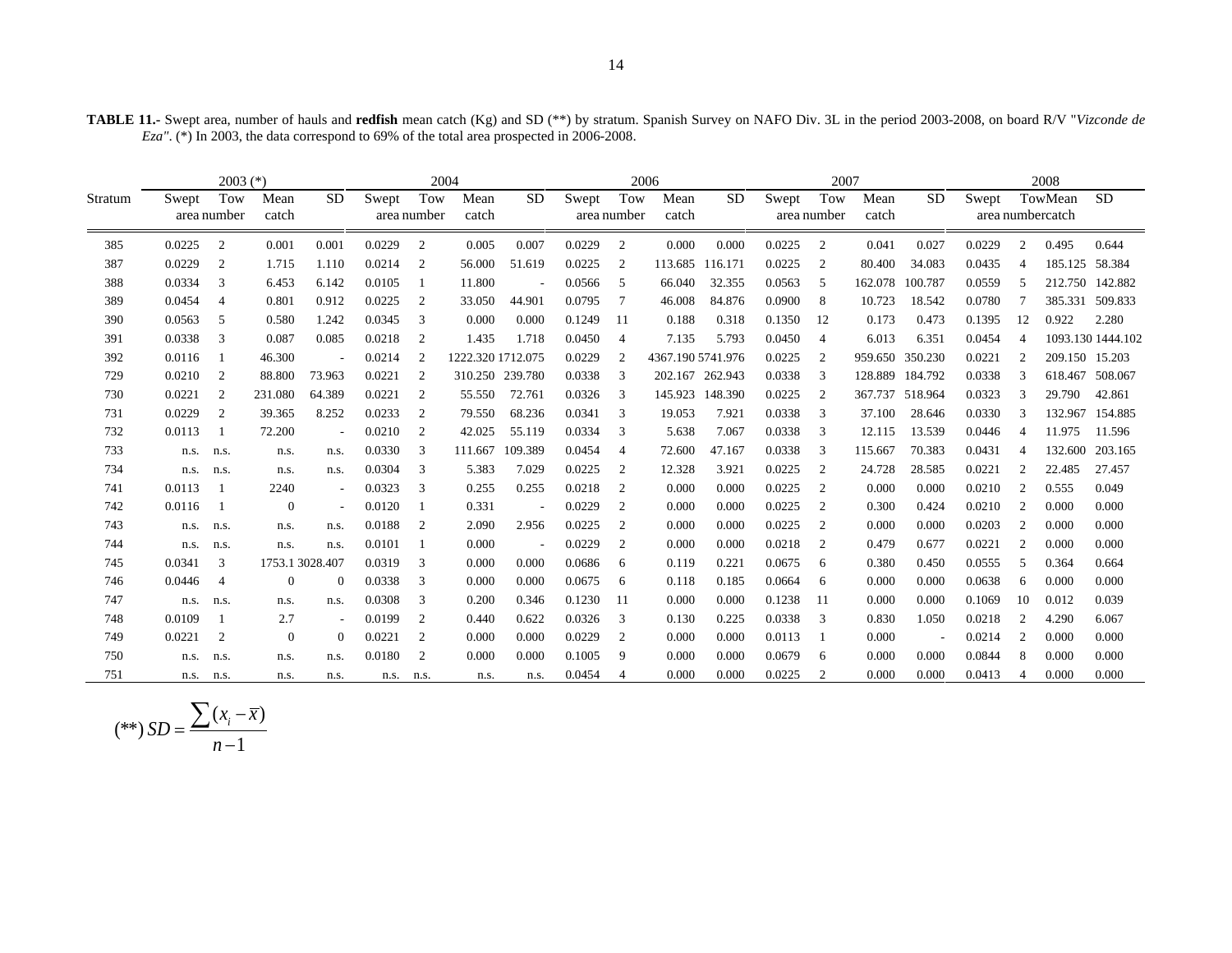| <b>TABLE 12.-</b> Stratified mean catches (Kg) and SD of redfish by stratum and year (2003-2008). n.s. |  |
|--------------------------------------------------------------------------------------------------------|--|
| means stratum not surveyed. In 2003, the data correspond to 69% of the total area prospected           |  |
| in $2006 - 2008$ .                                                                                     |  |

|               |           |           | Survey                   |           |           |           |
|---------------|-----------|-----------|--------------------------|-----------|-----------|-----------|
| Stratum       | 2003      | 2004      | 2005                     | 2006      | 2007      | 2008      |
| 385           | 0.12      | 0.59      | $\overline{\phantom{a}}$ | 0.00      | 4.84      | 58.35     |
| 387           | 439.04    | 14336.00  | $\overline{\phantom{m}}$ | 29103.36  | 20582.40  | 47392.00  |
| 388           | 2303.84   | 4212.60   | $\overline{a}$           | 23576.28  | 57861.85  | 75951.75  |
| 389           | 407.58    | 16822.45  |                          | 23418.22  | 5458.01   | 196133.55 |
| 390           | 472.70    | 0.00      |                          | 153.59    | 141.00    | 751.23    |
| 391           | 24.44     | 404.67    | $\overline{\phantom{a}}$ | 2012.07   | 1695.53   | 308262.66 |
| 392           | 6713.50   | 177236.40 | $\overline{\phantom{a}}$ | 633242.55 | 139149.25 | 30326.75  |
| 729           | 16516.80  | 57706.50  | $\blacksquare$           | 37603.00  | 23973.29  | 115034.80 |
| 730           | 39283.60  | 9443.50   |                          | 24806.97  | 62515.29  | 5064.30   |
| 731           | 8502.84   | 17182.80  |                          | 4115.52   | 8013.60   | 28720.80  |
| 732           | 16678.20  | 9707.78   | $\overline{\phantom{a}}$ | 1302.46   | 2798.49   | 2766.23   |
| 733           | n.s       | 26130.00  | $\overline{\phantom{m}}$ | 16988.40  | 27066.00  | 31028.40  |
| 734           | n.s       | 823.65    | $\overline{a}$           | 1886.11   | 3783.31   | 3440.21   |
| 741           | 224000.00 | 25.50     | $\overline{\phantom{m}}$ | 0.00      | 0.00      | 55.50     |
| 742           | 0.00      | 21.18     |                          | 0.00      | 19.20     | $0.00\,$  |
| 743           | n.s       | 106.59    |                          | 0.00      | 0.00      | 0.00      |
| 744           | n.s       | 0.00      |                          | 0.00      | 31.58     | 0.00      |
| 745           | 610078.80 | 0.00      |                          | 41.47     | 132.24    | 126.74    |
| 746           | 0.00      | 0.00      |                          | 46.39     | 0.00      | 0.00      |
| 747           | n.s       | 144.80    |                          | 0.00      | 0.00      | 8.98      |
| 748           | 429.30    | 69.96     |                          | 20.67     | 131.97    | 682.11    |
| 749           | 0.00      | 0.00      |                          | 0.00      | 0.00      | 0.00      |
| 750           | n.s       | 0.00      |                          | 0.00      | 0.00      | 0.00      |
| 751           | n.s       | n.s       |                          | 0.00      | 0.00      | 0.00      |
| <b>TOTAL</b>  | 925850.76 | 334374.97 |                          | 798317.04 | 353357.83 | 845804.35 |
| $\mathcal{Y}$ | 206.94    | 53.43     |                          | 123.06    | 54.47     | 130.38    |
| <b>SD</b>     | 136.03    | 28.87     |                          | 90.99     | 11.94     | 36.35     |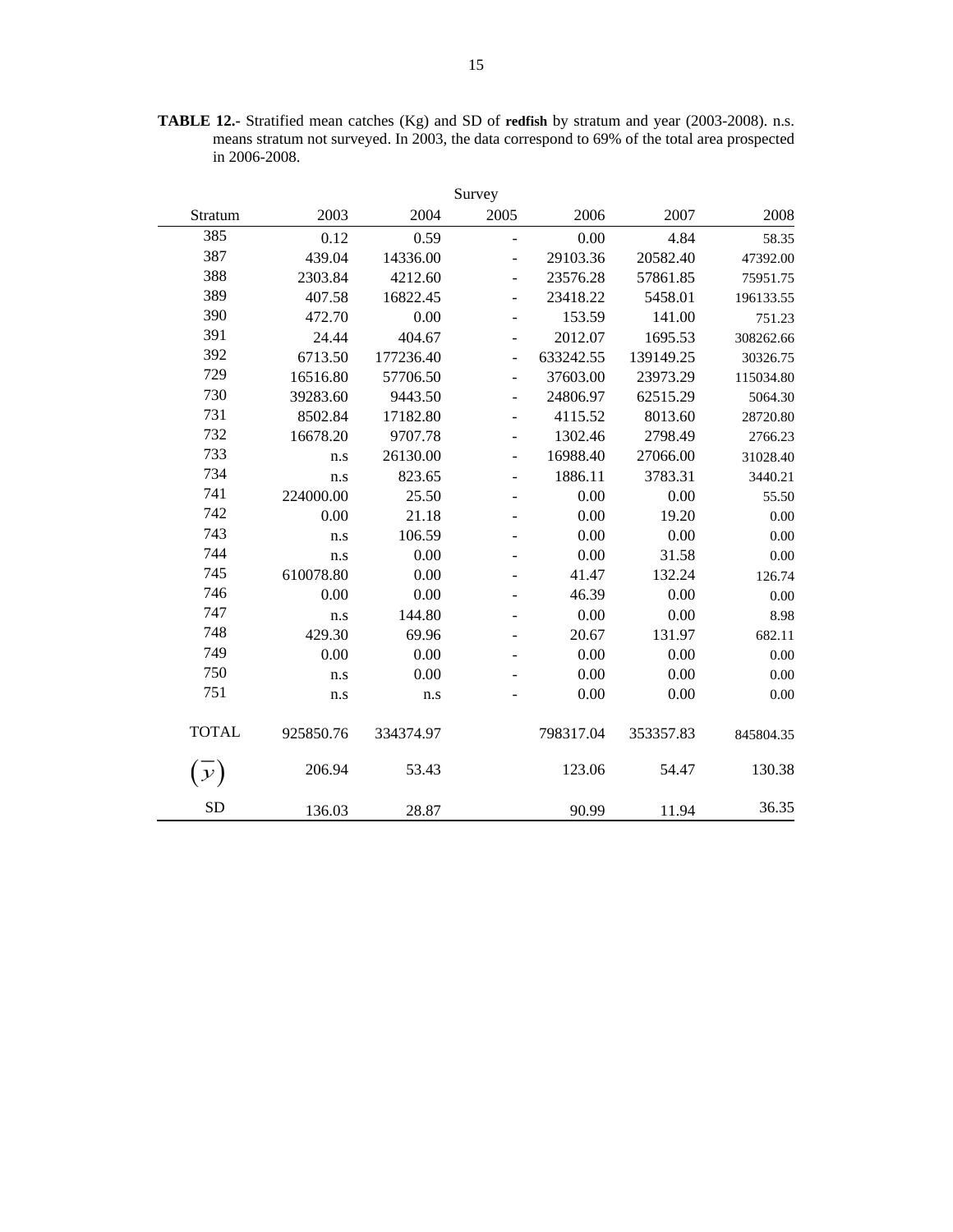|              |                  |                         | Survey                   |                         |                  |                  |
|--------------|------------------|-------------------------|--------------------------|-------------------------|------------------|------------------|
| Stratum      | 2003             | 2004                    | 2005                     | 2006                    | 2007             | 2008             |
| 385          | $\overline{0}$   | $\mathbf{0}$            | $\overline{\phantom{a}}$ | $\mathbf{0}$            | $\overline{0}$   | 5                |
| 387          | 38               | 1341                    |                          | 2587                    | 1830             | 4358             |
| 388          | 207              | 401                     |                          | 2082                    | 5143             | 6797             |
| 389          | 36               | 1495                    |                          | 2062                    | 485              | 17602            |
| 390          | 42               | $\boldsymbol{0}$        |                          | 14                      | 13               | 65               |
| 391          | $\overline{c}$   | 37                      |                          | 179                     | 151              | 27175            |
| 392          | 578              | 16584                   |                          | 55365                   | 12369            | 2741             |
| 729          | 1573             | 5216                    |                          | 3342                    | 2131             | 10225            |
| 730          | 3551             | 854                     |                          | 2281                    | 5557             | 471              |
| 731          | 743              | 1478                    |                          | 362                     | 712              | 2611             |
| 732          | 1483             | 925                     |                          | 117                     | 249              | 248              |
| 733          | n.s              | 2375                    |                          | 1498                    | 2406             | 2878             |
| 734          | n.s              | 81                      |                          | 168                     | 336              | 311              |
| 741          | 19911            | $\sqrt{2}$              |                          | $\boldsymbol{0}$        | $\boldsymbol{0}$ | $\mathfrak s$    |
| 742          | $\mathbf{0}$     | $\sqrt{2}$              |                          | $\boldsymbol{0}$        | $\sqrt{2}$       | $\boldsymbol{0}$ |
| 743          | n.s              | 11                      |                          | $\mathbf{0}$            | $\boldsymbol{0}$ | $\boldsymbol{0}$ |
| 744          | n.s              | $\boldsymbol{0}$        |                          | $\boldsymbol{0}$        | 3                | $\boldsymbol{0}$ |
| 745          | 53633            | $\boldsymbol{0}$        |                          | 4                       | 12               | 11               |
| 746          | $\overline{0}$   | $\boldsymbol{0}$        |                          | $\overline{\mathbf{4}}$ | $\boldsymbol{0}$ | $\boldsymbol{0}$ |
| 747          | n.s              | 14                      |                          | $\boldsymbol{0}$        | $\boldsymbol{0}$ | $\mathbf 1$      |
| 748          | 39               | $\boldsymbol{7}$        |                          | $\overline{2}$          | 12               | 63               |
| 749          | $\boldsymbol{0}$ | $\boldsymbol{0}$        |                          | $\boldsymbol{0}$        | $\boldsymbol{0}$ | $\boldsymbol{0}$ |
| 750          | n.s              | $\boldsymbol{0}$        |                          | $\boldsymbol{0}$        | $\boldsymbol{0}$ | $\boldsymbol{0}$ |
| 751          | n.s              | $\mathbf{n}.\mathbf{s}$ |                          | $\boldsymbol{0}$        | $\boldsymbol{0}$ | $\boldsymbol{0}$ |
| <b>TOTAL</b> | 81837            | 30825                   |                          | 70066                   | 31410            | 75567            |
| ${\rm SD}$   | 50717            | 17163                   |                          | 50718                   | 6885             | 20435            |

**TABLE 13.-** Survey estimates (by the swept area method) of **redfish** biomass (t.) and SD by stratum and year in NAFO Div. 3L (R/V *"Vizconde de Eza"*). n.s. means stratum not surveyed. In 2003: the data correspond to 69% of the total area prospected in 2006-2008.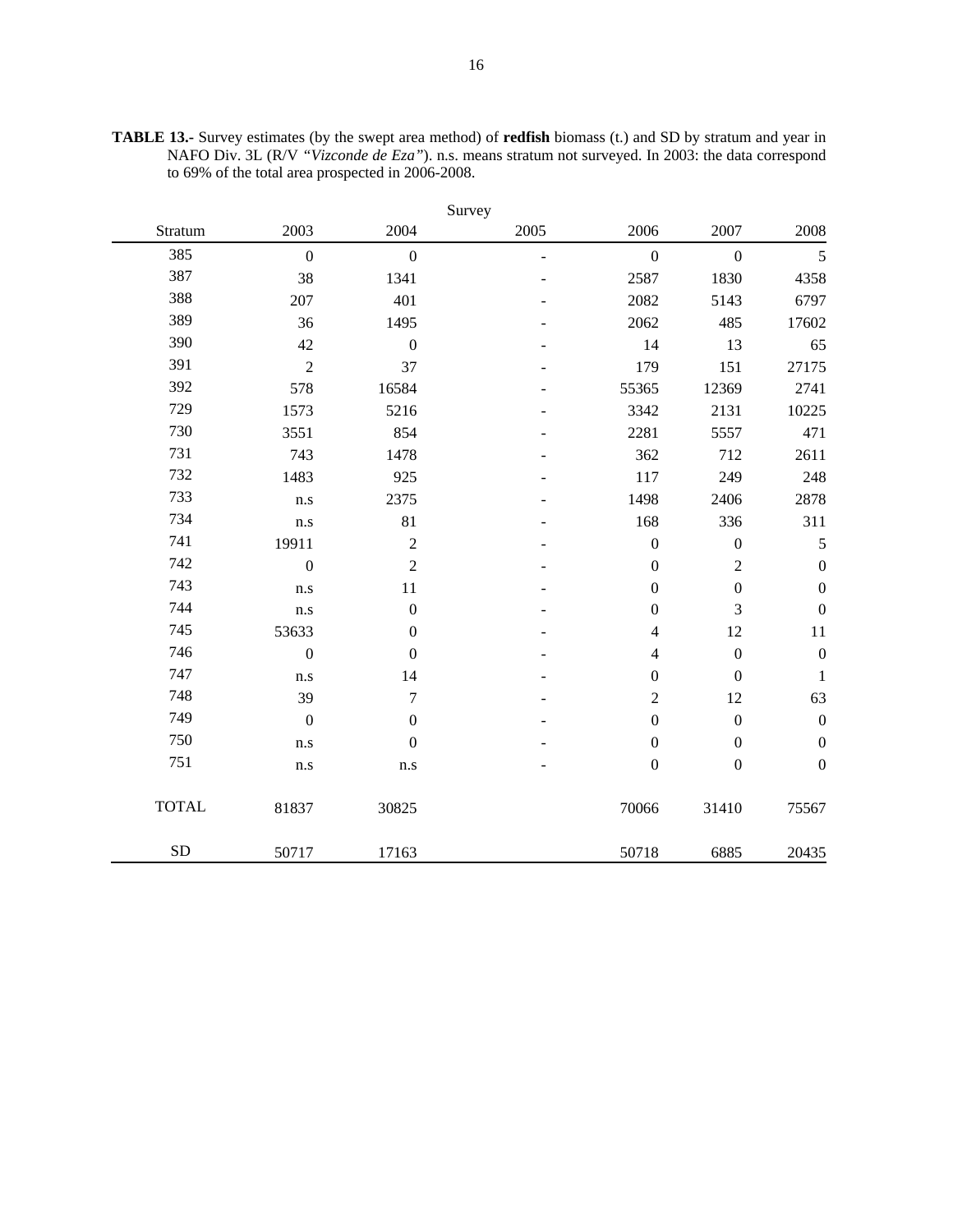**TABLE 14.- Redfish** length distribution per haul mean catches by sex and year. Number per stratified mean catches. Spanish Summer Survey on NAFO 3L: 2003-2008 (R/*V "Vizconde de Eza"*). Indet. means indeterminate. (\*) In 2003, the data correspond to 69% of the total area prospected in 2006-2008. (M – Males; F-Females; I-Indet.;T-Total).

|                      |       | $2003$ (*)                                                                                                                             |               |                    |       | 2004             |          |            |       | 2006                      |          |                        |       | 2007             |      |                  |       | 2008        |          |             |
|----------------------|-------|----------------------------------------------------------------------------------------------------------------------------------------|---------------|--------------------|-------|------------------|----------|------------|-------|---------------------------|----------|------------------------|-------|------------------|------|------------------|-------|-------------|----------|-------------|
| Lenght (cm.)         | M     |                                                                                                                                        | F<br><b>I</b> | T                  | M     | $\mathbf F$      | Ι        | T          | M     | $\boldsymbol{\mathrm{F}}$ | Ι.       | $\mathbf T$            | M     | F                | Ι.   | T                | M     | F           | Ι        | T           |
| 4                    | 0.00  | 0.00                                                                                                                                   |               | $0.19$ $0.19$      | 0.00  | 0.00             | 0.04     | 0.04       | 0.00  | 0.01                      | $0.00\,$ | 0.01                   | 0.00  | 0.00             |      | $0.04$ 0.04      | 0.00  | 0.00        | 0.16     | 0.16        |
| 6                    | 0.00  | 0.00                                                                                                                                   |               | 7.29 7.29          | 0.00  | $0.00\,$         | 3.68     | 3.68       | 0.10  | 0.05                      | 2.83     | 2.98                   | 0.00  |                  |      | 0.00 17.45 17.45 | 0.00  | 0.00        | 8.19     | 8.19        |
| 8                    | 0.03  | 0.09                                                                                                                                   |               | 1.64 1.77          | 0.24  | 0.09             | 5.05     | 5.39       | 0.90  | 1.28                      |          | 13.68 15.86            | 0.01  |                  |      | 0.19 26.86 27.06 | 0.00  | 0.00        | 17.35    | 17.35       |
| 10                   | 1.24  | 0.70                                                                                                                                   |               | 0.71 2.64          | 3.48  | 2.03             | 1.69     | 7.20       | 2.18  | 1.28                      | 1.82     | 5.28                   | 1.45  | 2.17             | 1.64 | 5.26             | 0.81  | 0.21        |          | 57.74 58.76 |
| 12                   | 2.75  | 1.19                                                                                                                                   |               | 0.00 3.94          | 4.86  | 3.30             |          | 4.93 13.09 | 3.00  | 3.27                      | 0.12     | 6.40                   | 4.45  | 3.71             | 0.53 | 8.69             | 3.70  | 2.13        |          | 17.78 23.62 |
| 14                   | 3.74  | 28.78                                                                                                                                  |               | 0.00 32.52         | 3.92  | 1.83             | 2.16     | 7.91       | 11.25 | 8.43                      |          | 0.00 19.68             | 3.44  | 1.80             | 0.01 | 5.25             | 8.31  | 3.62        |          | 0.11 12.04  |
| 16                   | 3.18  | 1.41                                                                                                                                   |               | 0.00 4.59          | 8.87  | 5.17             |          | 0.26 14.30 | 20.69 | 19.49                     |          | 0.00 40.18             | 5.97  | 3.81             | 0.00 | 9.77             | 19.39 | 18.88       |          | 0.00 38.27  |
| 18                   | 4.39  | 27.40                                                                                                                                  |               | 0.00 31.79         | 11.87 | 12.09            |          | 0.00 23.96 | 14.29 |                           |          | 13.66 0.00 27.95       | 11.85 | 13.08            |      | 0.00 24.92       | 66.37 | 46.99       |          | 0.05 113.41 |
| 20                   | 6.00  | 4.17                                                                                                                                   |               | 0.00 10.18         | 23.04 | 20.03 0.00       |          | 43.07      | 23.65 |                           |          | 11.01 0.00 34.66 25.50 |       | 15.85 0.00 41.35 |      |                  |       | 96.85 63.72 |          | 0.00 160.57 |
| 22                   | 5.98  | 5.11                                                                                                                                   |               | 0.00 11.09         |       | 19.46 18.47 0.00 |          | 37.93      | 41.88 |                           |          | 31.01 0.00 72.89       | 36.00 | 30.40            |      | 0.00 66.41       | 81.51 | 63.44       |          | 0.00 144.94 |
| 24                   | 65.49 | 63.97                                                                                                                                  |               | 0.00 129.46        | 30.92 | 12.78 0.00 43.70 |          |            | 40.39 |                           |          | 44.21 0.00 84.60       | 19.89 | 32.60            |      | 0.00 52.48       |       | 49.16 50.05 | $0.00\,$ | 99.21       |
| 26                   | 11.52 |                                                                                                                                        |               | 141.79 0.00 153.31 | 35.91 | 14.43 0.00 50.34 |          |            | 9.50  |                           |          | 58.30 0.00 67.79       | 7.34  | 11.29            |      | 0.00 18.63       |       | 25.59 33.03 | 0.00     | 58.62       |
| 28                   | 52.41 | 5.79                                                                                                                                   |               | 0.00 58.21         | 16.80 | 12.42 0.00 29.22 |          |            | 8.69  |                           |          | 64.05 0.00 72.74       | 4.69  | 6.69             |      | 0.00 11.39       |       | 22.11 21.05 | 0.00     | 43.16       |
| 30                   | 54.15 | 82.48                                                                                                                                  |               | 0.00 136.63        | 5.36  | 5.65             | $0.00\,$ | 11.01      | 6.12  | 47.61 0.00 53.73          |          |                        | 4.33  | 5.57             | 0.00 | 9.90             | 10.25 | 9.73        | 0.00     | 19.99       |
| 32                   | 56.44 | 29.72                                                                                                                                  |               | 0.00 86.16         | 0.52  | 2.70             | 0.00     | 3.22       | 4.13  | 23.73                     |          | 0.00 27.86             | 5.48  | 7.42             |      | 0.00 12.90       | 3.50  | 4.98        | 0.00     | 8.48        |
| 34                   | 1.45  | 29.51                                                                                                                                  |               | 0.00 30.96         | 0.16  | 0.59             | 0.00     | 0.76       | 0.72  | 3.74                      | 0.00     | 4.47                   | 2.66  | 2.82             | 0.00 | 5.48             | 1.11  | 2.86        | 0.00     | 3.96        |
| 36                   | 0.18  | 0.65                                                                                                                                   |               | $0.00 \quad 0.83$  | 0.30  | 0.37             | 0.00     | 0.66       | 0.12  | 2.15                      | 0.00     | 2.27                   | 0.20  | 0.96             | 0.00 | 1.16             | 0.49  | 0.68        | 0.00     | 1.18        |
| 38                   | 0.09  | 0.00                                                                                                                                   |               | $0.00\ 0.09$       | 0.12  | 0.05             | 0.00     | 0.17       | 0.08  | 1.05                      | 0.00     | 1.12                   | 0.05  | 0.13             | 0.00 | 0.18             | 0.06  | 0.29        | 0.00     | 0.35        |
| 40                   | 0.00  | 0.03                                                                                                                                   |               | $0.00 \quad 0.03$  | 0.00  | 0.00             | 0.00     | 0.00       | 0.02  | 0.01                      | 0.00     | 0.03                   | 0.02  | 0.03             | 0.00 | 0.06             | 0.01  | 0.12        | 0.00     | 0.13        |
| 42                   | 0.00  | 0.00                                                                                                                                   |               | $0.00\ 0.00$       | 0.00  | 0.00             | 0.00     | 0.00       | 0.00  | 0.01                      | 0.00     | 0.01                   | 0.01  | 0.03             | 0.00 | 0.04             | 0.01  | 0.11        | 0.00     | 0.12        |
| 44                   | 0.00  | 0.00                                                                                                                                   |               | $0.00\ 0.00$       | 0.00  | 0.00             | 0.00     | 0.00       | 0.00  | 0.00                      | 0.00     | 0.00                   | 0.01  | 0.00             | 0.00 | 0.01             | 0.00  | 0.00        | 0.00     | 0.00        |
| 46                   | 0.00  | 0.00                                                                                                                                   |               | $0.00\ 0.00$       | 0.00  | 0.00             | 0.00     | 0.00       | 0.00  | 0.03                      | 0.00     | 0.03                   | 0.00  | 0.00             | 0.00 | 0.00             | 0.00  | 0.13        | 0.00     | 0.13        |
| 48                   | 0.00  | 0.00                                                                                                                                   |               | $0.00\ 0.00$       | 0.00  | 0.00             | 0.00     | 0.00       | 0.00  | 0.01                      | 0.00     | 0.01                   | 0.00  | 0.00             | 0.00 | 0.00             | 0.00  | 0.00        | 0.00     | 0.00        |
| 50                   | 0.00  | 0.00                                                                                                                                   |               | $0.00\ 0.00$       | 0.00  | 0.00             | 0.00     | 0.00       | 0.00  | 0.00                      | 0.00     | 0.00                   | 0.01  | 0.00             | 0.00 | 0.01             | 0.00  | 0.00        | 0.00     | 0.00        |
| 52                   | 0.00  | 0.00                                                                                                                                   |               | $0.00\ 0.00$       | 0.00  | 0.00             | 0.00     | 0.00       | 0.00  | 0.00                      | 0.00     | 0.00                   | 0.00  | 0.01             | 0.00 | 0.01             | 0.00  | 0.00        | 0.00     | 0.00        |
| Total                |       | 269.04 422.79 9.83 701.67 165.84 111.99 17.82 295.65 187.71 334.38 18.45 540.54 133.36 138.57 46.53 318.46 389.23 322.03 101.39 812.65 |               |                    |       |                  |          |            |       |                           |          |                        |       |                  |      |                  |       |             |          |             |
|                      |       |                                                                                                                                        |               |                    |       |                  |          |            |       |                           |          |                        |       |                  |      |                  |       |             |          |             |
| $N^{\circ}$ samples: |       |                                                                                                                                        |               | 22                 |       |                  |          | 28         |       |                           |          | 48                     |       |                  |      | 51               |       |             |          | 52          |
| N° Ind.: 965         |       | 799                                                                                                                                    | 304           | 2068               | 1903  | 1662             | 409      | 3974       | 3205  | 3089                      | 1205     | 7499                   | 2669  | 2360 2016        |      | 7045             | 3957  | 3147        | 1372     | 8476        |
| Sampled catch:       |       |                                                                                                                                        |               | 8366               |       |                  |          | 3970       |       |                           |          | 11080                  |       |                  |      | 4675             |       |             |          | 12283       |
| Range:               |       |                                                                                                                                        |               | $5 - 40$           |       |                  |          | 5-39       |       |                           |          | $5 - 48$               |       |                  |      | $5 - 53$         |       |             |          | $5 - 47$    |
| Total catch:         |       |                                                                                                                                        |               | 8368               |       |                  |          | 3970       |       |                           |          | 11080                  |       |                  |      | 4675             |       |             |          | 12283       |
| Total hauls:         |       |                                                                                                                                        |               | 40                 |       |                  |          | 58         |       |                           |          | 101                    |       |                  |      | 99               |       |             |          | 103         |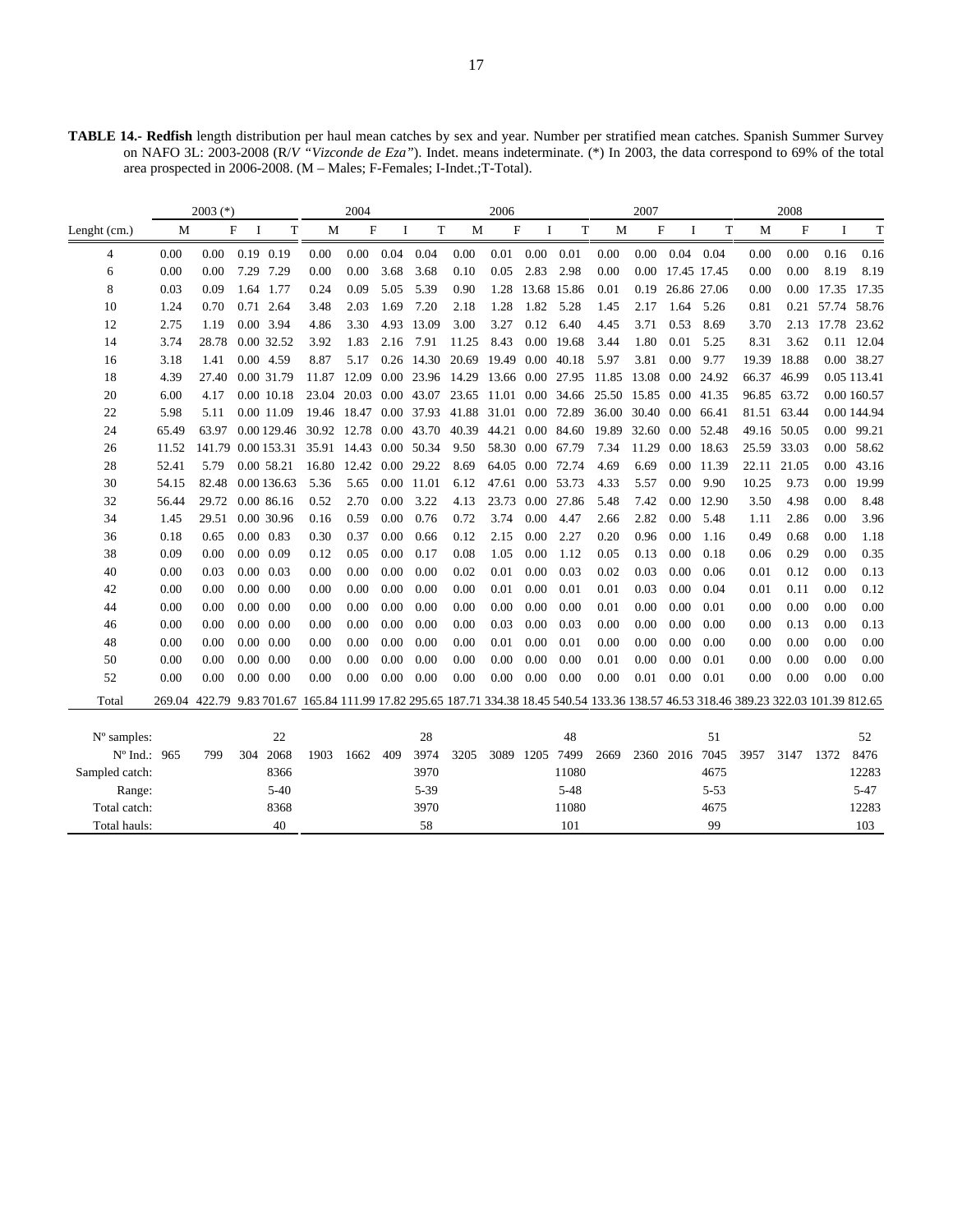**TABLE 15.-** Swept area, number of hauls and **thorny skate** mean catch (Kg) and SD (\*\*) by stratum. Spanish Survey on NAFO Div. 3L in the period 2003-2008, on board R/V "*Vizconde de Eza"*. (\*) In 2003, the data correspond to 69% of the total area prospected in 2006-2008.

|         | $2003$ (*) |                    |                |                          | 2004   |                    |               |           | 2006   |                    |               |           | 2007   |                    |               |           | 2008                 |                |               |           |
|---------|------------|--------------------|----------------|--------------------------|--------|--------------------|---------------|-----------|--------|--------------------|---------------|-----------|--------|--------------------|---------------|-----------|----------------------|----------------|---------------|-----------|
| Stratum | Swept      | Tow<br>area number | Mean<br>catch  | <b>SD</b>                | Swept  | Tow<br>area number | Mean<br>catch | <b>SD</b> | Swept  | Tow<br>area number | Mean<br>catch | <b>SD</b> | Swept  | Tow<br>area number | Mean<br>catch | <b>SD</b> | Swept<br>area number | Tow            | Mean<br>catch | <b>SD</b> |
| 385     | 0.0225     | $\overline{c}$     | 0.000          | 0.000                    | 0.0229 | $\overline{c}$     | 7.050         | 9.970     | 0.0229 | 2                  | 6.044         | 4.588     | 0.0225 | 2                  | 30.260        | 11.653    | 0.0229               | 2              | 37.608        | 26.315    |
| 387     | 0.0229     | 2                  | 5.295          | 4.957                    | 0.0214 | 2                  | 10.700        | 2.263     | 0.0225 | 2                  | 16.438        | 16.599    | 0.0225 | 2                  | 32.485        | 2.143     | 0.0435               | $\overline{4}$ | 26.276        | 17.380    |
| 388     | 0.0334     | 3                  | 13.273         | 13.347                   | 0.0105 | -1                 | 16.700        |           | 0.0566 | 5                  | 44.186        | 24.414    | 0.0563 | -5                 | 31.096        | 13.246    | 0.0559               | 5              | 37.148        | 12.932    |
| 389     | 0.0454     | 4                  | 5.984          | 5.117                    | 0.0225 | $\overline{c}$     | 10.900        | 13.294    | 0.0795 |                    | 32.979        | 14.712    | 0.0900 | 8                  | 25.861        | 11.704    | 0.0780               |                | 33.065        | 8.029     |
| 390     | 0.0563     | 5                  | 0.190          | 0.425                    | 0.0345 | 3                  | 1.997         | 1.730     | 0.1249 | -11                | 5.529         | 7.479     | 0.1350 | 12                 | 7.366         | 7.441     | 0.1395               | 12             | 5.044         | 7.191     |
| 391     | 0.0338     | 3                  | 1.723          | 1.509                    | 0.0218 | 2                  | 64.250        | 65.125    | 0.0450 | $\overline{4}$     | 151.088       | 51.460    | 0.0450 | $\overline{4}$     | 100.658       | 56.818    | 0.0454               | $\overline{4}$ | 190.795       | 35.749    |
| 392     | 0.0116     |                    | 10.050         |                          | 0.0214 | 2                  | 62.300        | 0.141     | 0.0229 | 2                  | 149.500       | 165.604   | 0.0225 | 2                  | 330.100       | 170.554   | 0.0221               | 2              | 159.247       | 95.534    |
| 729     | 0.0210     | $\overline{c}$     | 54.955         | 31.176                   | 0.0221 | 2                  | 140.375       | 186.712   | 0.0338 | 3                  | 49.261        | 27.663    | 0.0338 | 3                  | 164.760       | 243.624   | 0.0338               | 3              | 34.265        | 25.540    |
| 730     | 0.0221     | 2                  | 71.400         | 60.670                   | 0.0221 | 2                  | 0.000         | 0.000     | 0.0326 | 3                  | 4.348         | 7.532     | 0.0225 | $\overline{2}$     | 0.000         | 0.000     | 0.0323               | 3              | 0.000         | 0.000     |
| 731     | 0.0229     | 2                  | 38.705         | 25.873                   | 0.0233 | 2                  | 18.510        | 22.330    | 0.0341 | 3                  | 46.757        | 62.791    | 0.0338 | 3                  | 57.448        | 64.552    | 0.0330               | 3              | 9.140         | 13.870    |
| 732     | 0.0113     |                    | 76.200         |                          | 0.0210 | $\overline{2}$     | 0.000         | 0.000     | 0.0334 | 3                  | 2.015         | 1.851     | 0.0338 | 3                  | 0.000         | 0.000     | 0.0446               | $\overline{4}$ | 0.727         | 1.454     |
| 733     | n.s.       | n.s.               | n.s.           | n.s.                     | 0.0330 | 3                  | 9.363         | 5.299     | 0.0454 | 4                  | 14.573        | 8.911     | 0.0338 | 3                  | 6.427         | 8.497     | 0.0431               | $\overline{4}$ | 14.693        | 15.502    |
| 734     | n.s.       | n.s.               | n.s.           | n.s.                     | 0.0304 | 3                  | 0.000         | 0.000     | 0.0225 | 2                  | 0.000         | 0.000     | 0.0225 | 2                  | 0.000         | 0.000     | 0.0221               | 2              | 0.000         | 0.000     |
| 741     | 0.0113     |                    | $\overline{0}$ | $\overline{\phantom{a}}$ | 0.0323 | 3                  | 0.000         | 0.000     | 0.0218 | 2                  | 0.000         | 0.000     | 0.0225 | $\overline{2}$     | 0.000         | 0.000     | 0.0210               | 2              | 0.000         | 0.000     |
| 742     | 0.0116     |                    | $\Omega$       | $\overline{a}$           | 0.0120 |                    | 0.000         |           | 0.0229 | 2                  | 0.000         | 0.000     | 0.0225 | $\overline{2}$     | 0.000         | 0.000     | 0.0210               | 2              | 0.000         | 0.000     |
| 743     | n.s.       | n.s.               | n.s.           | n.s.                     | 0.0188 | 2                  | 0.000         | 0.000     | 0.0225 | 2                  | 0.000         | 0.000     | 0.0225 | 2                  | 0.000         | 0.000     | 0.0203               | 2              | 0.000         | 0.000     |
| 744     | n.s.       | n.s.               | n.s.           | n.s.                     | 0.0101 |                    | 0.000         |           | 0.0229 | $\overline{c}$     | 0.000         | 0.000     | 0.0218 | 2                  | 0.000         | 0.000     | 0.0221               | 2              | 0.000         | 0.000     |
| 745     | 0.0341     | 3                  | 22,077         | 21.917                   | 0.0319 | 3                  | 0.000         | 0.000     | 0.0686 | 6                  | 0.000         | 0.000     | 0.0675 | -6                 | 0.000         | 0.000     | 0.0555               | .5             | 0.000         | 0.000     |
| 746     | 0.0446     | $\overline{4}$     | 2.318          | 3.703                    | 0.0338 | 3                  | 0.000         | 0.000     | 0.0675 | 6                  | 0.000         | 0.000     | 0.0664 | -6                 | 0.000         | 0.000     | 0.0638               | 6              | 0.000         | 0.000     |
| 747     | n.s.       | n.s.               |                |                          | 0.0308 | 3                  | 0.000         | 0.000     | 0.1230 | -11                | 0.000         | 0.000     | 0.1238 | -11                | 0.000         | 0.000     | 0.1069               | 10             | 0.000         | 0.000     |
| 748     | 0.0109     |                    | 65.220         | $\overline{\phantom{a}}$ | 0.0199 | 2                  | 0.000         | 0.000     | 0.0326 | 3                  | 0.837         | 1.449     | 0.0338 | 3                  | 0.000         | 0.000     | 0.0218               | 2              | 0.000         | 0.000     |
| 749     | 0.0221     | 2                  | 8.060          | 6.067                    | 0.0221 | 2                  | 0.000         | 0.000     | 0.0229 | 2                  | 0.000         | 0.000     | 0.0113 | -1                 | 0.000         |           | 0.0214               | 2              | 0.000         | 0.000     |
| 750     | n.s.       | n.s.               | n.s.           | n.s.                     | 0.0180 | 2                  | 1.375         | 1.945     | 0.1005 | 9                  | 0.393         | 1.180     | 0.0679 | 6                  | 0.000         | 0.000     | 0.0844               | 8              | 0.000         | 0.000     |
| 751     | n.s.       | n.s.               | n.s.           | n.s.                     | n.s.   | n.s.               | n.s.          | n.s.      | 0.0454 | $\overline{4}$     | 0.000         | 0.000     | 0.0225 |                    | 0.000         | 0.000     | 0.0413               | $\overline{4}$ | 0.000         | 0.000     |

$$
(**) SD = \frac{\sum (x_i - \overline{x})}{n-1}
$$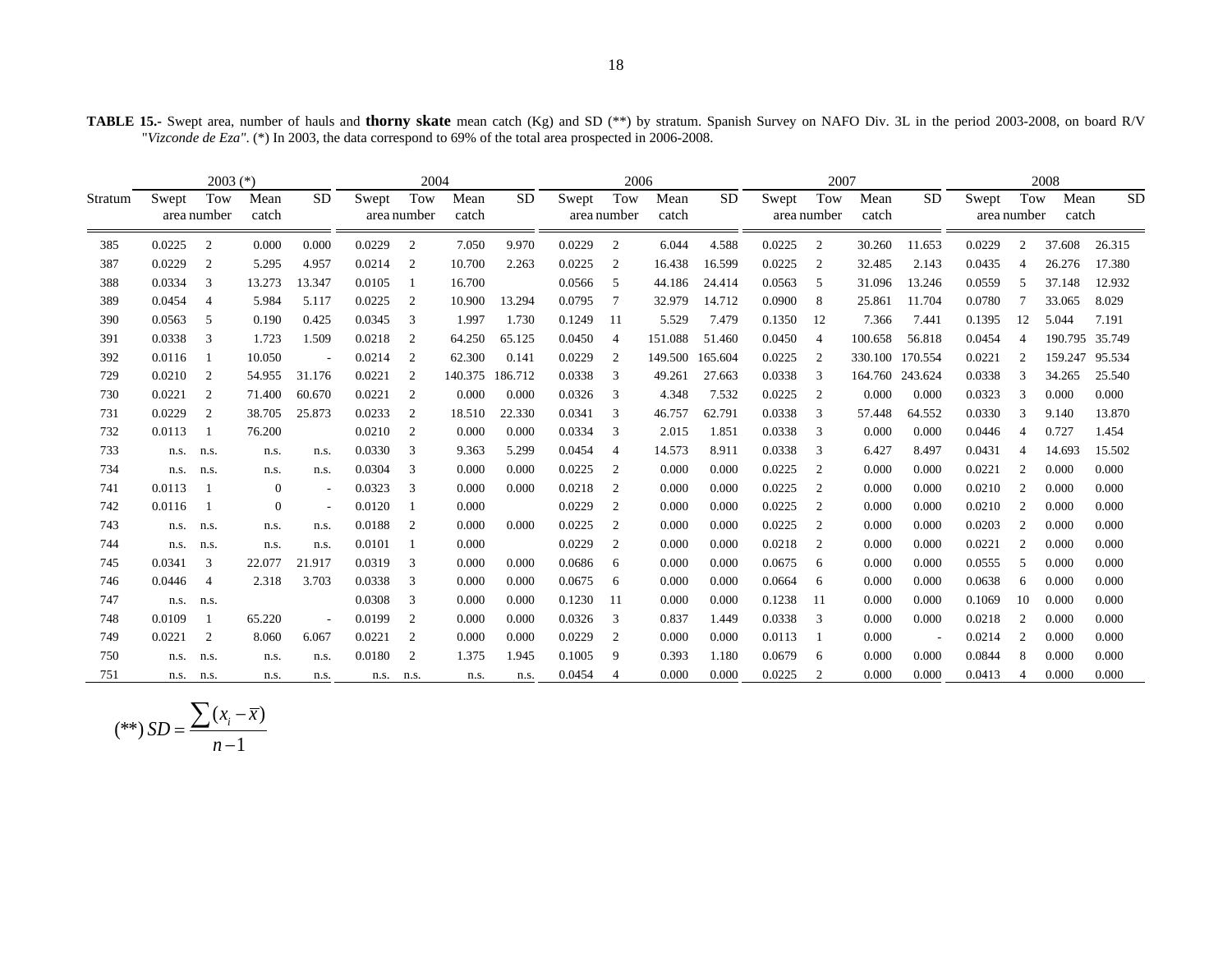**Table 16.-** Length-weight relationships in the calculation of biomass, for Division 3L (out ZEE Canada), 2003- 2008 for the **thorny skate** and **black dogfish**. The equation is  $Weight = a(Length + 0.5)^b$ . To calculate the parameters for the indeterminate individuals, we used the total data (males+females+indeterminate individuals).

| Year                 | Sex     | Length-Weight Equations | ${\bf N}$ | $r^2$  |
|----------------------|---------|-------------------------|-----------|--------|
| <b>Thorny skate</b>  |         |                         |           |        |
| 2003                 | All     | $W = 0.0050 L^{3.1712}$ | 305       | 0.9896 |
|                      | Males   | $W = 0.0051 L^{3.1619}$ | 141       | 0.9906 |
|                      | Females | $W = 0.0048 L^{3.1855}$ | 164       | 0.9888 |
| 2004                 | All     | $W = 0.0067 L^{3.1187}$ | 186       | 0.9661 |
|                      | Males   | $W = 0.0054 L^{3.1684}$ | 94        | 0.9700 |
|                      | Females | $W = 0.0086 L^{3.0629}$ | 92        | 0.9639 |
| 2006                 | All     | $W = 0.0084 L^{3.0587}$ | 491       | 0.9830 |
|                      | Males   | $W = 0.0103 L^{3.0011}$ | 210       | 0.9847 |
|                      | Females | $W = 0.0061 L^{3.1402}$ | 281       | 0.9814 |
| 2007                 | All     | $W=0.0080\ L^{3.0609}$  | 539       | 0.9848 |
|                      | Males   | $W = 0.0091 L^{3.0242}$ | 255       | 0.9868 |
|                      | Females | $W = 0.0072 L^{3.0929}$ | 284       | 0.9839 |
| 2008                 | All     | $W = 0.0071 L^{3.0883}$ | 598       | 0.9884 |
|                      | Males   | $W = 0.0077 L^{3.0618}$ | 282       | 0.9903 |
|                      | Females | $W = 0.0064 L^{3.1175}$ | 316       | 0.9867 |
| <b>Black dogfish</b> |         |                         |           |        |
| 2003                 | All     | $W = 0.0081 L^{2.8882}$ | 20        | 0.9637 |
|                      | Males   | $W = 0.1143 L^{2.2194}$ | 5         | 0.9382 |
|                      | Females | $W = 0.0072 L^{2.9265}$ | 15        | 0.9782 |
| 2004                 | All     | $W = 0.0025 L^{3.1608}$ | 113       | 0.9592 |
|                      | Males   | $W = 0.0272 L^{2.5776}$ | 58        | 0.8969 |
|                      | Females | $W = 0.0013 L^{3.3314}$ | 55        | 0.9809 |
| 2006                 | All     | $W = 0.0011 L^{3.3758}$ | 283       | 0.9216 |
|                      | Males   | $W = 0.0071 L^{2.9000}$ | 99        | 0.9233 |
|                      | Females | $W = 0.0008 L^{3.4608}$ | 184       | 0.9363 |
| 2007                 | All     | $W = 0.0008 L^{3.4421}$ | 362       | 0.9155 |
|                      | Males   | $W = 0.0099 L^{2.8281}$ | 147       | 0.9029 |
|                      | Females | $W = 0.0006 L^{3.5445}$ | 215       | 0.9373 |
| 2008                 | All     | $W = 0.0014L^{3.3183}$  | 279       | 0.9006 |
|                      | Males   | $W = 0.0087 L^{2.8575}$ | 160       | 0.8956 |
|                      | Females | $W = 0.0008 L^{3.4541}$ | 119       | 0.9283 |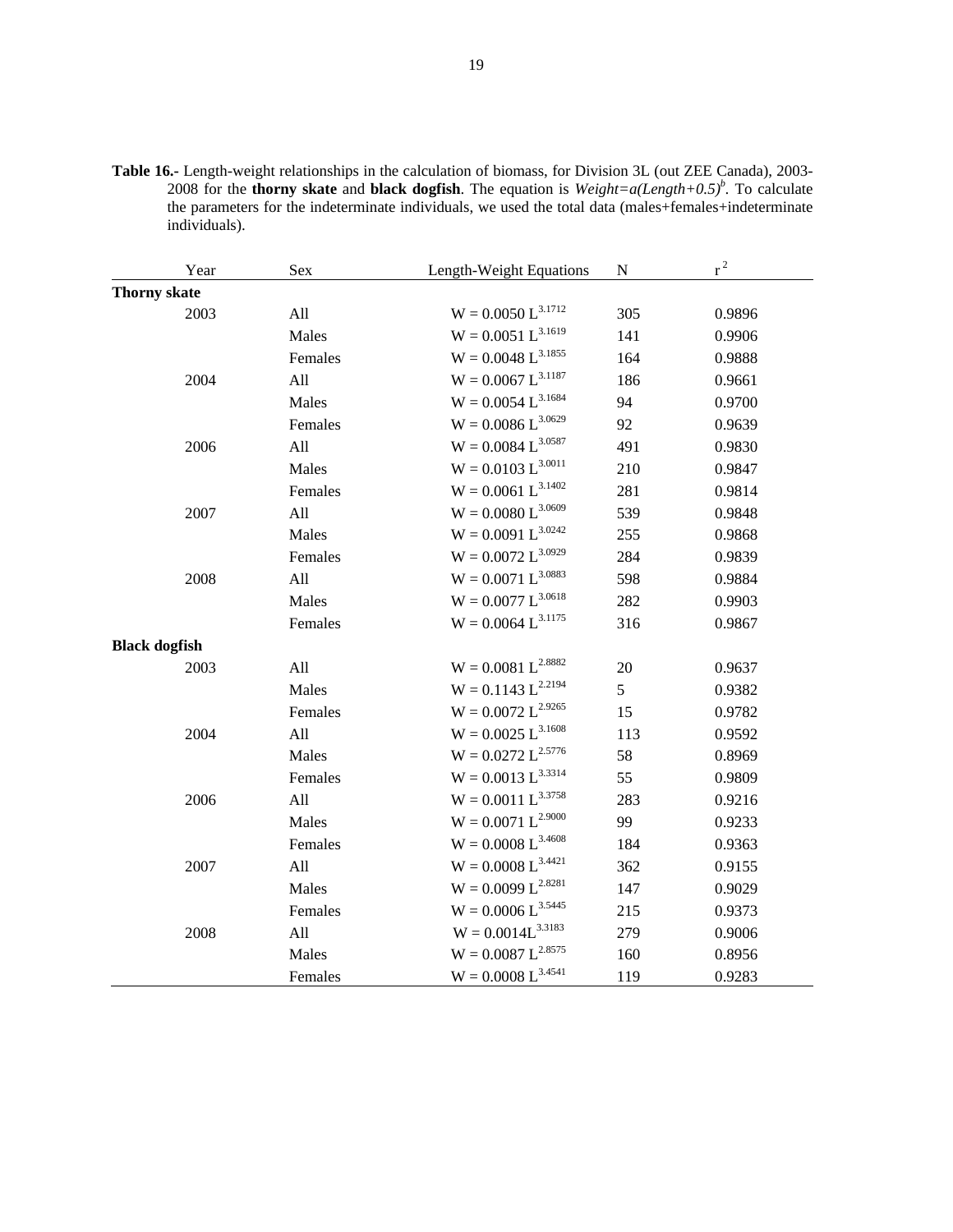|               |          |          | Survey                   |           |           |           |
|---------------|----------|----------|--------------------------|-----------|-----------|-----------|
| Stratum       | 2003     | 2004     | 2005                     | 2006      | 2007      | 2008      |
| 385           | 0.00     | 831.90   | $\overline{a}$           | 713.19    | 3570.68   | 4437.69   |
| 387           | 1355.52  | 2739.20  | $\overline{\phantom{0}}$ | 4208.00   | 8316.16   | 6726.59   |
| 388           | 4738.58  | 5961.90  | $\overline{\phantom{0}}$ | 15774.40  | 11101.27  | 13261.69  |
| 389           | 3045.60  | 5548.10  | $\overline{a}$           | 16786.09  | 13163.25  | 16830.16  |
| 390           | 154.85   | 1627.28  | $\overline{\phantom{0}}$ | 4506.21   | 6003.36   | 4110.66   |
| 391           | 485.98   | 18118.50 | $\overline{\phantom{0}}$ | 42606.68  | 28385.42  | 53804.19  |
| 392           | 1457.25  | 9033.50  | $\blacksquare$           | 21677.50  | 47864.50  | 23090.82  |
| 729           | 10221.63 | 26109.75 | $\overline{\phantom{0}}$ | 9162.48   | 30645.36  | 6373.35   |
| 730           | 12138.00 | 0.00     |                          | 739.22    | 0.00      | 0.00      |
| 731           | 8360.28  | 3998.16  | $\overline{\phantom{0}}$ | 10099.44  | 12408.84  | 1974.24   |
| 732           | 17602.20 | 0.00     | $\overline{\phantom{0}}$ | 465.47    | 0.00      | 167.94    |
| 733           | n.s      | 2191.02  |                          | 3410.14   | 1503.84   | 3438.05   |
| 734           | n.s      | 0.00     | $\overline{\phantom{a}}$ | 0.00      | 0.00      | 0.00      |
| 741           | 0.00     | 0.00     | $\qquad \qquad -$        | 0.00      | 0.00      | 0.00      |
| 742           | 0.00     | 0.00     |                          | 0.00      | 0.00      | 0.00      |
| 743           | n.s      | 0.00     |                          | 0.00      | 0.00      | 0.00      |
| 744           | n.s      | 0.00     |                          | 0.00      | 0.00      | 0.00      |
| 745           | 7682.68  | 0.00     |                          | 0.00      | 0.00      | 0.00      |
| 746           | 908.46   | 0.00     |                          | 0.00      | 0.00      | 0.00      |
| 747           | n.s      | 0.00     |                          | 0.00      | 0.00      | 0.00      |
| 748           | 10369.98 | 0.00     |                          | 133.03    | 0.00      | 0.00      |
| 749           | 1015.56  | 0.00     |                          | 0.00      | 0.00      | 0.00      |
| 750           | n.s      | 764.50   |                          | 218.69    | 0.00      | 0.00      |
| 751           | n.s      | n.s      |                          | 0.00      | 0.00      | 0.00      |
| <b>TOTAL</b>  | 79536.57 | 76923.81 |                          | 130500.54 | 162962.67 | 134215.36 |
|               | 17.78    | 12.29    |                          | 20.12     | 25.12     | 20.69     |
| $\mathcal{Y}$ | 2.41     | 4.54     |                          | 3.27      | 5.19      | 1.92      |

**TABLE 17.-** Stratified mean catches (Kg) and SD of **thorny skate** by stratum and year (2003-2008). n.s. means stratum not surveyed. In 2003, the data correspond to 69% of the total area prospected in 2006-2008.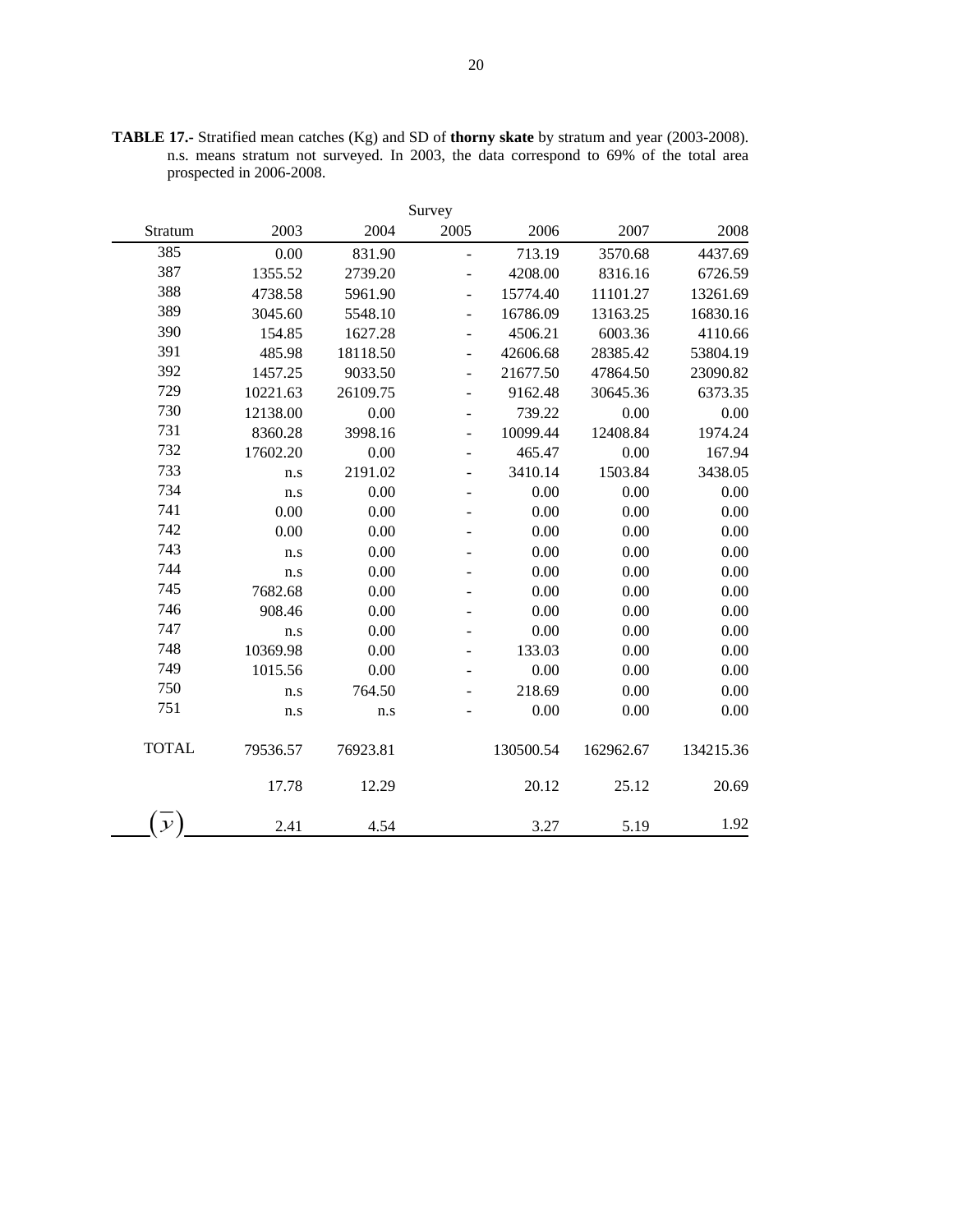|              |                  |                  | Survey |                  |                  |                  |
|--------------|------------------|------------------|--------|------------------|------------------|------------------|
| Stratum      | 2003             | 2004             | 2005   | 2006             | 2007             | 2008             |
| 385          | $\boldsymbol{0}$ | 73               | ÷,     | 62               | 317              | 388              |
| 387          | 119              | 256              |        | 374              | 739              | 619              |
| 388          | 426              | 568              |        | 1393             | 987              | 1187             |
| 389          | 268              | 493              |        | 1478             | 1170             | 1510             |
| 390          | 14               | 142              |        | 397              | 534              | 354              |
| 391          | 43               | 1666             |        | 3787             | 2523             | 4743             |
| 392          | 125              | 845              |        | 1895             | 4255             | 2087             |
| 729          | 973              | 2360             |        | 814              | 2724             | 567              |
| 730          | 1097             | $\boldsymbol{0}$ |        | 68               | $\boldsymbol{0}$ | $\boldsymbol{0}$ |
| 731          | 731              | 344              |        | 888              | 1103             | 179              |
| 732          | 1565             | $\boldsymbol{0}$ |        | 42               | $\boldsymbol{0}$ | 15               |
| 733          | n.s              | 199              |        | 301              | 134              | 319              |
| 734          | n.s              | $\boldsymbol{0}$ |        | $\boldsymbol{0}$ | $\boldsymbol{0}$ | $\boldsymbol{0}$ |
| 741          | $\boldsymbol{0}$ | $\boldsymbol{0}$ |        | $\boldsymbol{0}$ | $\boldsymbol{0}$ | $\boldsymbol{0}$ |
| 742          | $\mathbf{0}$     | $\boldsymbol{0}$ |        | $\boldsymbol{0}$ | $\boldsymbol{0}$ | $\boldsymbol{0}$ |
| 743          | n.s              | $\boldsymbol{0}$ |        | $\boldsymbol{0}$ | $\boldsymbol{0}$ | $\boldsymbol{0}$ |
| 744          | n.s              | $\boldsymbol{0}$ |        | $\boldsymbol{0}$ | $\boldsymbol{0}$ | $\boldsymbol{0}$ |
| 745          | 675              | $\boldsymbol{0}$ |        | $\boldsymbol{0}$ | $\boldsymbol{0}$ | $\boldsymbol{0}$ |
| 746          | 81               | $\boldsymbol{0}$ |        | $\boldsymbol{0}$ | $\boldsymbol{0}$ | $\boldsymbol{0}$ |
| 747          | n.s              | $\boldsymbol{0}$ |        | $\boldsymbol{0}$ | $\boldsymbol{0}$ | $\boldsymbol{0}$ |
| 748          | 954              | $\boldsymbol{0}$ |        | 12               | $\boldsymbol{0}$ | $\boldsymbol{0}$ |
| 749          | 92               | $\boldsymbol{0}$ |        | $\boldsymbol{0}$ | $\boldsymbol{0}$ | $\boldsymbol{0}$ |
| 750          | n.s              | 85               |        | 20               | $\boldsymbol{0}$ | $\boldsymbol{0}$ |
| 751          | $\rm n.s$        | $\rm n.s$        |        | $\boldsymbol{0}$ | $\boldsymbol{0}$ | $\boldsymbol{0}$ |
| <b>TOTAL</b> | 7164             | 7031             |        | 11531            | 14486            | 11968            |
| SD           | 942              | 2642             |        | 1887             | 2993             | 1124             |

**TABLE 18.-** Survey estimates (by the swept area method) of **thorny skate** biomass (t.) and SD by stratum and year in NAFO Div. 3L (R/V *"Vizconde de Eza"*). n.s. means stratum not surveyed. In 2003: the data correspond to 69% of the total area prospected in 2006-2008.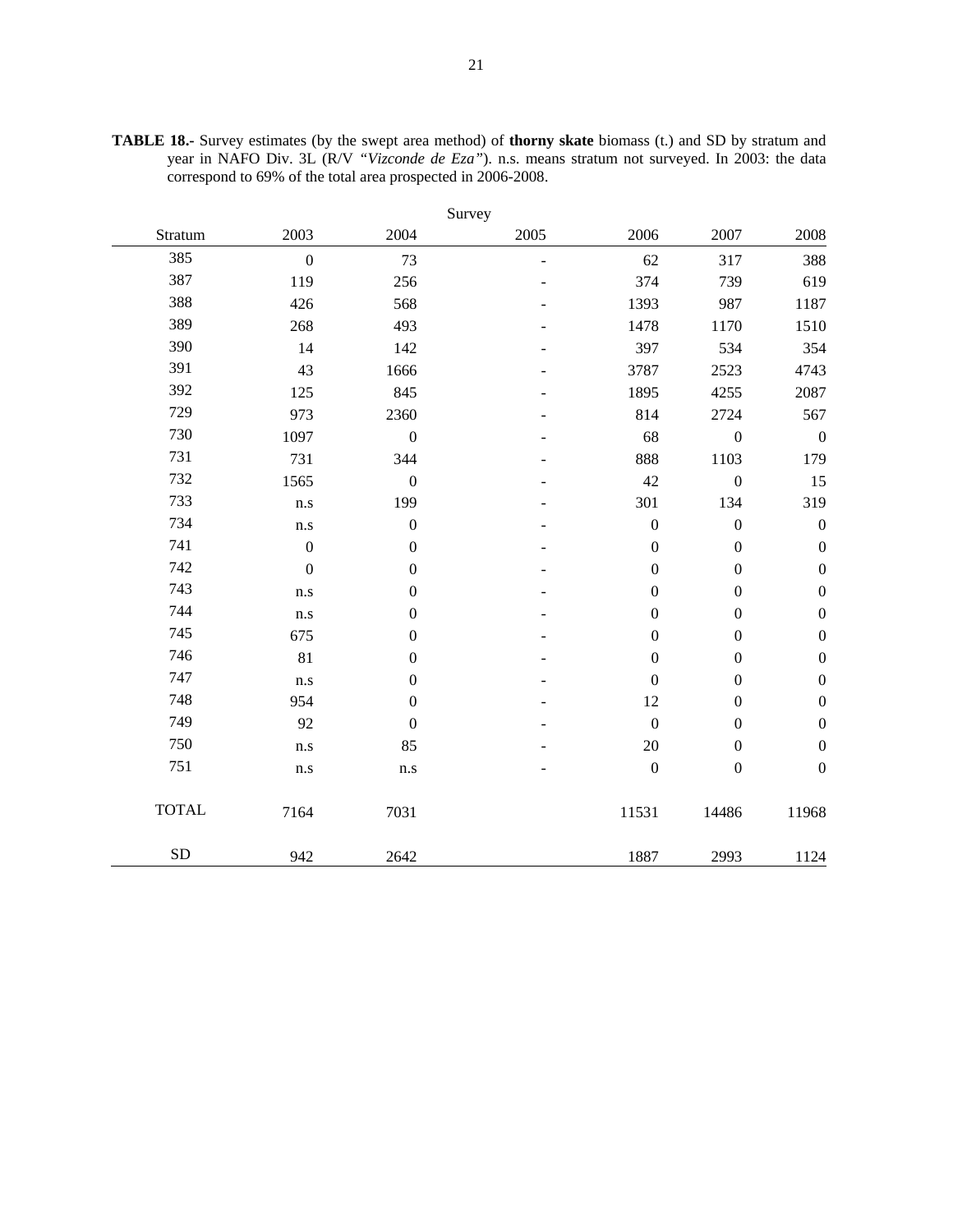**TABLE 19.- Thorny skate** length distribution per haul mean catches by sex and year. Number per stratified mean catches. Spanish Summer Survey on NAFO 3L: 2003-2008 (R/*V "Vizconde de Eza"*). Indet. means indeterminate. (\*) In 2003, the data correspond to 69% of the total area prospected in 2006-2008. (M – Males; F-Females; I-Indet.;T-Total).

|                      |              | $2003$ (*)   |                   |                                        |   | 2004    |                          |                                                                          |   | 2006    |              |                             |                       | 2007 |                    |                                                                                                                                                              |                      | 2008               |          |              |
|----------------------|--------------|--------------|-------------------|----------------------------------------|---|---------|--------------------------|--------------------------------------------------------------------------|---|---------|--------------|-----------------------------|-----------------------|------|--------------------|--------------------------------------------------------------------------------------------------------------------------------------------------------------|----------------------|--------------------|----------|--------------|
| Lenght $(cm.)$       | М            | F            | Ι                 | T                                      | М | F       | Ι                        | T                                                                        | М | F       | I            | T                           | M                     | F    | I                  | T                                                                                                                                                            | М                    | F                  | 1        | T            |
| 10                   | 0.00         | 0.02         |                   | $0.00 \quad 0.02$                      |   |         | $0.00\ 0.00\ 0.00\ 0.00$ |                                                                          |   |         |              | $0.00$ $0.00$ $0.00$ $0.00$ |                       |      | $0.00\ 0.00\ 0.00$ | 0.00                                                                                                                                                         |                      | $0.00\ 0.00\ 0.00$ |          | 0.00         |
| 12                   | 0.09         | 0.07         |                   | $0.00 \quad 0.15$                      |   |         |                          | $0.00\ 0.00\ 0.00\ 0.00\ 0.04\ 0.01\ 0.00\ 0.05$                         |   |         |              |                             | $0.16$ 0.08 0.00 0.24 |      |                    |                                                                                                                                                              | 0.09 0.11 0.00       |                    |          | 0.20         |
| 14                   | 0.19         | 0.08         | $0.00 \quad 0.27$ |                                        |   |         |                          | $0.04$ 0.00 0.00 0.04 0.09 0.00 0.00 0.09                                |   |         |              |                             |                       |      |                    | 0.08 0.12 0.00 0.21 0.12 0.09 0.00                                                                                                                           |                      |                    |          | 0.20         |
| 16                   | 0.00         | 0.03         | $0.00 \quad 0.03$ |                                        |   |         |                          |                                                                          |   |         |              |                             |                       |      |                    | 0.00 0.00 0.00 0.00 0.04 0.03 0.00 0.07 0.05 0.10 0.00 0.15 0.03 0.03 0.00                                                                                   |                      |                    |          | 0.06         |
| 18                   | 0.00         | 0.00         |                   | $0.00\ 0.00$                           |   |         |                          | 0.02 0.00 0.00 0.02 0.03 0.02 0.00 0.06 0.13 0.12 0.00 0.25              |   |         |              |                             |                       |      |                    |                                                                                                                                                              | $0.04$ 0.01 0.00     |                    |          | 0.05         |
| 20                   | 0.00         | 0.03         | $0.00 \quad 0.03$ |                                        |   |         |                          |                                                                          |   |         |              |                             |                       |      |                    | $0.00\ 0.02\ 0.00\ 0.02\ 0.03\ 0.03\ 0.00\ 0.06\ 0.18\ 0.10\ 0.00\ 0.28\ 0.09\ 0.01\ 0.00$                                                                   |                      |                    |          | 0.10         |
| 22                   | 0.00         | 0.00         |                   | $0.00\ 0.00$                           |   |         |                          |                                                                          |   |         |              |                             |                       |      |                    | 0.00 0.00 0.00 0.00 0.00 0.03 0.00 0.03 0.15 0.19 0.00 0.34 0.02 0.01 0.00                                                                                   |                      |                    |          | 0.03         |
| 24                   | 0.00         | 0.00         |                   | $0.00\ 0.00$                           |   |         |                          |                                                                          |   |         |              |                             |                       |      |                    | 0.00 0.00 0.00 0.00 0.03 0.01 0.00 0.05 0.13 0.14 0.00 0.27 0.02 0.02 0.00                                                                                   |                      |                    |          | 0.04         |
| 26                   | 0.00         | 0.00         |                   | $0.00\ 0.00$                           |   |         | $0.00\ 0.00\ 0.00$       |                                                                          |   |         |              |                             |                       |      |                    | $0.00 \quad 0.00 \quad 0.01 \quad 0.00 \quad 0.01 \quad 0.13 \quad 0.16 \quad 0.00 \quad 0.30$                                                               | $0.08$ 0.07 0.00     |                    |          | 0.14         |
| 28                   | 0.00         | 0.00         |                   | $0.00\ 0.00$                           |   |         |                          |                                                                          |   |         |              |                             |                       |      |                    | $0.00\ 0.00\ 0.00\ 0.00\ 0.02\ 0.01\ 0.00\ 0.03\ 0.10\ 0.06\ 0.00\ 0.16\ 0.02\ 0.05\ 0.00$                                                                   |                      |                    |          | 0.08         |
| 30                   | 0.00         | 0.00         |                   | $0.00\ 0.00$                           |   |         |                          |                                                                          |   |         |              |                             |                       |      |                    | $0.00\ 0.00\ 0.00\ 0.00\ 0.00\ 0.03\ 0.00\ 0.03\ 0.08\ 0.05\ 0.00\ 0.12\ 0.04\ 0.05\ 0.00$                                                                   |                      |                    |          | 0.10         |
| 32                   | 0.07         | 0.02         |                   | $0.00\ 0.09$                           |   |         |                          |                                                                          |   |         |              |                             |                       |      |                    | 0.01 0.02 0.00 0.04 0.03 0.01 0.00 0.05 0.08 0.06 0.00 0.13 0.07 0.05 0.00                                                                                   |                      |                    |          | 0.12         |
| 34                   | 0.05         | 0.08         |                   | $0.00 \quad 0.13$                      |   |         |                          |                                                                          |   |         |              |                             |                       |      |                    | 0.01 0.00 0.00 0.01 0.01 0.03 0.00 0.05 0.09 0.03 0.00 0.12 0.05 0.04 0.00                                                                                   |                      |                    |          | 0.10         |
| 36                   | 0.19         | 0.20         |                   | $0.00 \quad 0.39$                      |   |         |                          | 0.01 0.00 0.00 0.01 0.02 0.01 0.00 0.03 0.06 0.05 0.00 0.11              |   |         |              |                             |                       |      |                    |                                                                                                                                                              | $0.03$ 0.05 0.00     |                    |          | 0.08         |
| 38                   | 0.23         | 0.40         |                   | $0.00 \quad 0.64$                      |   |         |                          |                                                                          |   |         |              |                             |                       |      |                    | $0.00\ 0.00\ 0.00\ 0.00\ 0.00\ 0.04\ 0.00\ 0.04\ 0.05\ 0.06\ 0.00\ 0.11\ 0.01\ 0.03\ 0.00$                                                                   |                      |                    |          | 0.04         |
| 40                   | 0.14         | 0.43         |                   | $0.00 \quad 0.57$                      |   |         |                          |                                                                          |   |         |              |                             |                       |      |                    | $0.04$ $0.05$ $0.00$ $0.10$ $0.05$ $0.03$ $0.00$ $0.08$ $0.02$ $0.01$ $0.00$ $0.03$ $0.05$ $0.01$ $0.00$                                                     |                      |                    |          | 0.06         |
| 42                   | 0.35         | 0.65         |                   | $0.00 \quad 1.00$                      |   |         |                          | 0.07 0.07 0.00 0.13 0.00 0.03 0.00 0.03 0.03 0.06 0.00 0.09              |   |         |              |                             |                       |      |                    |                                                                                                                                                              | $0.02\ 0.05\ 0.00$   |                    |          | 0.07         |
| 44                   | 0.32         | 0.61         |                   | $0.00 \quad 0.93$                      |   |         |                          | 0.10 0.25 0.00 0.35 0.01 0.03 0.00 0.05 0.04 0.04 0.00 0.08              |   |         |              |                             |                       |      |                    |                                                                                                                                                              | $0.01$ $0.02$ $0.00$ |                    |          | 0.03         |
| 46                   | 0.23         | 0.46         | $0.00 \quad 0.69$ |                                        |   |         |                          | 0.14 0.14 0.00 0.28 0.09 0.08 0.00 0.17 0.05 0.09 0.00 0.14              |   |         |              |                             |                       |      |                    |                                                                                                                                                              | $0.03$ 0.06 0.00     |                    |          | 0.09         |
| 48                   | 0.42         | 0.51         |                   | $0.00 \quad 0.94$                      |   |         |                          |                                                                          |   |         |              |                             |                       |      |                    | $0.17$ $0.12$ $0.00$ $0.30$ $0.10$ $0.08$ $0.00$ $0.18$ $0.05$ $0.09$ $0.00$ $0.14$ $0.02$ $0.01$ $0.00$                                                     |                      |                    |          | 0.03         |
| 50                   | 0.35         | 0.34         |                   | $0.00 \quad 0.69$                      |   |         |                          |                                                                          |   |         |              |                             |                       |      |                    | 0.26 0.24 0.00 0.50 0.13 0.17 0.00 0.30 0.12 0.13 0.00 0.25 0.06 0.03 0.00                                                                                   |                      |                    |          | 0.09         |
| 52                   | 0.57         | 0.36         | $0.00 \quad 0.93$ |                                        |   |         |                          | 0.35 0.26 0.00 0.61 0.22 0.13 0.00 0.35 0.09 0.15 0.00 0.24              |   |         |              |                             |                       |      |                    |                                                                                                                                                              | $0.07$ 0.08 0.00     |                    |          | 0.15         |
| 54                   | 0.32         | 0.32         |                   | $0.00 \quad 0.64$                      |   |         |                          | 0.33 0.14 0.00 0.47 0.27 0.37 0.00 0.64 0.21 0.24 0.00 0.44              |   |         |              |                             |                       |      |                    |                                                                                                                                                              | $0.08$ 0.09 0.00     |                    |          | 0.17         |
| 56                   | 0.56         | 0.43         |                   | $0.00 \quad 0.99$                      |   |         |                          |                                                                          |   |         |              |                             |                       |      |                    | 0.32 0.23 0.00 0.55 0.22 0.24 0.00 0.45 0.19 0.34 0.00 0.53 0.03 0.13 0.00                                                                                   |                      |                    |          | 0.16         |
| 58                   | 0.25         | 0.39         | $0.00 \quad 0.63$ |                                        |   |         |                          |                                                                          |   |         |              |                             |                       |      |                    | 0.32 0.24 0.00 0.56 0.22 0.46 0.00 0.67 0.30 0.27 0.00 0.57 0.12 0.22 0.00                                                                                   |                      |                    |          | 0.34         |
| 60                   | 0.17         | 0.26         |                   | $0.00 \quad 0.44$                      |   |         |                          |                                                                          |   |         |              |                             |                       |      |                    | 0.41 0.20 0.00 0.61 0.36 0.39 0.00 0.75 0.27 0.59 0.00 0.86 0.22 0.28 0.00                                                                                   |                      |                    |          | 0.50         |
| 62                   | 0.36         | 0.14         |                   | $0.00 \quad 0.50$                      |   |         |                          |                                                                          |   |         |              |                             |                       |      |                    | 0.11 0.15 0.00 0.26 0.22 0.53 0.00 0.76 0.46 0.76 0.00 1.22 0.29 0.35 0.00                                                                                   |                      |                    |          | 0.65         |
| 64                   | 0.28         | 0.17         |                   | $0.00 \quad 0.45$                      |   |         |                          | 0.18 0.19 0.00 0.37 0.41 0.54 0.00 0.95 0.42 0.62 0.00                   |   |         |              |                             |                       |      |                    | 1.04                                                                                                                                                         | 0.35 0.45 0.00       |                    |          | 0.81         |
| 66                   | 0.10         | 0.02         |                   | $0.00 \quad 0.12$                      |   |         |                          |                                                                          |   |         |              |                             |                       |      |                    | 0.22 0.14 0.00 0.37 0.34 0.39 0.00 0.72 0.34 0.54 0.00 0.88 0.39 0.45 0.00                                                                                   |                      |                    |          | 0.84         |
| 68                   | 0.06         | 0.15         | $0.00 \quad 0.21$ |                                        |   |         |                          | 0.12 0.05 0.00 0.17 0.17 0.41 0.00 0.58 0.37 0.64 0.00                   |   |         |              |                             |                       |      |                    | $1.02$ 0.32 0.44 0.00                                                                                                                                        |                      |                    |          | 0.76         |
| 70                   | 0.10         | 0.04         |                   | $0.00 \quad 0.14$                      |   |         |                          |                                                                          |   |         |              |                             |                       |      |                    | 0.05 0.02 0.00 0.08 0.19 0.22 0.00 0.41 0.25 0.38 0.00 0.62 0.25 0.37 0.00                                                                                   |                      |                    |          | 0.62         |
| 72                   | 0.06         | 0.08         |                   | $0.00 \quad 0.14$                      |   |         |                          |                                                                          |   |         |              |                             |                       |      |                    | 0.06 0.00 0.00 0.06 0.08 0.13 0.00 0.21 0.18 0.24 0.00 0.43 0.19 0.15 0.00                                                                                   |                      |                    |          | 0.34         |
| 74                   | 0.06         | 0.02         |                   | $0.00 \quad 0.09$                      |   |         |                          |                                                                          |   |         |              |                             |                       |      |                    | 0.00 0.00 0.00 0.00 0.09 0.07 0.00 0.16 0.12 0.13 0.00 0.25 0.26 0.16 0.00                                                                                   |                      |                    |          | 0.42         |
| 76                   | 0.02         | 0.00         | $0.00 \quad 0.02$ |                                        |   |         |                          | $0.00\ 0.00\ 0.00\ 0.00\ 0.00\ 0.01\ 0.00\ 0.01\ 0.03\ 0.03\ 0.00\ 0.06$ |   |         |              |                             |                       |      |                    | 0.00 0.00 0.00 0.00 0.08 0.05 0.00 0.13 0.04 0.05 0.00 0.10 0.10 0.13 0.00                                                                                   |                      |                    |          | 0.23         |
| 78                   | 0.05         | 0.00         |                   | $0.00 \quad 0.05$<br>$0.00 \quad 0.02$ |   |         |                          |                                                                          |   |         |              |                             |                       |      |                    |                                                                                                                                                              | $0.09$ $0.03$ $0.00$ |                    |          | 0.12         |
| 80<br>82             | 0.02<br>0.00 | 0.00<br>0.02 | $0.00\,$          | 0.02                                   |   |         |                          | $0.08$ 0.00 0.00 0.08                                                    |   |         |              |                             |                       |      |                    | $0.00\ 0.00\ 0.00\ 0.00\ 0.01\ 0.01\ 0.00\ 0.02\ 0.01\ 0.00\ 0.00\ 0.01\ 0.07\ 0.00\ 0.00$<br>$0.00\ 0.00\ 0.00\ 0.00\ 0.01\ 0.00\ 0.00\ 0.01$               | $0.05$ 0.02 0.00     |                    |          | 0.07<br>0.07 |
| 84                   | 0.00         | 0.00         |                   | $0.00\ 0.00$                           |   |         |                          |                                                                          |   |         |              |                             |                       |      |                    | $0.00\  \  0.00\  \  0.00\  \  0.00\  \  0.00\  \  0.00\  \  0.00\  \  0.00\  \  0.00\  \  0.00\  \  0.00\  \  0.00\  \  0.00\  \  0.03\  \  0.00\  \  0.00$ |                      |                    |          | 0.03         |
| 86                   | 0.00         | 0.00         |                   | $0.00\ 0.00$                           |   |         |                          |                                                                          |   |         |              |                             |                       |      |                    | $0.00\  \  0.00\  \  0.00\  \  0.00\  \  0.00\  \  0.00\  \  0.00\  \  0.00\  \  0.00\  \  0.00\  \  0.00\  \  0.00\  \  0.02\  \  0.00\  \  0.00$           |                      |                    |          | 0.02         |
| 88                   | 0.04         | 0.00         |                   | $0.00 \quad 0.04$                      |   |         |                          |                                                                          |   |         |              |                             |                       |      |                    | $0.00\,0.00\,0.00\,0.00\,0.00\,0.00\,0.00\,0.00\,0.00\,0.00\,0.00\,0.00\,0.00\,0.01\,0.00\,0.00$                                                             |                      |                    |          | 0.01         |
|                      |              |              |                   |                                        |   |         |                          |                                                                          |   |         |              |                             |                       |      |                    |                                                                                                                                                              |                      |                    |          |              |
| Total                | 5.66         | 6.35         |                   | 0.00 12.01                             |   |         |                          | 3.44 2.56 0.00 5.99 3.61 4.66 0.00                                       |   |         |              | 8.27                        |                       |      |                    | 5.10 6.71 0.00 11.81 3.85 4.18 0.00                                                                                                                          |                      |                    |          | 8.03         |
| $N^{\circ}$ samples: |              |              |                   | 26                                     |   |         |                          | 18                                                                       |   |         |              | 42                          |                       |      |                    | 43                                                                                                                                                           |                      |                    |          | 39           |
|                      | Nº Ind.: 197 | 226          | $\overline{0}$    | 423                                    |   | 170 135 | $\mathbf{0}$             | 305                                                                      |   | 312 420 | $\mathbf{0}$ | 732                         | 457 621               |      | $\overline{0}$     | 1078                                                                                                                                                         | 344                  | 378                | $\bf{0}$ | 722          |
| Sampled catch:       |              |              |                   | 648                                    |   |         |                          | 617                                                                      |   |         |              | 1832                        |                       |      |                    | 2325                                                                                                                                                         |                      |                    |          | 1931.6       |
| Range:               |              |              |                   | 11-89                                  |   |         |                          | 14-83                                                                    |   |         |              | 13-81                       |                       |      |                    | 12-82                                                                                                                                                        |                      |                    |          | 12-89        |
| Total catch:         |              |              |                   | 654                                    |   |         |                          | 682                                                                      |   |         |              | 1832                        |                       |      |                    | 2325                                                                                                                                                         |                      |                    |          | 1931.6       |
| Total hauls:         |              |              |                   | 40                                     |   |         |                          | 58                                                                       |   |         |              | 101                         |                       |      |                    | 99                                                                                                                                                           |                      |                    |          | 103          |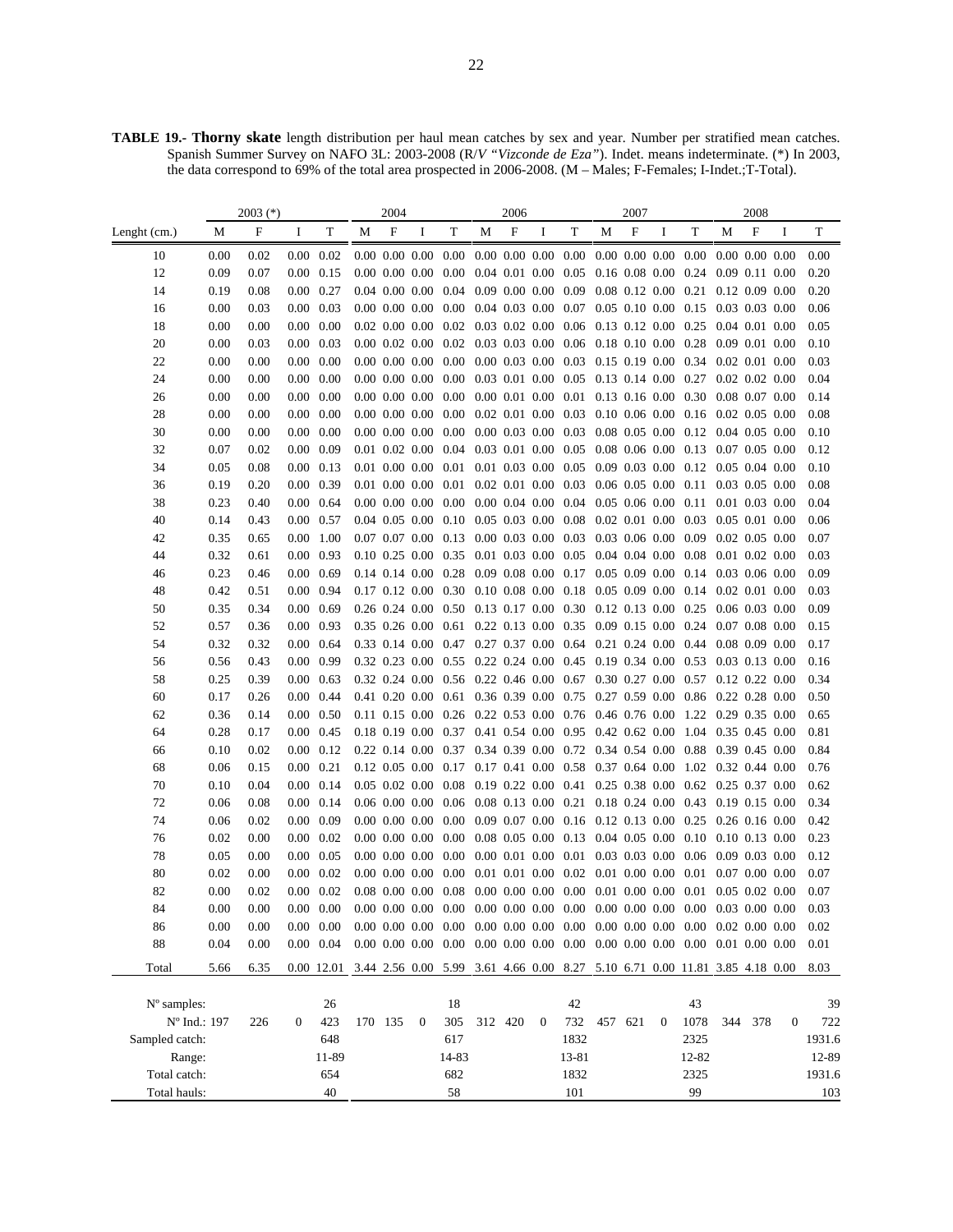|                                                                                | TABLE 20.- Swept area, number of hauls and black dogfish mean catch (Kg) and SD (**) by stratum. Spanish Survey on NAFO Div. 3L in the period 2003-2008, on board R/V "Vizconde de Eza". (*) |
|--------------------------------------------------------------------------------|----------------------------------------------------------------------------------------------------------------------------------------------------------------------------------------------|
| In 2003, the data correspond to 69% of the total area prospected in 2006-2008. |                                                                                                                                                                                              |

|         |               | $2003$ (*)     |                          |                          |               | 2004           |               |                 |               | 2006           |                |              |               | 2007           |                   |                     |        | 2008                     |         |                |
|---------|---------------|----------------|--------------------------|--------------------------|---------------|----------------|---------------|-----------------|---------------|----------------|----------------|--------------|---------------|----------------|-------------------|---------------------|--------|--------------------------|---------|----------------|
| Stratum | Swept<br>area |                | Tow Mean<br>number catch | <b>SD</b>                | Swept<br>area | number catch   | Tow Mean      | <b>SD</b>       | Swept<br>area | number catch   | Tow Mean       | <b>SD</b>    | Swept<br>area | number         | Tow Mean<br>catch | <b>SD</b>           | Swept  | Tow<br>area number catch | Mean SD |                |
| 385     | 0.0225        | 2              | 0.000                    | 0.000                    | 0.0229        | 2              | 0.000         | 0.000           | 0.0229        | 2              | 0.000          | 0.000        | 0.0225        | 2              |                   | $0.000 \quad 0.000$ | 0.0229 | 2                        | 0.000   | 0.000          |
| 387     | 0.0229        | 2              | 0.000                    | 0.000                    | 0.0214        | 2              | 0.000         | 0.000           | 0.0225        | 2              | 0.000          | 0.000        | 0.0225        | 2              | 0.000             | 0.000               | 0.0435 | $\overline{4}$           | 0.000   | 0.000          |
| 388     | 0.0334        | 3              | 0.000                    | 0.000                    | 0.0105        |                | 0.000         | $\sim$          | 0.0566        | 5              | 0.000          | 0.000        | 0.0563        | 5              | 0.000             | 0.000               | 0.0559 | 5                        | 0.000   | 0.000          |
| 389     | 0.0454        | $\overline{4}$ | 0.000                    | 0.000                    | 0.0225        | 2              | 0.000         | 0.000           | 0.0795        | 7              | 0.000          | 0.000        | 0.0900        | 8              | 0.000             | 0.000               | 0.0780 | 7                        | 0.000   | 0.000          |
| 390     | 0.0563        | 5              | 0.000                    | 0.000                    | 0.0345        | 3              | 0.000         | 0.000           | 0.1249        | 11             | 0.000          | 0.000        | 0.1350        | 12             | 0.000             | 0.000               | 0.1395 | 12                       | 0.000   | 0.000          |
| 391     | 0.0338        | 3              | 0.000                    | 0.000                    | 0.0218        | $\overline{2}$ | 0.000         | 0.000           | 0.0450        | 4              | 0.000          | 0.000        | 0.0450        | $\overline{4}$ | 0.000             | 0.000               | 0.0454 | $\overline{4}$           | 0.000   | 0.000          |
| 392     | 0.0116        |                | 0.000                    |                          | 0.0214        | 2              | 0.000         | 0.000           | 0.0229        | 2              | 0.000          | 0.000        | 0.0225        | 2              | 0.000             | 0.000               | 0.0221 | 2                        | 0.000   | 0.000          |
| 729     | 0.0210        | 2              | 0.000                    | 0.000                    | 0.0221        | 2              | 0.000         | 0.000           | 0.0338        | 3              | 0.000          | 0.000        | 0.0338        | 3              |                   | $0.000 \quad 0.000$ | 0.0338 | 3                        | 0.000   | 0.000          |
| 730     | 0.0221        | $\overline{2}$ | 0.000                    | 0.000                    | 0.0221        | 2              | 2.175         | 3.076           | 0.0326        | 3              | 3.690          | 6.391        | 0.0225        | 2              | 19.488 26.067     |                     | 0.0323 | 3                        |         | 27.367 47.400  |
| 731     | 0.0229        | 2              | 0.000                    | 0.000                    | 0.0233        | 2              | 0.000         | 0.000           | 0.0341        | 3              | 0.000          | 0.000        | 0.0338        | 3              |                   | $0.000 \quad 0.000$ | 0.0330 | 3                        | 0.000   | 0.000          |
| 732     | 0.0113        |                | 0.000                    | $\sim$                   | 0.0210        | 2              | 0.000         | 0.000           | 0.0334        | 3              | 0.000          | 0.000        | 0.0338        | 3              |                   | $0.000 \quad 0.000$ | 0.0446 | $\overline{4}$           | 0.000   | 0.000          |
| 733     | n.s.          | n.s.           | n.s.                     | n.s.                     | 0.0330        | 3              | 0.000         | 0.000           | 0.0454        | 4              | 0.000          | 0.000        | 0.0338        | 3              | 0.000             | 0.000               | 0.0431 | $\overline{4}$           | 0.000   | 0.000          |
| 734     | n.s.          | n.s.           | n.s.                     | n.s.                     | 0.0304        | 3              | 0.000         | 0.000           | 0.0225        | $\overline{2}$ | 0.000          | 0.000        | 0.0225        | 2              |                   | $0.000 \quad 0.000$ | 0.0221 | 2                        | 0.000   | 0.000          |
| 741     | 0.0113        |                | $\Omega$                 | $\overline{\phantom{a}}$ | 0.0323        | 3              | 0.000         | 0.000           | 0.0218        | 2              | 0.000          | 0.000        | 0.0225        | 2              |                   | $0.000 \quad 0.000$ | 0.0210 | 2                        | 0.000   | 0.000          |
| 742     | 0.0116        |                | $\Omega$                 |                          | 0.0120        |                | 0.000         | $\sim$          | 0.0229        | 2              | 0.000          | 0.000        | 0.0225        | 2              | 0.000             | 0.000               | 0.0210 | 2                        | 0.000   | 0.000          |
| 743     | n.s.          | n.s.           | n.s.                     | n.s.                     | 0.0188        | 2              |               | $0.626$ $0.862$ | 0.0225        | 2              | 0.000          | 0.000        | 0.0225        | 2              | 0.000             | 0.000               | 0.0203 | 2                        | 0.000   | 0.000          |
| 744     | n.s.          | n.s.           | n.s.                     | n.s.                     | 0.0101        |                | 0.000         |                 | 0.0229        | 2              | 0.725          | 1.025        | 0.0218        | 2              | 1.663             | 0.541               | 0.0221 | 2                        | 0.880   | 0.198          |
| 745     | 0.0341        | 3              | 0.007                    | 0.012                    | 0.0319        | 3              | 0.000         | 0.000           | 0.0686        | 6              | 0.000          | 0.000        | 0.0675        | 6              |                   | $0.000 \quad 0.000$ | 0.0555 | 5                        | 0.000   | 0.000          |
| 746     | 0.0446        | $\overline{4}$ | $\Omega$                 | $\overline{0}$           | 0.0338        | 3              | 0.000         | 0.000           | 0.0675        | 6              |                | 9.033 10.572 | 0.0664        | 6              |                   | 9.171 6.742         | 0.0638 | 6                        | 6.142   | 1.917          |
| 747     | n.s.          | n.s.           | n.s.                     | n.s.                     | 0.0308        | 3              | 4.067 3.591   |                 | 0.1230        | 11             |                | 3.656 2.707  | 0.1238        | 11             |                   | 6.015 5.815         | 0.1069 | 10                       |         | 5.894 5.184    |
| 748     | 0.0109        |                | $\Omega$                 |                          | 0.0199        | 2              | 36.980 52.298 |                 | 0.0326        | 3              | 15.713 18.383  |              | 0.0338        | 3              | 35.817 40.266     |                     | 0.0218 | 2                        |         | 80.800 114.268 |
| 749     | 0.0221        | 2              | 219.750310.773           |                          | 0.0221        | $\overline{2}$ | 17.300 5.515  |                 | 0.0229        | 2              | 91.125 124.599 |              | 0.0113        |                | 229.700           |                     | 0.0214 | 2                        |         | 35.410 19.827  |
| 750     | n.s.          | n.s.           | n.s.                     | n.s.                     | 0.0180        | 2              | 2.800         | 3.960           | 0.1005        | 9              |                | 6.213 9.605  | 0.0679        | 6              | 13.979 28.671     |                     | 0.0844 | 8                        |         | 12.366 21.347  |
| 751     | n.s.          | n.s.           | n.s.                     | n.s.                     | n.s.          | n.s.           | n.s.          | n.s.            | 0.0454        |                | 1.103          | 1.497        | 0.0225        | 2              |                   | 4.405 0.191         | 0.0413 |                          |         | 3.780 2.765    |

$$
(**) SD = \frac{\sum (x_i - \overline{x})}{n - 1}
$$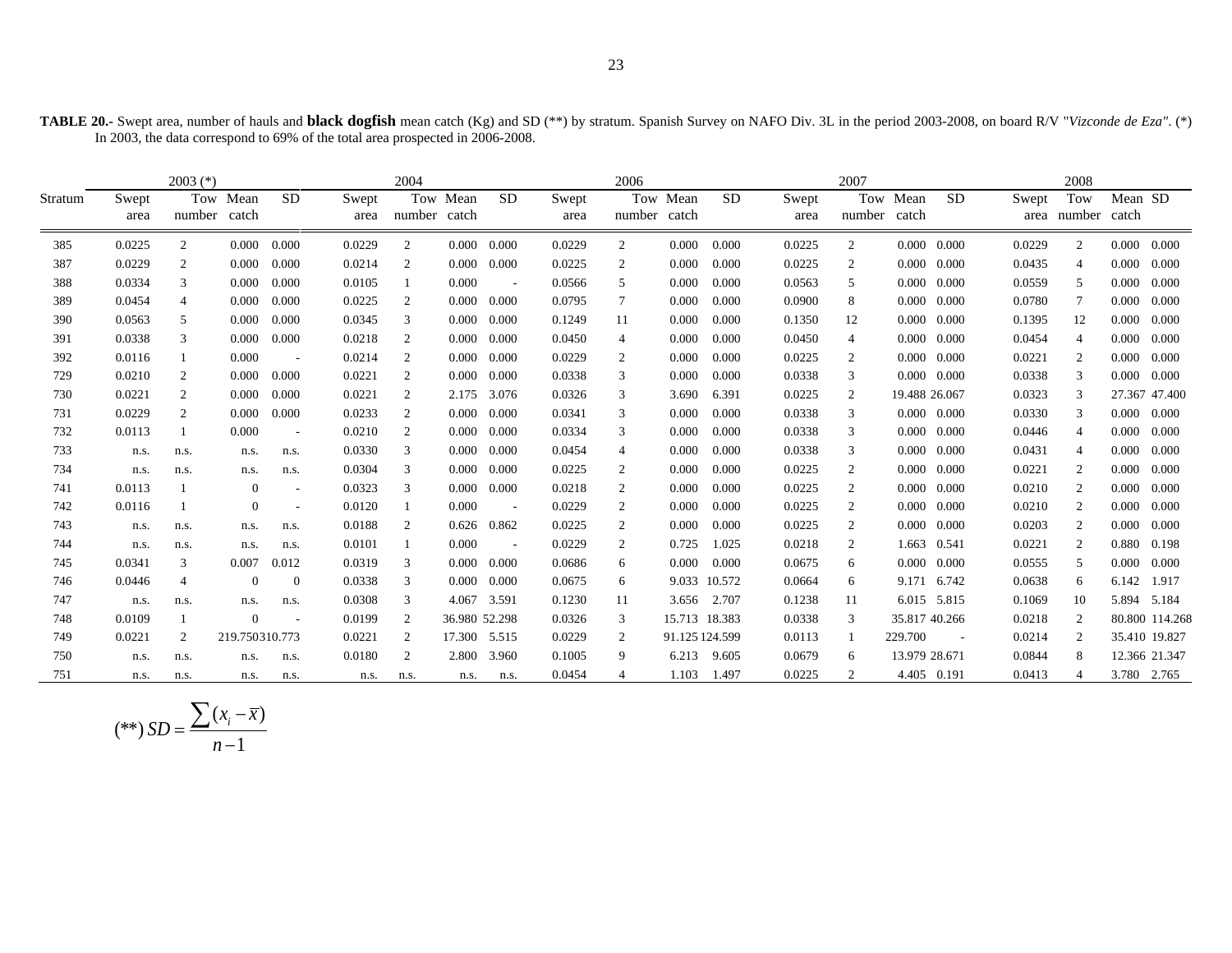|           |          |          | Survey                       |          |          |          |
|-----------|----------|----------|------------------------------|----------|----------|----------|
| Stratum   | 2003     | 2004     | 2005                         | 2006     | 2007     | 2008     |
| 385       | 0.00     | 0.00     | $\overline{a}$               | 0.00     | 0.00     | 0.00     |
| 387       | 0.00     | 0.00     |                              | 0.00     | 0.00     | 0.00     |
| 388       | 0.00     | 0.00     |                              | 0.00     | 0.00     | 0.00     |
| 389       | 0.00     | 0.00     |                              | 0.00     | 0.00     | 0.00     |
| 390       | 0.00     | 0.00     |                              | 0.00     | 0.00     | 0.00     |
| 391       | 0.00     | 0.00     |                              | 0.00     | 0.00     | 0.00     |
| 392       | 0.00     | 0.00     |                              | 0.00     | 0.00     | 0.00     |
| 729       | 0.00     | 0.00     |                              | 0.00     | 0.00     | 0.00     |
| 730       | 0.00     | 369.75   |                              | 627.30   | 3312.88  | 4652.33  |
| 731       | 0.00     | 0.00     |                              | 0.00     | 0.00     | 0.00     |
| 732       | 0.00     | 0.00     |                              | 0.00     | 0.00     | 0.00     |
| 733       | n.s      | 0.00     |                              | 0.00     | 0.00     | 0.00     |
| 734       | n.s      | 0.00     |                              | 0.00     | 0.00     | 0.00     |
| 741       | 0.00     | 0.00     |                              | 0.00     | 0.00     | 0.00     |
| 742       | 0.00     | 0.00     |                              | 0.00     | 0.00     | 0.00     |
| 743       | n.s      | 31.90    |                              | 0.00     | 0.00     | 0.00     |
| 744       | n.s      | 0.00     |                              | 47.85    | 109.73   | 58.08    |
| 745       | 2.32     | 0.00     |                              | 0.00     | 0.00     | 0.00     |
| 746       | 0.00     | 0.00     | $\qquad \qquad \blacksquare$ | 3541.07  | 3594.84  | 2407.60  |
| 747       | n.s      | 2944.27  |                              | 2646.94  | 4354.53  | 4267.26  |
| 748       | 0.00     | 5879.82  |                              | 2498.42  | 5694.85  | 12847.20 |
| 749       | 27688.50 | 2179.80  |                              | 11481.75 | 28942.20 | 4461.66  |
| 750       | n.s      | 1556.80  | $\overline{\phantom{0}}$     | 3454.61  | 7772.42  | 6875.64  |
| 751       | n.s      | n.s      |                              | 252.47   | 1008.75  | 865.62   |
|           | 27690.82 | 12962.34 |                              | 24550.42 | 54790.18 | 36435.38 |
|           | 6.19     | 2.07     |                              | 3.78     | 8.45     | 5.62     |
| <b>SD</b> | 6.19     | 1.01     |                              | 1.78     | 1.28     | 2.23     |

**TABLE 21.-** Stratified mean catches (Kg) and SD of **black dogfish** by stratum and year (2003-2008). n.s. means stratum not surveyed. In 2003, the data correspond to 69% of the total area prospected in 2006-2008.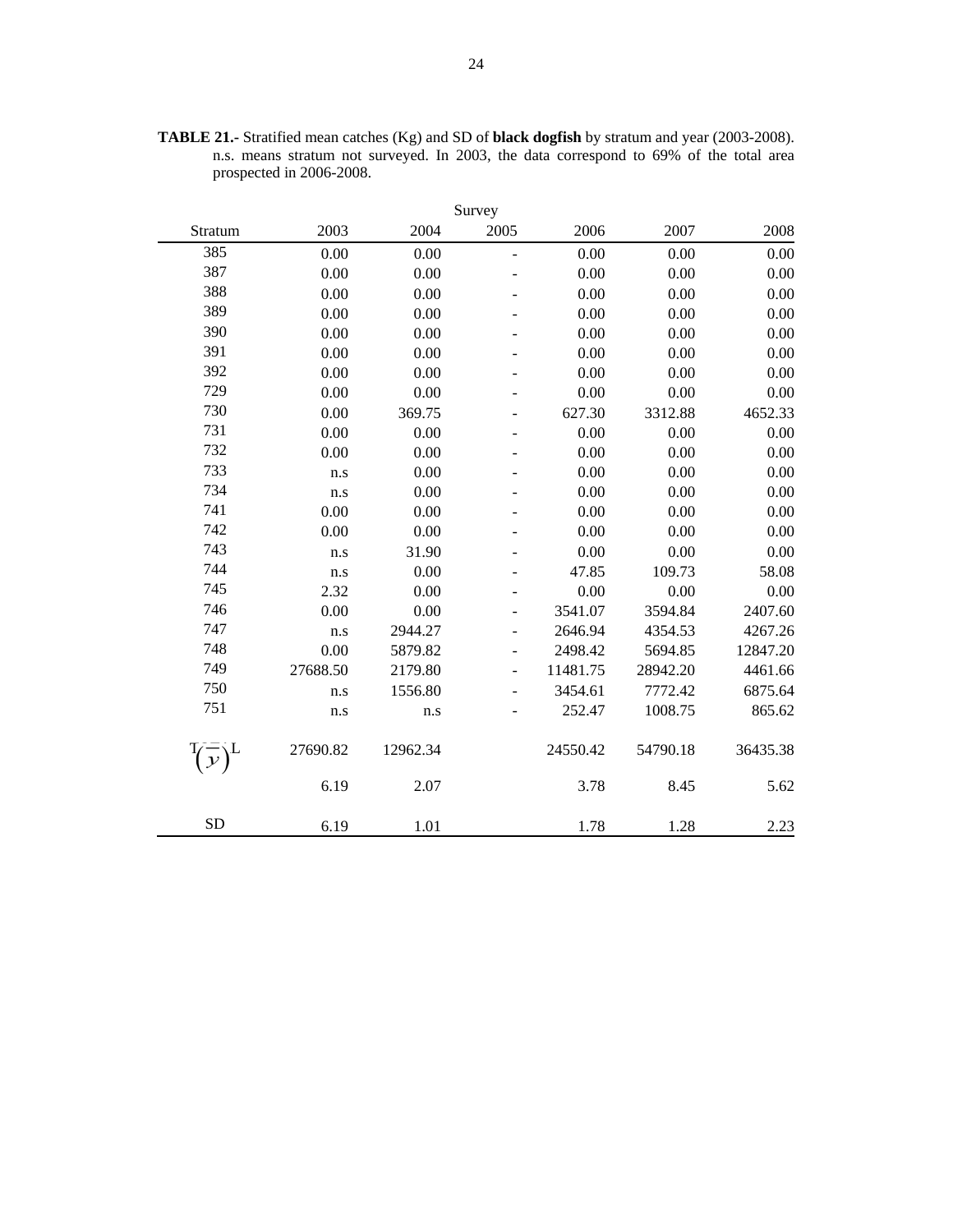|              |                  |                  | Survey |                  |                  |                  |
|--------------|------------------|------------------|--------|------------------|------------------|------------------|
| Stratum      | 2003             | 2004             | 2005   | 2006             | 2007             | 2008             |
| 385          | $\mathbf{0}$     | $\boldsymbol{0}$ | L,     | $\mathbf{0}$     | $\boldsymbol{0}$ | $\boldsymbol{0}$ |
| 387          | $\boldsymbol{0}$ | $\boldsymbol{0}$ |        | $\boldsymbol{0}$ | $\boldsymbol{0}$ | $\boldsymbol{0}$ |
| 388          | $\boldsymbol{0}$ | $\boldsymbol{0}$ |        | $\boldsymbol{0}$ | $\boldsymbol{0}$ | $\boldsymbol{0}$ |
| 389          | $\boldsymbol{0}$ | $\boldsymbol{0}$ |        | $\boldsymbol{0}$ | $\boldsymbol{0}$ | $\boldsymbol{0}$ |
| 390          | $\boldsymbol{0}$ | $\boldsymbol{0}$ |        | $\boldsymbol{0}$ | $\boldsymbol{0}$ | $\boldsymbol{0}$ |
| 391          | $\boldsymbol{0}$ | $\boldsymbol{0}$ |        | $\boldsymbol{0}$ | $\boldsymbol{0}$ | $\boldsymbol{0}$ |
| 392          | $\boldsymbol{0}$ | $\boldsymbol{0}$ |        | $\boldsymbol{0}$ | $\boldsymbol{0}$ | $\boldsymbol{0}$ |
| 729          | $\boldsymbol{0}$ | $\boldsymbol{0}$ |        | $\boldsymbol{0}$ | $\boldsymbol{0}$ | $\boldsymbol{0}$ |
| 730          | $\boldsymbol{0}$ | 33               |        | 58               | 294              | 433              |
| 731          | $\boldsymbol{0}$ | $\boldsymbol{0}$ |        | $\boldsymbol{0}$ | $\boldsymbol{0}$ | $\boldsymbol{0}$ |
| 732          | $\boldsymbol{0}$ | $\boldsymbol{0}$ |        | $\boldsymbol{0}$ | $\boldsymbol{0}$ | $\boldsymbol{0}$ |
| 733          | n.s              | $\boldsymbol{0}$ |        | $\boldsymbol{0}$ | $\boldsymbol{0}$ | $\boldsymbol{0}$ |
| 734          | n.s              | $\boldsymbol{0}$ |        | $\boldsymbol{0}$ | $\boldsymbol{0}$ | $\boldsymbol{0}$ |
| 741          | $\boldsymbol{0}$ | $\boldsymbol{0}$ |        | $\boldsymbol{0}$ | $\boldsymbol{0}$ | $\boldsymbol{0}$ |
| 742          | $\overline{0}$   | $\boldsymbol{0}$ |        | $\boldsymbol{0}$ | $\boldsymbol{0}$ | $\boldsymbol{0}$ |
| 743          | n.s              | 3                |        | $\boldsymbol{0}$ | $\boldsymbol{0}$ | $\boldsymbol{0}$ |
| 744          | n.s              | $\boldsymbol{0}$ |        | $\overline{4}$   | $10\,$           | 5                |
| 745          | $\boldsymbol{0}$ | $\boldsymbol{0}$ |        | $\boldsymbol{0}$ | $\boldsymbol{0}$ | $\boldsymbol{0}$ |
| 746          | $\mathbf{0}$     | $\boldsymbol{0}$ |        | 315              | 325              | 227              |
| 747          | n.s              | 287              |        | 237              | 387              | 399              |
| 748          | $\boldsymbol{0}$ | 592              |        | 230              | 506              | 1181             |
| 749          | 2503             | 197              |        | 1004             | 2573             | 417              |
| 750          | n.s              | 173              |        | 309              | 687              | 652              |
| 751          | n.s              | n.s              |        | 22               | 90               | 84               |
| <b>TOTAL</b> | 2503             | 1286             |        | 2179             | 4872             | 3399             |
| SD           | 2546             | 695              |        | 994              | 721              | 1296             |

**TABLE 22.-** Survey estimates (by the swept area method) of **black dogfish** biomass (t.) and SD by stratum and year in NAFO Div. 3L (R/V *"Vizconde de Eza"*). n.s. means stratum not surveyed. In 2003: the data correspond to 69% of the total area prospected in 2006-2008.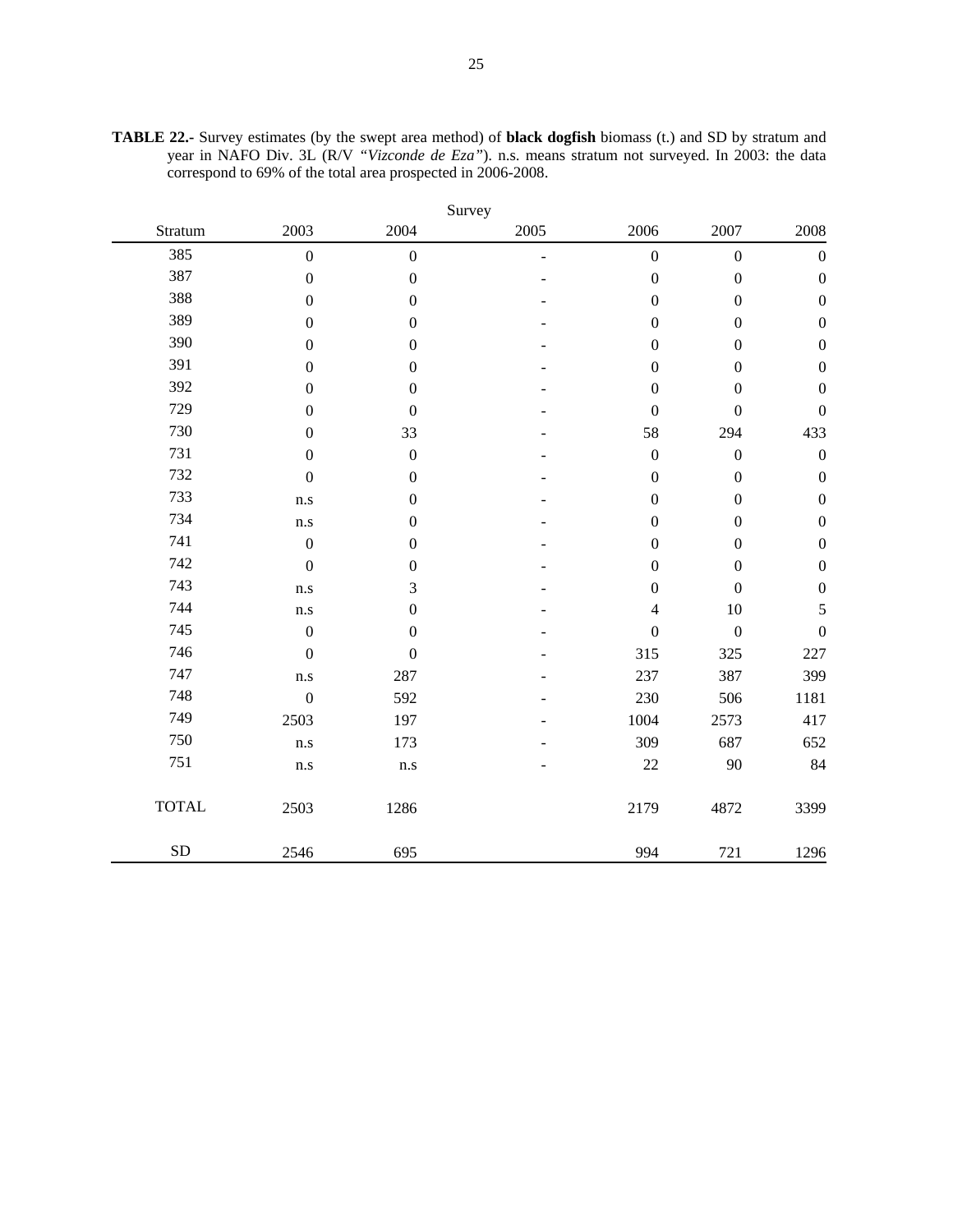**TABLE 23.- Black dogfish** length distribution per haul mean catches by sex and year. Number per stratified mean catches. Spanish Summer Survey on NAFO 3L: 2003-2008 (R/*V "Vizconde de Eza"*). Indet. means indeterminate. (\*) In 2003, the data correspond to 69% of the total area prospected in 2006-2008. (M – Males; F-Females; I-Indet.;T-Total).

|                              | 2003 $(*)$ |      |                |                     | 2004 |                           |                |                       | 2006             |                      |                      |                                    | 2007                 |                      |                      |              | 2008             |                      |                |                  |
|------------------------------|------------|------|----------------|---------------------|------|---------------------------|----------------|-----------------------|------------------|----------------------|----------------------|------------------------------------|----------------------|----------------------|----------------------|--------------|------------------|----------------------|----------------|------------------|
| Lenght (cm.)                 | M          | F    | I              | T                   | M    | $\boldsymbol{\mathrm{F}}$ | I              | T                     | M                | $\mathbf F$          | $\bf{I}$             | T                                  | M                    | F                    | I                    | T            | M                | $\mathbf{F}$         | I              | T                |
| 16                           | 0.00       | 0.00 | 0.00           | 0.00                |      | $0.00$ $0.00$ $0.00$      |                | 0.00                  |                  | $0.00$ $0.00$ $0.00$ |                      | 0.00                               |                      |                      | $0.00\ 0.00\ 0.00$   | 0.00         |                  | $0.00$ $0.00$ $0.00$ |                | 0.00             |
| 18                           | 0.00       | 0.00 | 0.00           | 0.00                |      | $0.00\ 0.00\ 0.00$        |                | 0.00                  |                  | $0.00\ 0.00\ 0.00$   |                      | 0.00                               |                      |                      | $0.00\ 0.00\ 0.00$   | 0.00         |                  | $0.00\ 0.00\ 0.00$   |                | 0.00             |
| 20                           | 0.00       | 0.00 | 0.00           | 0.00                |      | $0.00\ 0.00\ 0.00$        |                | 0.00                  |                  | $0.00$ $0.00$ $0.00$ |                      | 0.00                               |                      |                      | $0.00\ 0.00\ 0.00$   | 0.00         |                  | $0.00\ 0.00\ 0.00$   |                | 0.00             |
| 22                           | 0.00       | 0.00 | 0.00           | 0.00                |      | $0.00\ 0.00\ 0.00$        |                | 0.00                  |                  | $0.00\ 0.00\ 0.00$   |                      | 0.00                               |                      | $0.00\ 0.00\ 0.00$   |                      | 0.00         |                  | $0.00\ 0.00\ 0.00$   |                | 0.00             |
| 24                           | 0.00       | 0.00 | 0.00           | 0.00                |      | $0.00\ 0.00\ 0.00$        |                | 0.00                  |                  | $0.00$ $0.00$ $0.00$ |                      | 0.00                               |                      |                      | $0.00\ 0.00\ 0.00$   | 0.00         |                  | $0.00\ 0.00\ 0.00$   |                | 0.00             |
| 26                           | 0.00       | 0.00 | 0.00           | 0.00                |      | $0.00\ 0.00\ 0.00$        |                | 0.00                  |                  | $0.00\ 0.00\ 0.00$   |                      | 0.00                               |                      |                      | $0.00\ 0.00\ 0.00$   | 0.00         |                  | $0.00\ 0.00\ 0.00$   |                | 0.00             |
| 28                           | 0.00       | 0.00 | 0.00           | 0.00                |      | $0.00\ 0.00\ 0.00$        |                | 0.00                  |                  | $0.00\ 0.00\ 0.00$   |                      | 0.00                               |                      |                      | $0.00\ 0.00\ 0.00$   | 0.00         |                  | $0.00\ 0.00\ 0.00$   |                | 0.00             |
| 30                           | 0.00       | 0.00 | 0.00           | 0.00                |      | $0.00\ 0.00\ 0.00$        |                | 0.00                  |                  | $0.00\ 0.00\ 0.00$   |                      | 0.00                               |                      |                      | $0.00\ 0.00\ 0.00$   | 0.00         |                  | $0.00\ 0.00\ 0.00$   |                | 0.00             |
| 32                           | 0.00       | 0.00 | 0.00           | 0.00                |      | $0.00\ 0.00\ 0.00$        |                | 0.00                  |                  | $0.00\ 0.00\ 0.00$   |                      | 0.00                               |                      | $0.00\ 0.00\ 0.00$   |                      | 0.00         |                  | $0.00\ 0.00\ 0.00$   |                | 0.00             |
| 34                           | 0.00       | 0.00 | 0.00           | 0.00                |      | $0.00\ 0.00\ 0.00$        |                | 0.00                  |                  | $0.00\ 0.00\ 0.00$   |                      | 0.00                               |                      |                      | $0.00\ 0.00\ 0.00$   | 0.00         |                  | $0.00\ 0.00\ 0.00$   |                | 0.00             |
| 36                           | 0.00       | 0.00 | 0.00           | 0.00                |      | $0.00\ 0.00\ 0.00$        |                | 0.00                  |                  | $0.00\ 0.00\ 0.00$   |                      | 0.00                               |                      | $0.00\ 0.00\ 0.00$   |                      | 0.00         |                  | $0.00\ 0.00\ 0.00$   |                | 0.00             |
| 38                           | 0.00       | 0.00 | 0.00           | 0.00                |      | $0.00\ 0.00\ 0.00$        |                | 0.00                  |                  | $0.00\ 0.00\ 0.00$   |                      | 0.00                               |                      |                      | $0.00\ 0.00\ 0.00$   | 0.00         |                  | $0.00\ 0.00\ 0.00$   |                | 0.00             |
| 40                           | 0.00       | 0.00 | 0.00           | 0.00                |      | $0.00\ 0.00\ 0.00$        |                | 0.00                  |                  | $0.00$ $0.01$ $0.00$ |                      | 0.01                               |                      |                      | $0.01$ $0.00$ $0.00$ | 0.01         |                  | $0.01$ $0.00$ $0.00$ |                | 0.01             |
| 42                           | 0.00       | 0.00 | 0.00           | 0.00                |      | $0.01$ $0.00$ $0.00$      |                | 0.01                  |                  | $0.01$ $0.01$ $0.00$ |                      | 0.02                               |                      |                      | $0.00\ 0.03\ 0.00$   | 0.03         |                  | $0.02$ $0.00$ $0.00$ |                | 0.02             |
| 44                           | 0.00       | 0.06 | 0.00           | 0.06                |      | $0.00\ 0.00\ 0.00$        |                | 0.00                  |                  | $0.02$ $0.03$ $0.00$ |                      | 0.05                               |                      | $0.02$ $0.00$ $0.00$ |                      | 0.02         |                  | $0.01$ $0.04$ $0.00$ |                | 0.05             |
| 46                           | 0.00       | 0.06 | 0.00           | 0.06                |      | $0.00\ 0.00\ 0.00$        |                | 0.00                  |                  | $0.02$ $0.02$ $0.00$ |                      | 0.04                               |                      |                      | $0.01$ $0.04$ $0.00$ | 0.04         |                  | $0.04$ 0.06 0.00     |                | 0.09             |
| 48                           | 0.03       | 0.06 | 0.00           | 0.08                |      | $0.01$ $0.02$ $0.00$      |                | 0.04                  |                  | $0.05$ 0.02 0.00     |                      | 0.06                               | $0.01$ $0.02$ $0.00$ |                      |                      | 0.03         |                  | $0.03$ $0.01$ $0.00$ |                | 0.04             |
| 50                           | 0.08       | 0.08 | 0.00           | 0.17                |      | $0.03$ 0.06 0.00          |                | 0.08                  |                  | $0.00$ $0.03$ $0.00$ |                      | 0.03                               |                      |                      | $0.03$ 0.09 0.00     | 0.12         | $0.07$ 0.03 0.00 |                      |                | 0.10             |
| 52                           | 0.20       | 0.22 | 0.00           | 0.42                |      | $0.04$ 0.07 0.00          |                | 0.10                  |                  | $0.03$ 0.06 0.00     |                      | 0.10                               |                      |                      | $0.05$ 0.06 0.00     | 0.11         |                  | $0.09$ $0.08$ $0.00$ |                | 0.17             |
| 54                           | 0.20       | 0.31 |                | $0.00 \quad 0.51$   |      | $0.06$ 0.05 0.00          |                | 0.11                  |                  | $0.04$ 0.06 0.00     |                      | 0.09                               |                      |                      | $0.11$ $0.18$ $0.00$ | 0.28         |                  | $0.18$ 0.10 0.00     |                | 0.28             |
| 56                           | 0.34       | 0.59 | 0.00           | 0.93                |      | $0.02$ 0.12 0.00          |                | $0.14$ 0.04 0.06 0.00 |                  |                      |                      | 0.11                               |                      |                      | $0.11$ $0.14$ $0.00$ | 0.25         |                  | $0.19$ $0.12$ $0.00$ |                | 0.30             |
| 58                           | 0.28       | 0.48 |                | $0.00 \quad 0.76$   |      | $0.13$ 0.06 0.00          |                | 0.19                  |                  | $0.08$ 0.12 0.00     |                      | 0.20                               |                      | $0.28$ 0.36 0.00     |                      | 0.64         |                  | $0.28$ 0.15 0.00     |                | 0.43             |
| 60                           | 0.39       | 0.39 |                | $0.00 \quad 0.79$   |      | $0.11$ $0.19$ $0.00$      |                | 0.30                  | $0.15$ 0.15 0.00 |                      |                      | 0.29                               |                      |                      | $0.45$ 0.22 0.00     | 0.68         |                  | $0.55$ 0.16 0.00     |                | 0.71             |
| 62                           | 0.20       | 0.28 | 0.00           | 0.48                |      | $0.08$ 0.15 0.00          |                | 0.23                  |                  | $0.11$ $0.23$ $0.00$ |                      | 0.35                               |                      |                      | $0.65$ 0.45 0.00     | 1.10         |                  | $0.63$ 0.12 0.00     |                | 0.75             |
| 64                           | 0.34       | 0.28 |                | $0.00 \quad 0.62$   |      | $0.09$ $0.00$ $0.00$      |                | 0.10                  | $0.17$ 0.19 0.00 |                      |                      | 0.35                               |                      |                      | 0.38 0.39 0.00       | 0.77         |                  | $0.58$ 0.13 0.00     |                | 0.72             |
| 66                           | 0.20       | 0.25 | 0.00           | 0.45                |      | $0.13$ $0.10$ $0.00$      |                | 0.23                  |                  | $0.14$ 0.18 0.00     |                      | 0.32                               |                      |                      | $0.23$ 0.29 0.00     | 0.51         |                  | $0.17$ $0.17$ $0.00$ |                | 0.34             |
| 68                           | 0.03       | 0.08 |                | $0.00 \quad 0.11$   |      | $0.01$ $0.07$ $0.00$      |                | 0.08                  |                  | $0.07$ 0.14 0.00     |                      | $0.21$ 0.13 0.25 0.00              |                      |                      |                      | 0.38         |                  | $0.08$ 0.10 0.00     |                | 0.18             |
| 70                           | 0.00       | 0.06 | 0.00           | 0.06                |      | $0.04$ 0.07 0.00          |                | 0.11                  |                  | $0.01$ 0.15 0.00     |                      | 0.16                               |                      |                      | $0.05$ 0.24 0.00     | 0.29         |                  | $0.01$ $0.12$ $0.00$ |                | 0.13             |
| 72                           | 0.00       | 0.03 | 0.00           | 0.03                |      | $0.01$ $0.00$ $0.00$      |                | 0.01                  |                  | $0.01$ $0.15$ $0.00$ |                      | 0.16                               |                      | $0.00$ $0.24$ $0.00$ |                      | 0.24         |                  | $0.02$ $0.02$ $0.00$ |                | 0.04             |
| 74                           | 0.00       | 0.03 | 0.00           | 0.03                |      | $0.00\ 0.03\ 0.00$        |                | 0.03                  |                  | $0.00$ $0.11$ $0.00$ |                      | 0.11                               |                      |                      | $0.00$ $0.21$ $0.00$ | 0.21         |                  | $0.00\ 0.08\ 0.00$   |                | 0.08             |
| 76                           | 0.00       | 0.03 | 0.00           | 0.03                |      | $0.00\ 0.00\ 0.00$        |                | 0.00                  |                  | $0.00$ $0.03$ $0.00$ |                      | 0.03                               |                      |                      | $0.00\ 0.10\ 0.00$   | 0.10         |                  | $0.00\ 0.07\ 0.00$   |                | 0.07             |
| 78                           | 0.00       | 0.03 | 0.00           | 0.03                |      | $0.00\ 0.00\ 0.00$        |                | 0.00                  |                  | $0.00$ $0.02$ $0.00$ |                      | $0.02$ 0.00 0.06 0.00              |                      |                      |                      | 0.06         |                  | $0.00\ 0.00\ 0.00$   |                | 0.00             |
| 80                           | 0.00       | 0.00 | 0.00           | 0.00                |      | $0.00\ 0.00\ 0.00$        |                | 0.00                  |                  | $0.00\ 0.02\ 0.00$   |                      | 0.02                               |                      |                      | $0.00\ 0.04\ 0.00$   | 0.04         |                  | $0.00\ 0.00\ 0.00$   |                | 0.00             |
| 82                           | 0.00       | 0.00 | 0.00           | 0.00                |      | $0.00\ 0.00\ 0.00$        |                | 0.00                  |                  | $0.00\ 0.00\ 0.00$   |                      | $0.00\,$                           | $0.00\ 0.00\ 0.00$   |                      |                      | 0.00         |                  | $0.00$ $0.01$ $0.00$ |                | 0.01             |
| 84                           | 0.00       | 0.00 | 0.00           | 0.00                |      | $0.00\ 0.00\ 0.00$        |                | 0.00                  |                  |                      | $0.00$ $0.01$ $0.00$ | $0.01$ $0.00$ $0.00$ $0.00$ $0.00$ |                      |                      |                      |              |                  | $0.00$ $0.01$ $0.00$ |                | 0.01             |
| Total                        | 2.27       | 3.31 | 0.00           | 5.59                |      |                           | 0.78 1.01 0.00 | 1.79                  |                  |                      | 0.94 1.77 0.00       | 2.71                               |                      |                      | 2.51 3.41 0.00       | 5.92         |                  | 2.95 1.59 0.00       |                | 4.53             |
|                              |            |      |                |                     |      |                           |                |                       |                  |                      |                      |                                    |                      |                      |                      |              |                  |                      |                |                  |
| N° samples:                  |            |      | $\overline{0}$ | $\mathbf{1}$<br>199 |      |                           | $\overline{0}$ | 8                     | 99               |                      | $\overline{0}$       | 28                                 |                      |                      | $\mathbf{0}$         | 28<br>424    | 269              |                      | $\overline{0}$ | 30<br>421        |
| $N^{\circ}$ Ind.: 81         |            | 118  |                |                     | 58   | 55                        |                | 113                   |                  | 184                  |                      | 283                                | 179                  | 245                  |                      |              |                  | 152                  |                |                  |
| Sampled catch:               |            |      |                | 440<br>44-79        |      |                           |                | 127                   |                  |                      |                      | 397                                |                      |                      |                      | 593          |                  |                      |                | 526              |
| Range:                       |            |      |                | 440                 |      |                           |                | 17-75<br>132          |                  |                      |                      | $41 - 84$<br>397                   |                      |                      |                      | 41-81<br>593 |                  |                      |                | $41 - 85$<br>526 |
| Total catch:<br>Total hauls: |            |      |                | 40                  |      |                           |                | 58                    |                  |                      |                      | 101                                |                      |                      |                      | 99           |                  |                      |                | 103              |
|                              |            |      |                |                     |      |                           |                |                       |                  |                      |                      |                                    |                      |                      |                      |              |                  |                      |                |                  |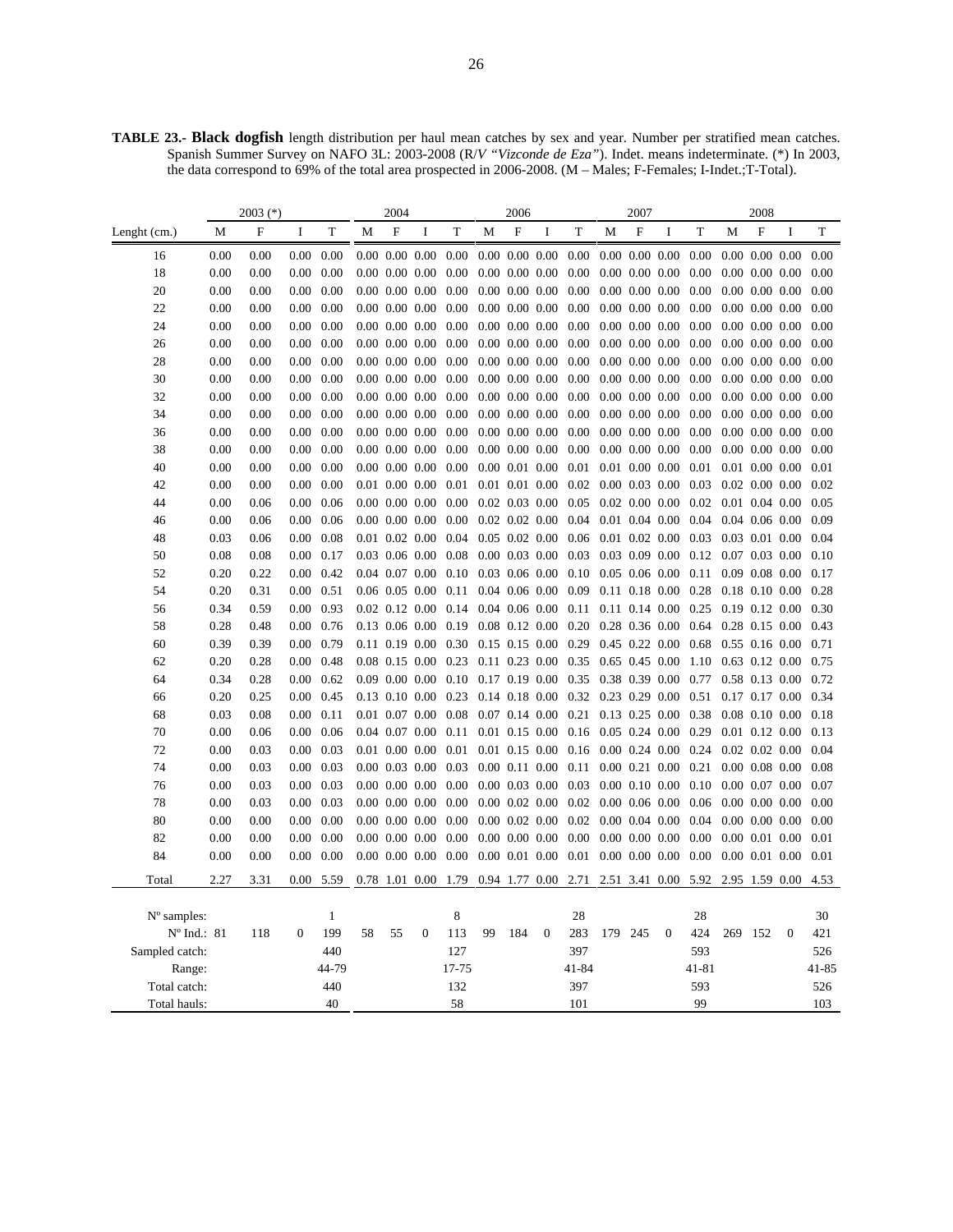

**FIGURE 1.-** Atlantic cod stratified mean catches in Kg and ±SD by year. Spanish surveys in NAFO Division 3L: 2003 - 2008 (R/V *"Vizconde de Eza"*). In 2003, the data correspond to 69% of the total area prospected in 2006-2008.



**FIGURE 2.-** Atlantic cod abundance (´000), biomass in tonnes and ±SD by year. Spanish surveys in NAFO Division 3L: 2003 - 2008 (R/V *"Vizconde de Eza"*). In 2003, the data correspond to 69% of the total area prospected in 2006-2008.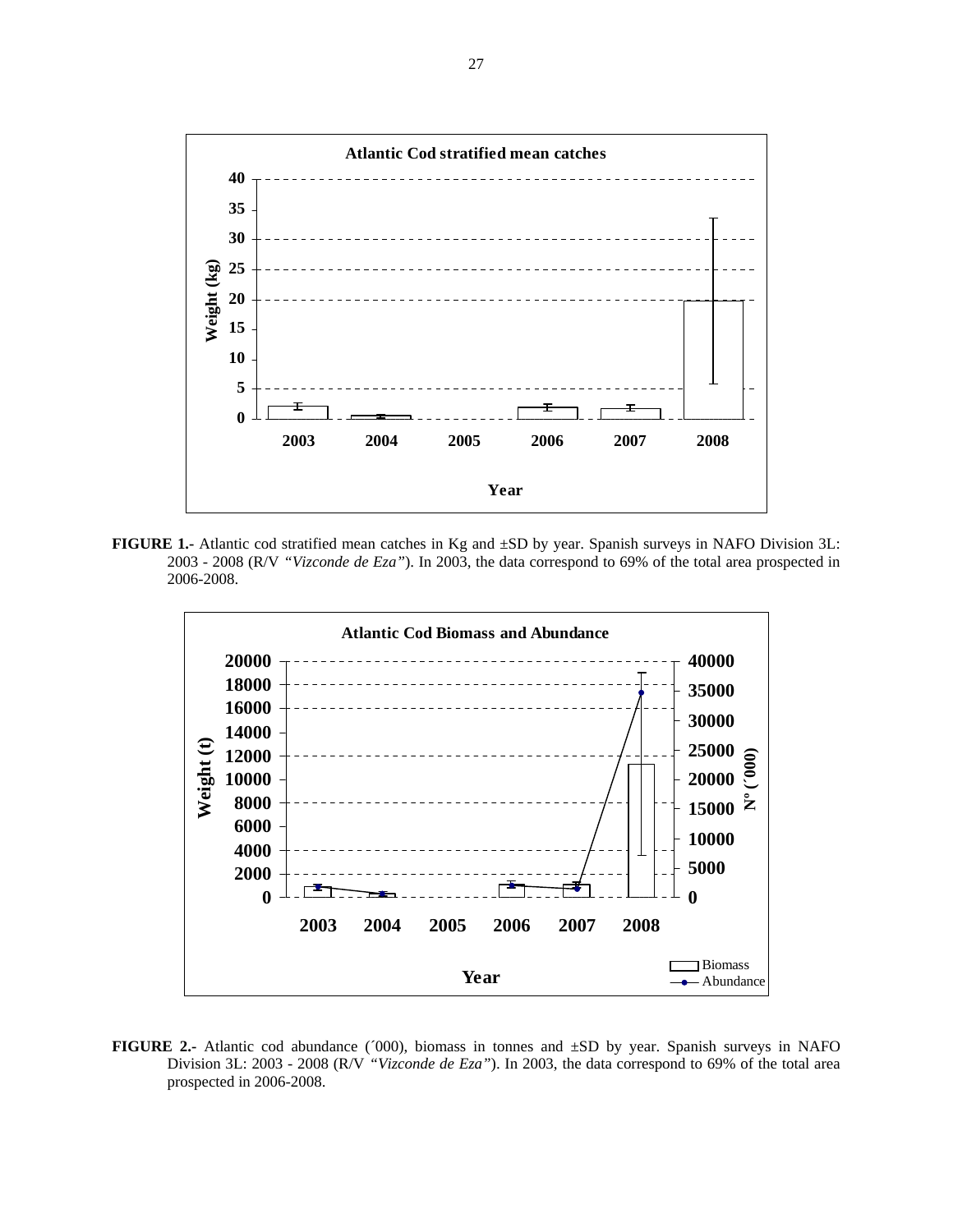

**FIGURE 3.-** Atlantic cod length distribution (cm) in NAFO 3L: 2003-2008. Number per stratified mean catches. In 2003, the data correspond to 69% of the total area prospected in 2006-2008.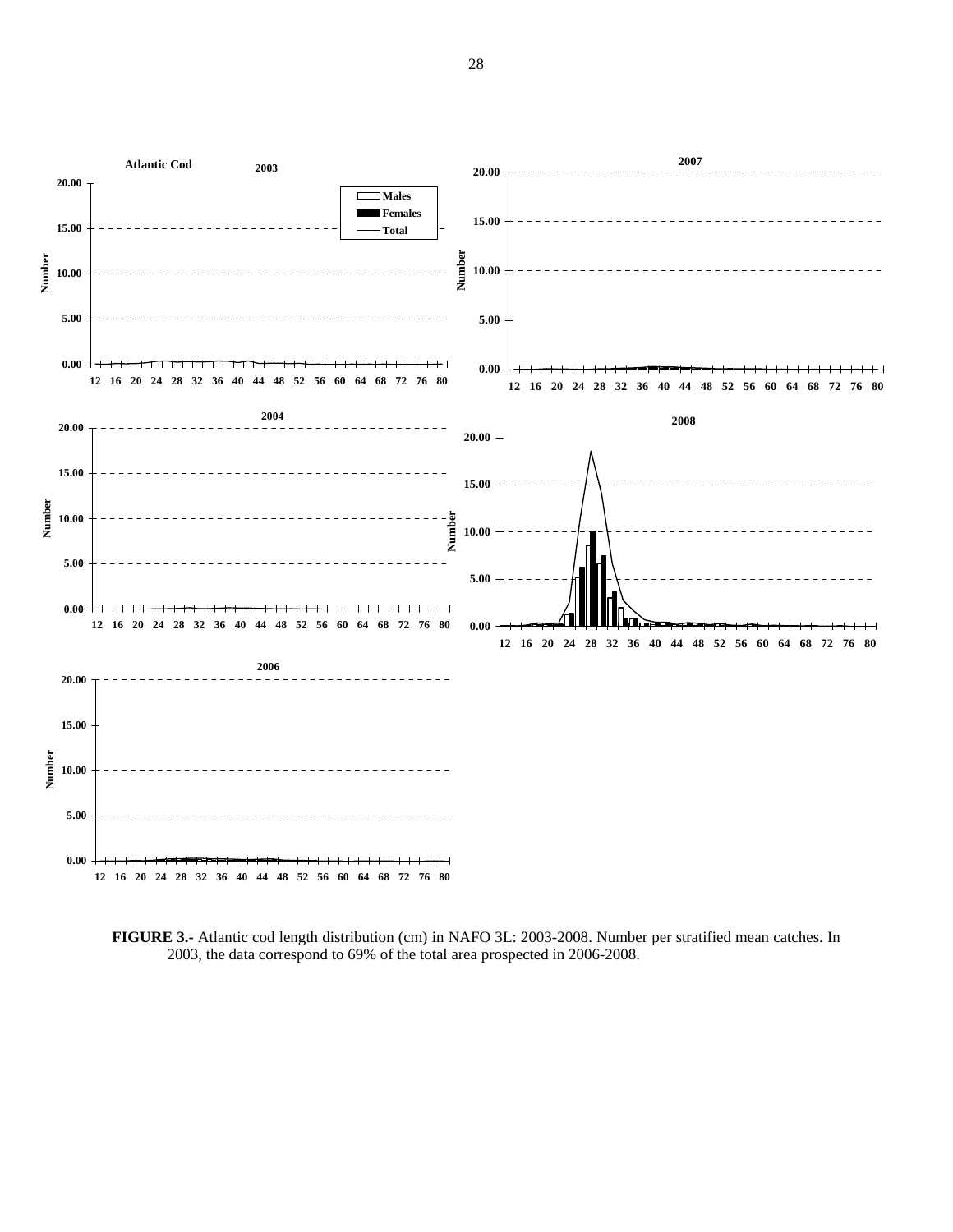

**FIGURE 4.- Atlantic cod**, **Roughhead grenadier** and **redfish** length distribution (cm) in NAFO 3L: 2003-2008.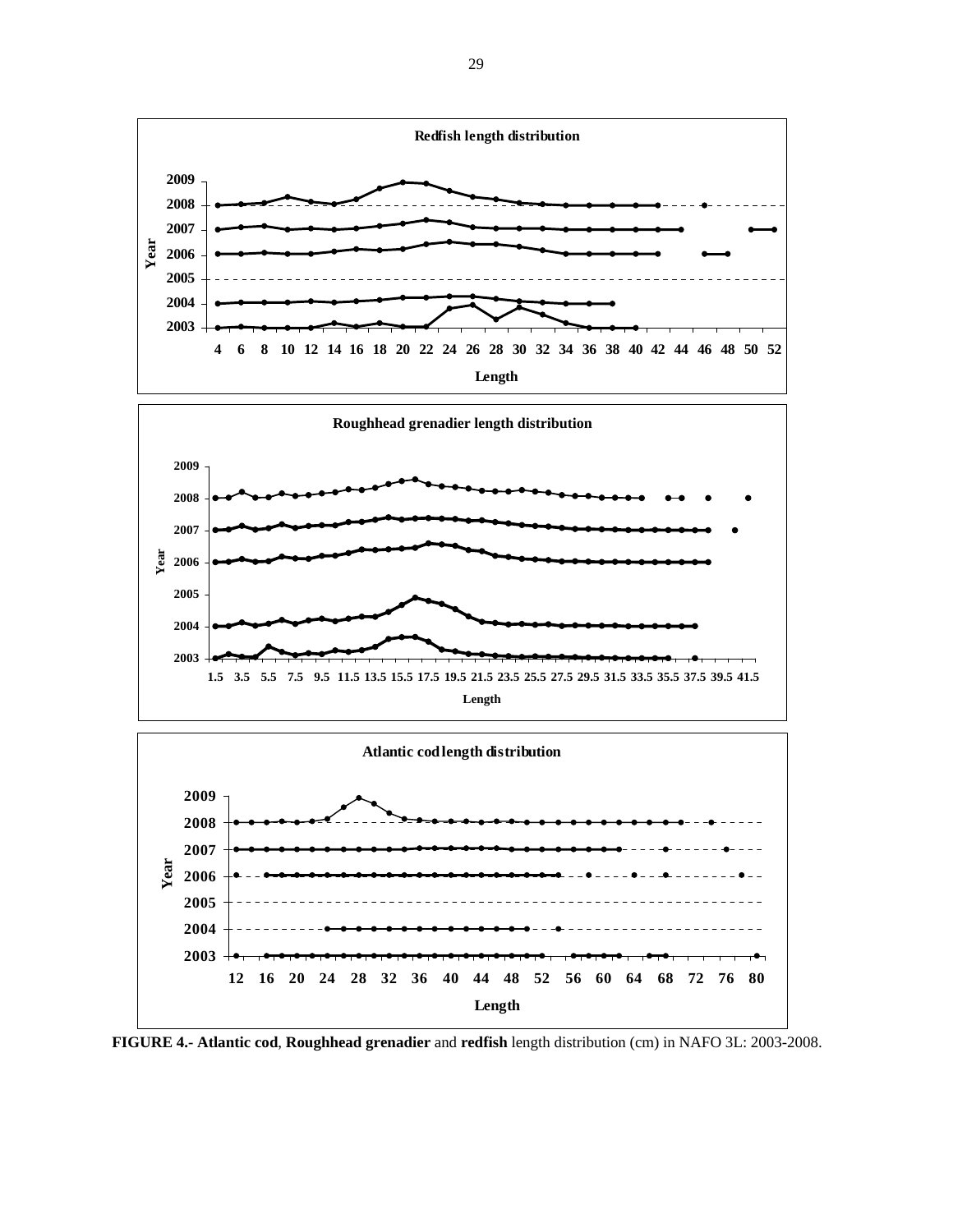

**FIGURE 5.-** Roughhead grenadier stratified mean catches in Kg and ±SD by year. Spanish surveys in NAFO Division 3L: 2003 - 2008 (R/V *"Vizconde de Eza"*). In 2003, the data correspond to 69% of the total area prospected in 2006-2008.



**FIGURE 6.**- Roughhead grenadier abundance ('000), biomass in tonnes and  $\pm SD$  by year. Spanish surveys in NAFO Division 3L: 2003 - 2008 (R/V *"Vizconde de Eza"*). In 2003, the data correspond to 69% of the total area prospected in 2006-2008.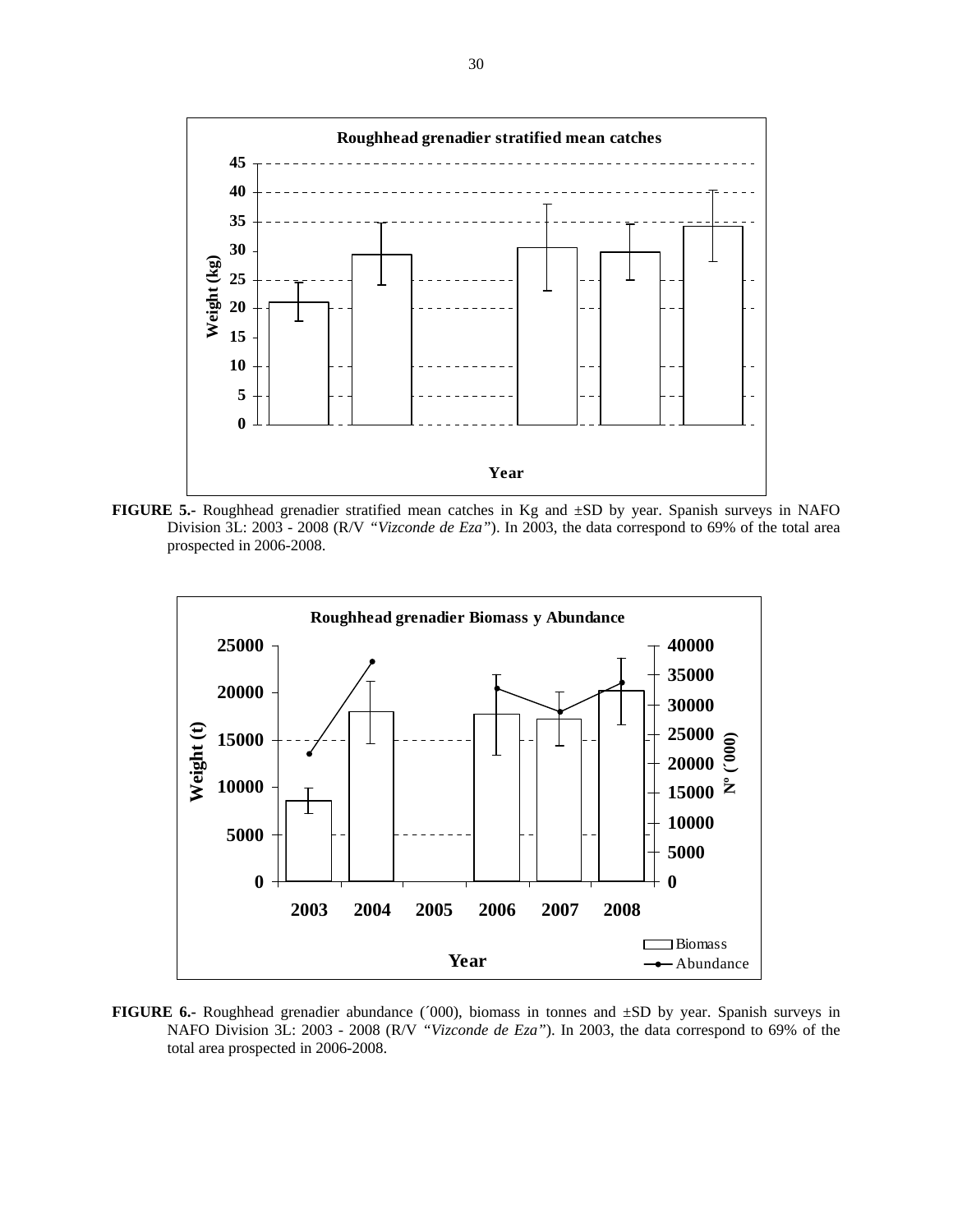

**FIGURE 7.-** Roughhead grenadier length distribution (cm) in NAFO 3L: 2003-2008. Number per stratified mean catches. In 2003, the data correspond to 69% of the total area prospected in 2006-2008.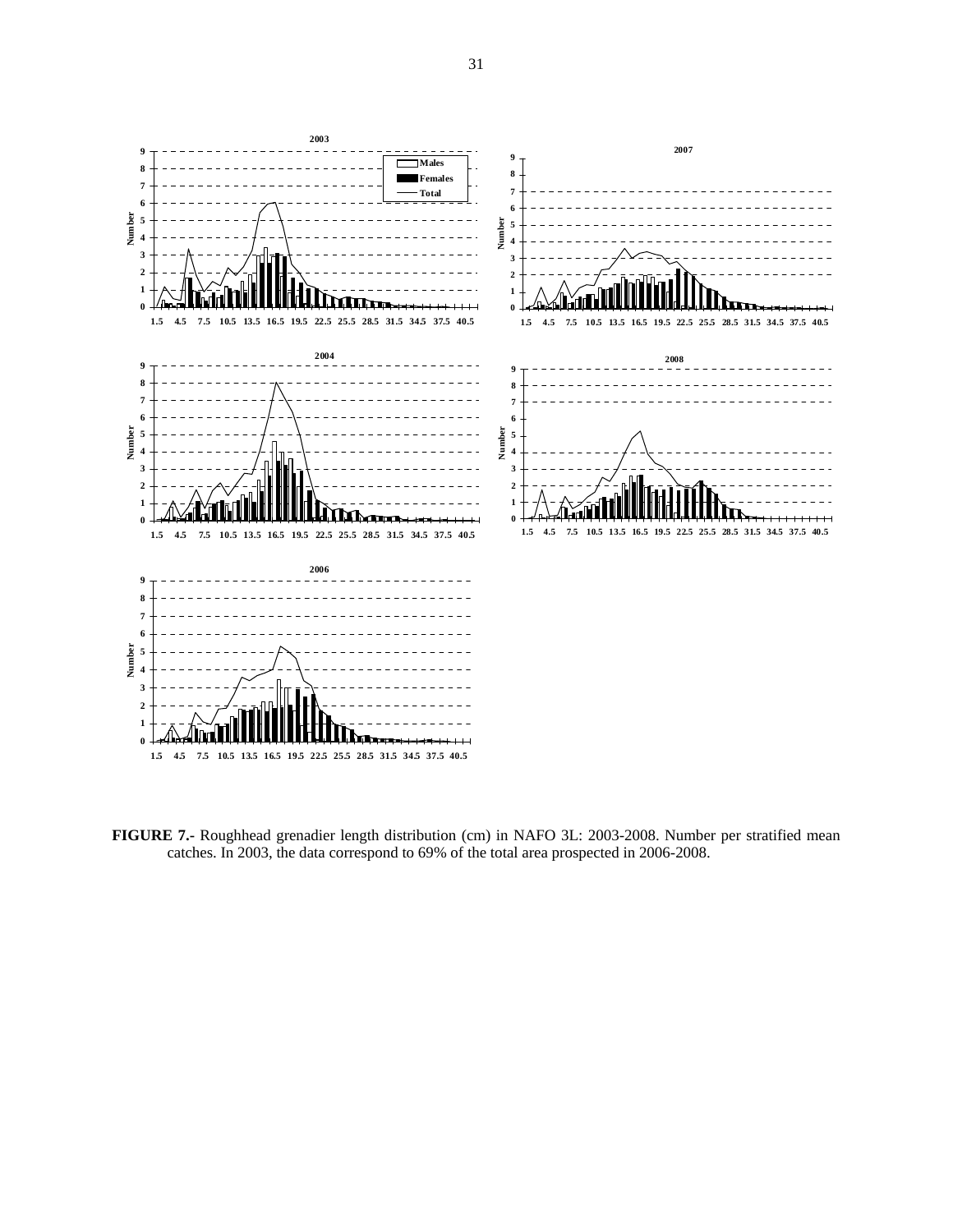

**FIGURE 8.-** Redfish stratified mean catches in Kg and ±SD by year. Spanish surveys in NAFO Division 3L: 2003 - 2008 (R/V *"Vizconde de Eza"*). In 2003, the data correspond to 69% of the total area prospected in 2006- 2008.



**FIGURE 9.-** Redfish abundance (´000), biomass in tonnes and ±SD by year. Spanish surveys in NAFO Division 3L: 2003 - 2008 (R/V *"Vizconde de Eza"*). In 2003, the data correspond to 69% of the total area prospected in 2006-2008.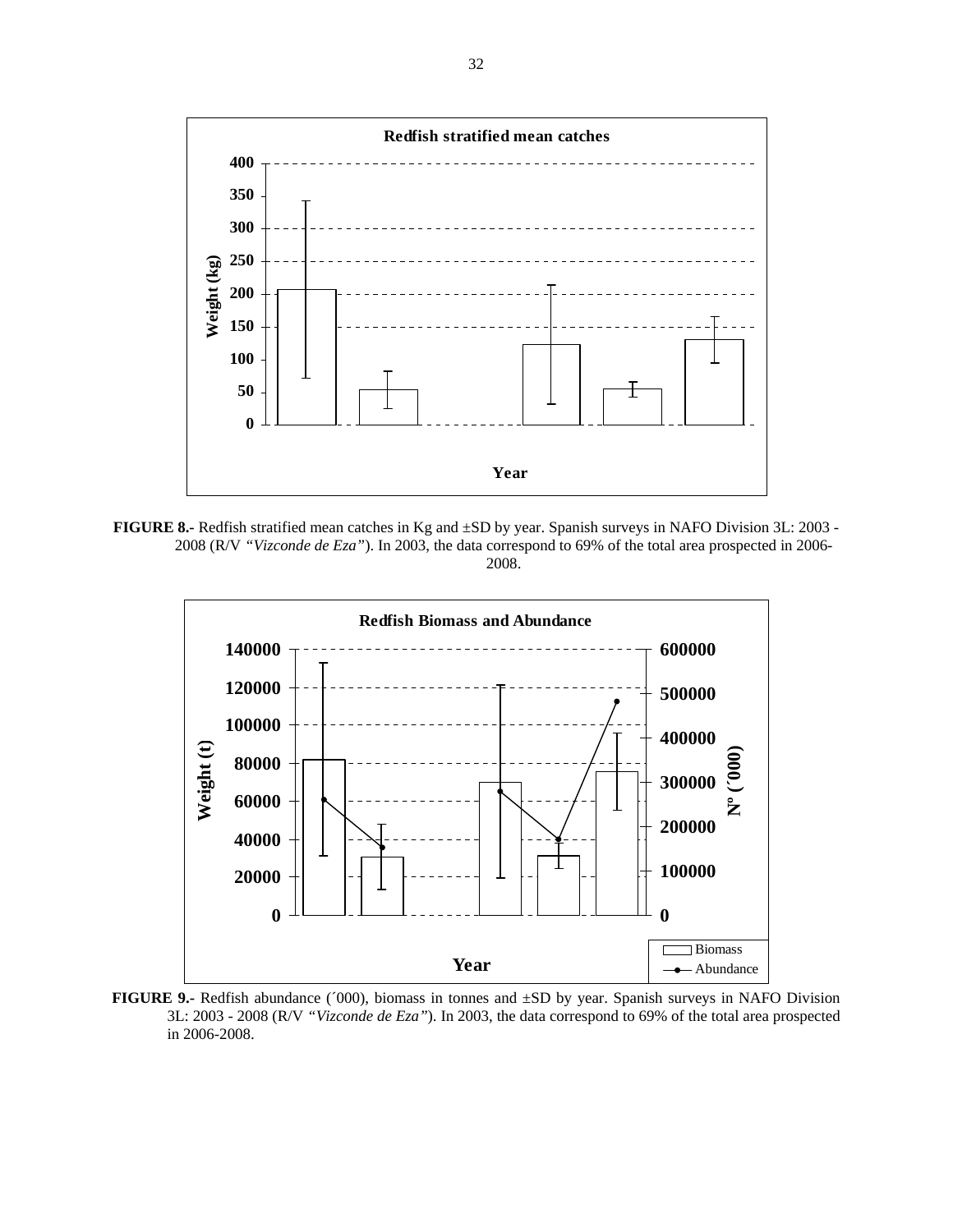

**FIGURE 10.-** Redfish length distribution (cm) in NAFO 3L: 2003-2008. Number per stratified mean catches. In 2003, the data correspond to 69% of the total area prospected in 2006-2008.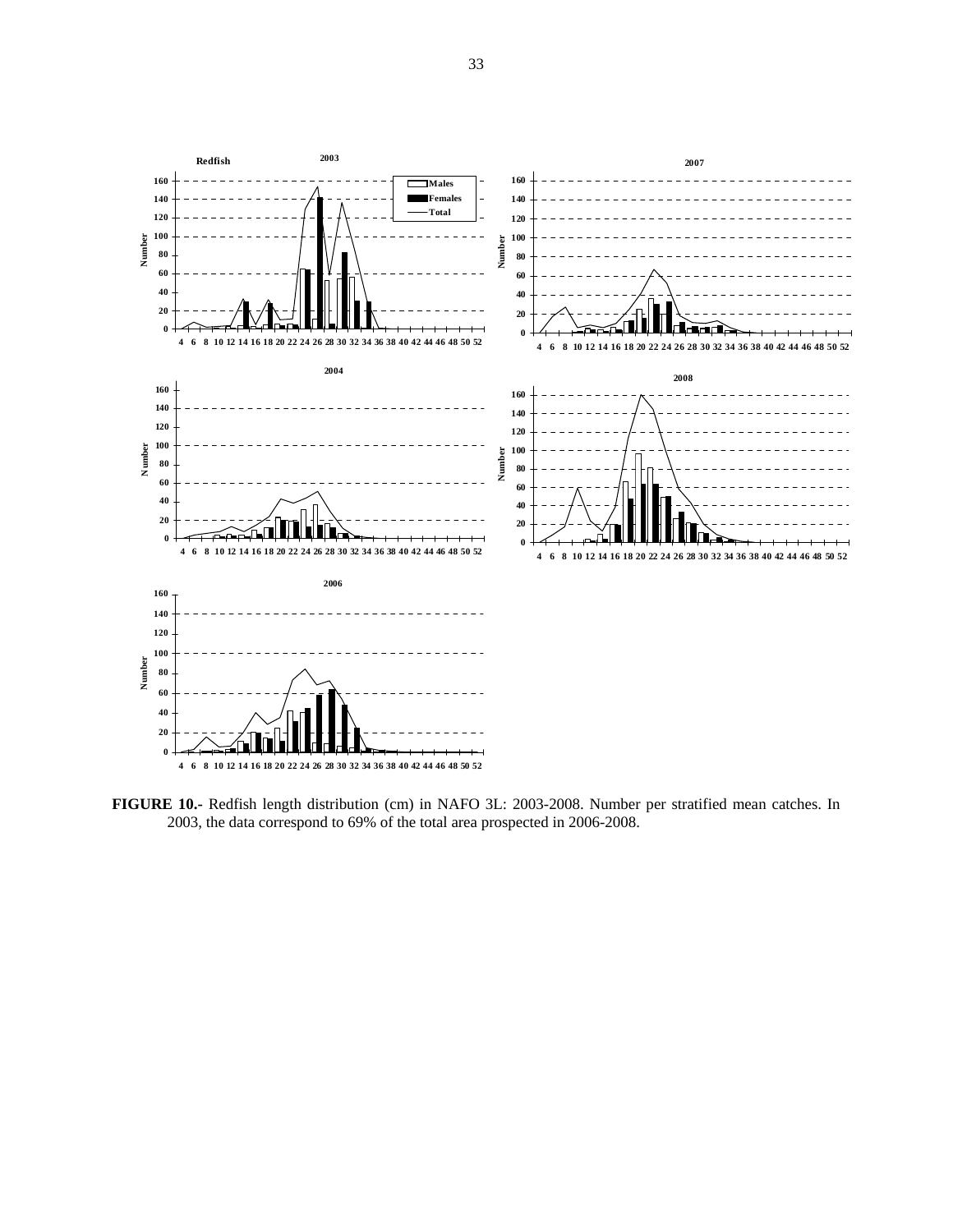

**FIGURE 11.-** Thorny skate stratified mean catches in Kg and ±SD by year. Spanish surveys in NAFO Division 3L: 2003 - 2008 (R/V *"Vizconde de Eza"*). In 2003, the data correspond to 69% of the total area prospected in 2006-2008.



**FIGURE 12.-** Thorny skate abundance (´000), biomass in tonnes and ±SD by year. Spanish surveys in NAFO Division 3L: 2003 - 2008 (R/V *"Vizconde de Eza"*). In 2003, the data correspond to 69% of the total area prospected in 2006-2008.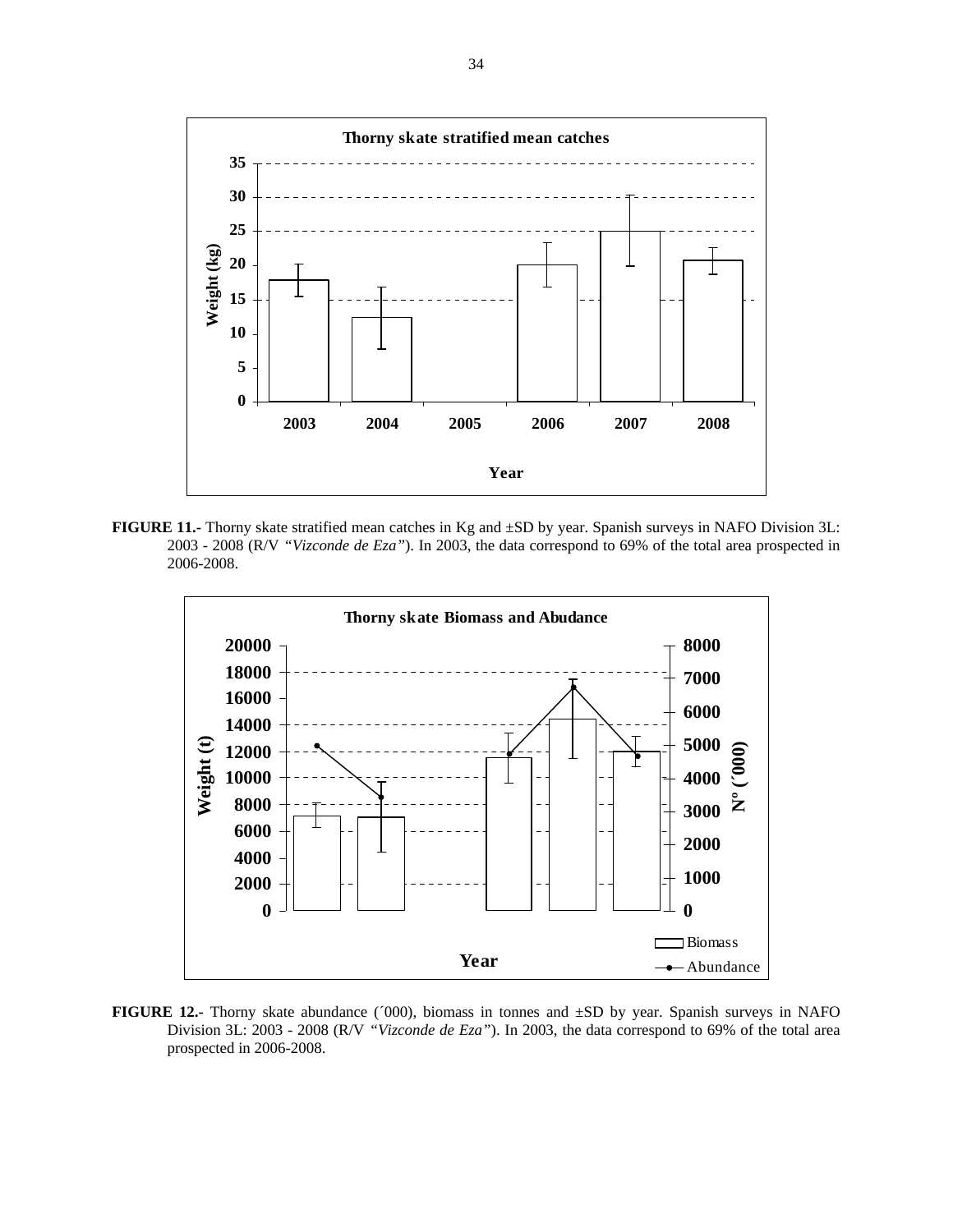

**FIGURE 13.-** Thorny skate length distribution (cm) in NAFO 3L: 2003-2008. Number per stratified mean catches. In 2003, the data correspond to 69% of the total area prospected in 2006-2008.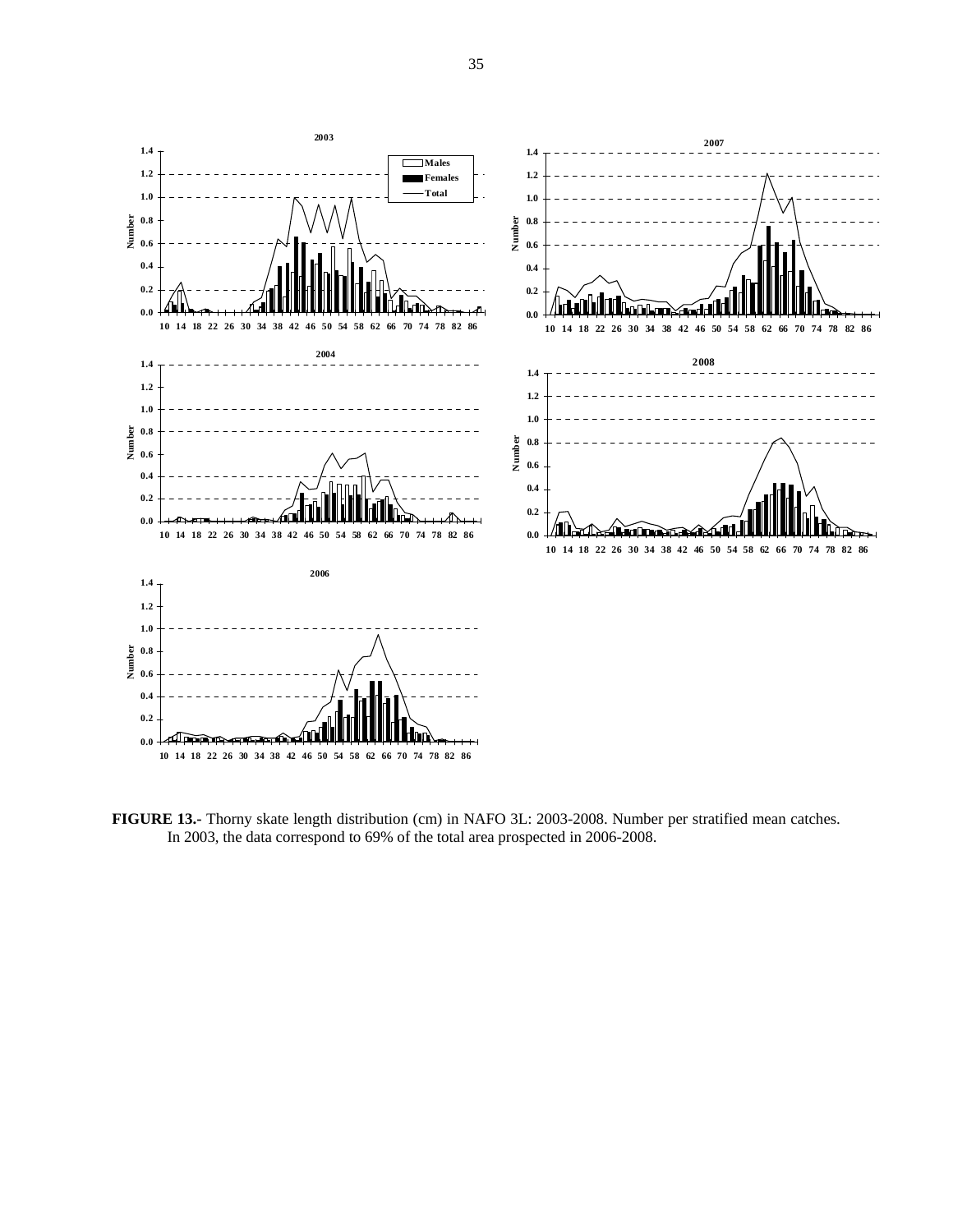

**FIGURE 14.-** Thorny skate and black length distribution (cm) in NAFO 3L: 2003-2008.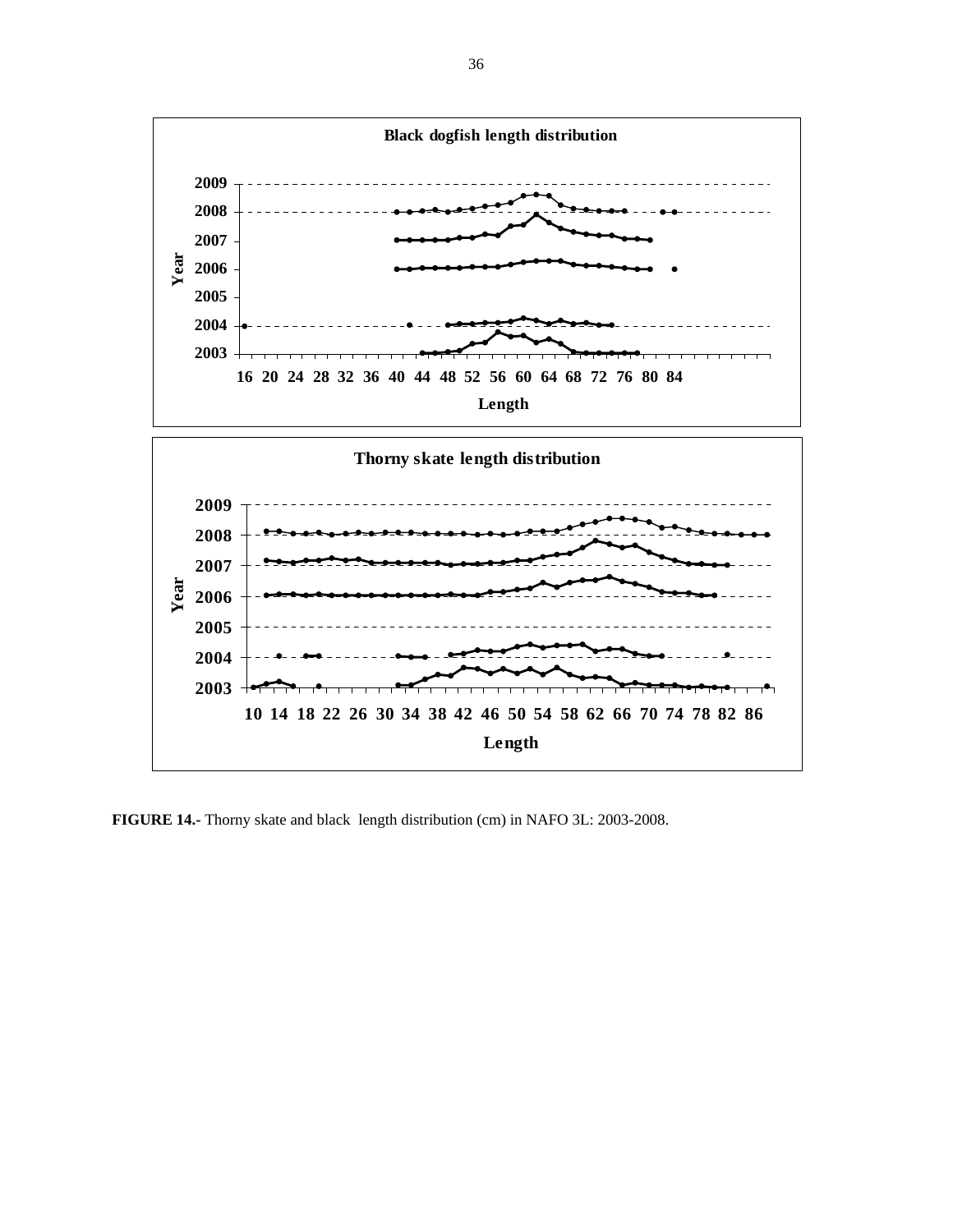

**FIGURE 15.-** Black dogfish stratified mean catches in Kg and ±SD by year. Spanish surveys in NAFO Division 3L: 2003 - 2008 (R/V *"Vizconde de Eza"*). In 2003, the data correspond to 69% of the total area prospected in 2006-2008.



**FIGURE 16.-** Black dogfish abundance ('000), biomass in tonnes and  $\pm SD$  by year. Spanish surveys in NAFO Division 3L: 2003 - 2008 (R/V *"Vizconde de Eza"*). In 2003, the data correspond to 69% of the total area prospected in 2006-2008.